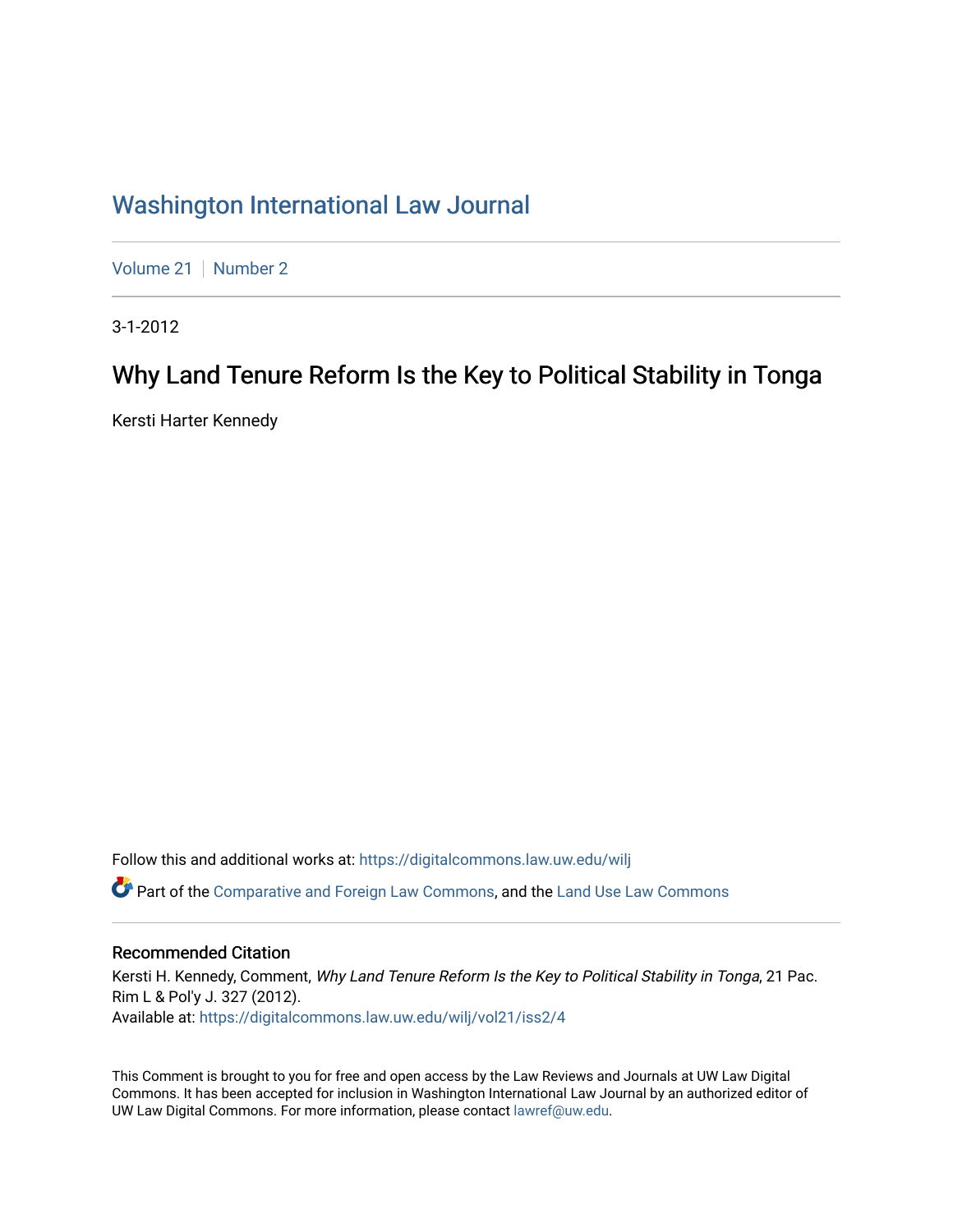## **WHY LAND TENURE REFORM IS THE KEY TO POLITICAL STABILITY IN TONGA**

## **Kersti Harter Kennedy†**

*Abstract*: The Kingdom of Tonga, a South Pacific country, erupted in violent prodemocracy riots in late 2006 after decades of political unease. Tonga's people are divided into two main classes: the nobles and the commoners. These two classes have long differed in political and land rights in a hierarchy that is typical of chiefdoms such as Tonga. Tonga's government has attempted to deal with the sometimes violent, commoner-led pro-democracy movement by amending its Constitution to allow commoners to vote for more of the members of the Legislative Assembly. The resulting government and the noblemen have not, however, shown a commitment to land reform in favor of commoners, and it is unlikely that the recent amendments will result in changes to the land tenure system. In Tonga, the rising population and declining land productivity within a context of insecure land rights have prompted individuals to engage in conflict with the government and nobility, both of which have become less powerful. Evolutionary ecology predicts this result, and, in conjunction with insights from economics, is also a fertile approach for finding solutions to political instability. This comment argues that only extensive land reform will likely end political violence in Tonga. It suggests changes in the Constitution and the Land Act to end or reduce the nobles' power over commoner lands, to allow for more commoners to occupy land, and to improve the productivity of commoner lands. These changes would require Tongans to place individual liberties above some cultural traditions.

#### I. INTRODUCTION

On December 22, 2010, U.S. Secretary of State Hillary Clinton praised the Kingdom of Tonga for "taking another step toward democracy" through its unprecedented election, in which the nation's commoner class voted for a majority of the Legislative Assembly members.<sup>1</sup> Secretary Clinton's sentiment has since been echoed, with many Westerners applauding Tonga's efforts at achieving democracy.<sup>2</sup>

 <sup>†</sup> J.D. expected 2012. Please direct comments to kersti.kennedy@gmail.com. I would like to thank Professor Clark B. Lombardi of the University of Washington School of Law for his advice and support, and Professor John Ziker of the Boise State University Department of Anthropology for his review of Part IV. Thanks also to my husband Eric, parents Reid and Portia, brother Eamonn, and friend and colleague Linda Thompson. Thanks to Aura Weinbaum, Grant Lea, Marcus Pearson, Elizabeth Sher, Joe Stockton, Tia Aneja Sargent, Ada Ko Wong, and the other members of this journal for their support and edits. Any errors or omissions are my own. 1 *US Praises Democratic PM Move in Tonga*, GOOGLE NEWS, Dec. 22, 2010,

http://www.google.com/hostednews/afp/article/ALeqM5hKdFqXLpZ3itR9LvUFC-oqgN\_tNA?docId=CN G.68697541854bfd3351f30efeb7965b11.361. 2

For example, the U.S. State Department has been especially supportive of Tonga's political reforms: "I applaud the Tongan government for promoting democracy through political reforms and preserving the balance of power enshrined in your Constitution." Victoria Nuland, *The Kingdom of*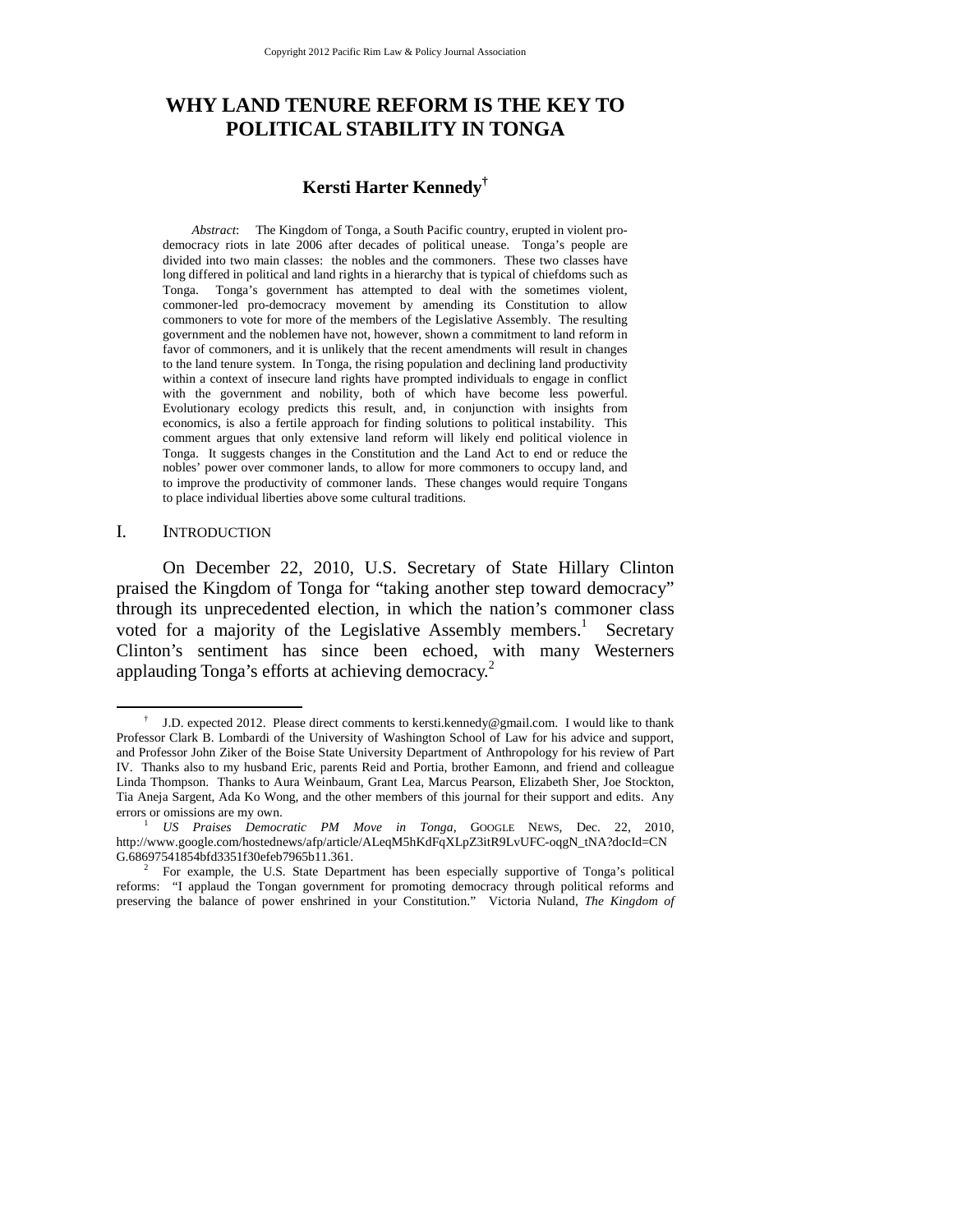In the shadows of the warm reception, however, lurks the possibility of continued political violence like the 2006 riots. On November 16, 2006, pro-democracy rioters destroyed much of the capital of Nuku'alofa, targeting government- and elite-controlled property.<sup>3</sup>

The government ultimately responded to the violence by increasing the number of commoner representatives in the Legislative Assembly.<sup>4</sup> Commoners comprise a majority of Tonga's population of over 100,000 people,<sup>5</sup> while there are only thirty-three nobles.<sup>6</sup> Commoners and nobles, however, used to have nine representatives each in parliament,<sup>7</sup> even though commoners outnumbered nobles in population. In November 2009, a Constitutional committee recommended introducing a parliament in which commoners would choose a majority of the members.<sup>8</sup> The amended Constitution did away with an assembly that the powerful noblemen had previously dominated.<sup>9</sup> In November 2010, the election under the new Constitution finally took place.<sup>10</sup>

 In light of Tonga's history, the *de jure* changes to Tongan law were revolutionary. Tonga is the last remaining monarchy in the South Pacific, $<sup>11</sup>$ </sup> and though a constitutional monarchy, it has functioned more like a dictatorship, with the king or queen controlling the government.<sup>12</sup> Although never formally colonized, Tonga became a British protectorate in 1901 but remained autonomous in its domestic affairs; in 1970, it became fully independent.<sup>13</sup> The Tongan monarchy and nobility have thus been paramount in the country's governance, even through the protectorate period.

MARTIN DALY, TONGA: A NEW BIBLIOGRAPHY 9 (2009).<br>See id.

 $\overline{a}$ 

<sup>7</sup> See id.<br><sup>8</sup> CONSTITUTIONAL AND ELECTORAL COMMISSION, FINAL REPORT, 115 (Nov. 5, 2009), *available at* http://pidp.eastwestcenter.org/pireport/special/cec\_final\_report.pdf [hereinafter CEC FINAL REPORT].<br>
<sup>9</sup> See Young, *supra* note 4.<br>
<sup>10</sup> Id.

<sup>11</sup> GEORGE E. MARCUS, THE NOBILITY AND THE CHIEFLY TRADITION IN THE MODERN KINGDOM OF TONGA 2 (The Polynesian Society, Inc. 1980) (1978).

*Tonga's Constitution Day*, UNITED STATES DEPARTMENT OF STATE (Nov. 3, 2011), http://www.state.gov/r/pa/prs/ps/2011/11/176613.htm. 3

*See Tongan Riots After Reforms Delay*, BBC NEWS, Nov. 16, 2006, http://news.bbc.co.uk/2/hi/asia-pacific/6153238.stm. 4

*See* Audrey Young, *Tongans Ready to Vote Under 'Ordinary Peoples' Constitution*, N.Z. HERALD, Nov. 25, 2010, http://www.nzherald.co.nz/world/news/article.cfm?c\_id=2&objectid=10689869. 5

*See Tonga,* WORLD BANK DEVELOPMENT INDICATORS—GOOGLE PUBLIC DATA EXPLORER*,*  http://www.google.com/publicdata/explore?ds=d5bncppjof8f9\_&met\_y=sp\_pop\_totl&idim=country:TON &dl=en&hl=en&q=tonga%27s+population (last visited Feb. 10, 2012). 6

<sup>&</sup>lt;sup>12</sup> See DALY, *supra* note 6, at 9.<br><sup>13</sup> JERRY DUPONT, THE COMMON LAW ABROAD 1215, 1216-18 (2001).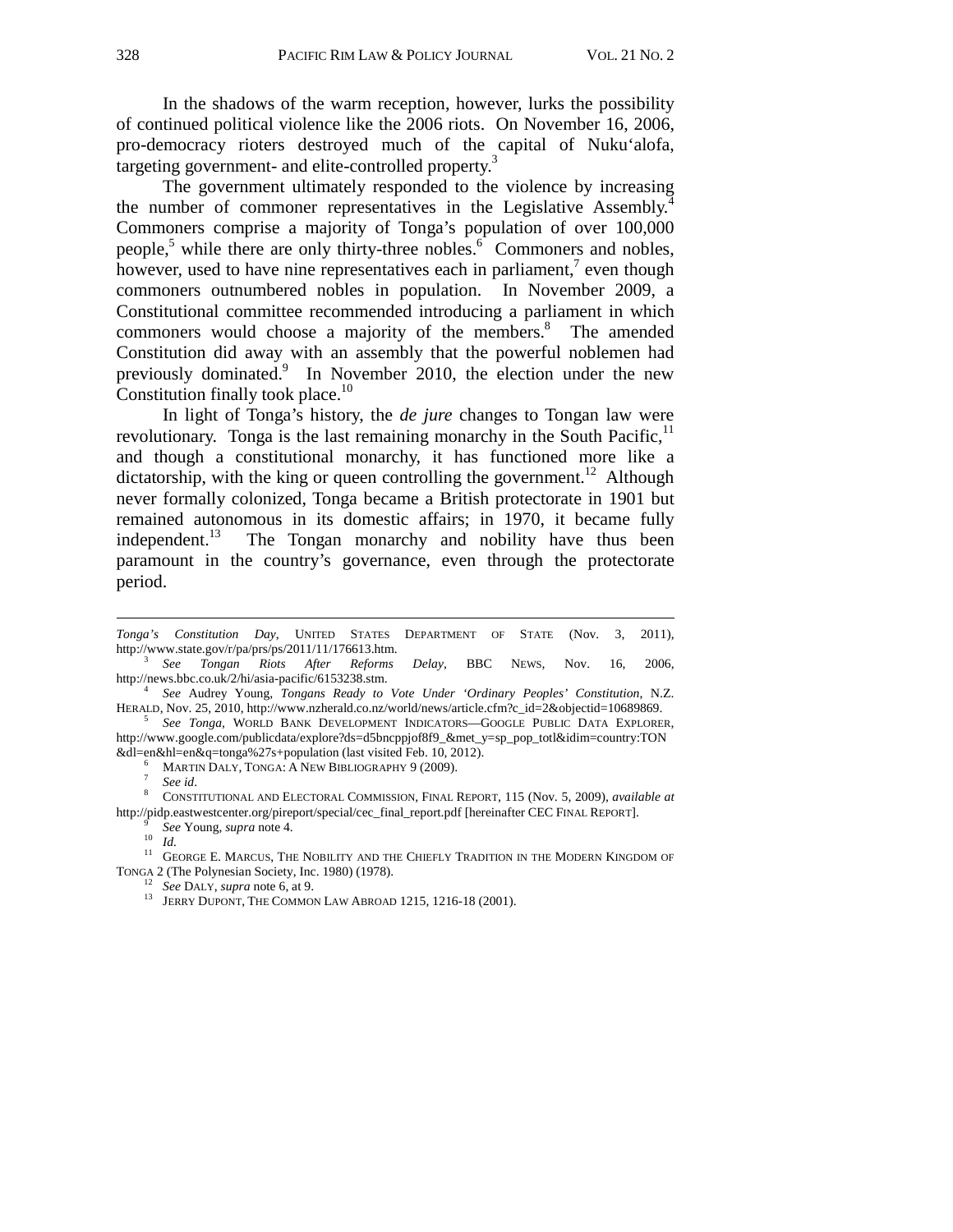The monarchy and nobility's control of much of the population is not surprising considering Tonga's ecology. The country's population is dense, owing to its successful agricultural intensification.<sup>14</sup> This population is spread over three main island groups in the South Pacific between Fiji and New Zealand.15 Tonga has long been a "chiefdom,"16 which can be defined as "an autonomous political unit comprising a number of villages or communities under the permanent control of a paramount chief."<sup>17</sup> Chiefdoms commonly appear in circumscribed island environments where competition for resources is fierce.<sup>18</sup>

Tonga transitioned legally to a constitutional monarchy in  $1875$ ,<sup>19</sup> but the hierarchy of the chiefdom has largely remained and will likely continue, even with the Constitutional amendments. The monarchy and nobles will probably work to keep the land tenure system of the chiefdom intact because competition over land continues to grow, and the social and legal hierarchy of the chiefdom ensures that those in charge can control land use and access. The pro-democracy movement and the 2006 riots indicate that commoners are ready to change the system, with violence if necessary.

Human behavioral ecology ("HBE"), $^{20}$  a theoretical branch of evolutionary anthropology, provides possible long-term solutions to Tonga's instability, because it looks at root causes of human conflict. This comment uses evolutionary ecological theory, in conjunction with insights from economics, to argue that insecure land rights, rising population, and declining land productivity, combined with the decreasing power of the nobles, has led to the recent commoner uprising and pro-democracy movement. Further, although the Tongan government has attempted to solve its instability problems by increasing political representation for commoners, the recent amendments are unlikely to change land laws. Therefore, instability will continue until Tonga reforms its land laws and policies or makes extensive political reforms ultimately resulting in land tenure

 <sup>14</sup> Shankar Aswani & Michael W. Graves, *The Tongan Maritime Expansion: A Case in the* 

Evolutionary Ecology of Social Complexity, 37 ASIAN PERSP. 135, 143 (1998).<br><sup>15</sup> DALY, *supra* note 6, at 1.<br><sup>16</sup> Aswani & Graves, *supra* note 14, at 144.<br><sup>17</sup> Robert L. Carneiro, *The Chiefdom: Precursor of the State*,

<sup>&</sup>lt;sup>18</sup> *Id.* at 64.<br><sup>19</sup> DALY, *supra* note 6, at 9.<br><sup>20</sup> HBE is defined as "the evolutionary ecology of human behaviour. Its central focus is how the behaviour of modern humans reflects our species' history of natural selection." Monique Borgerhoff-Mulder, *Human Behavioural Ecology*, *in* ENCYCLOPEDIA OF LIFE SCIENCES 1, 1 (2003).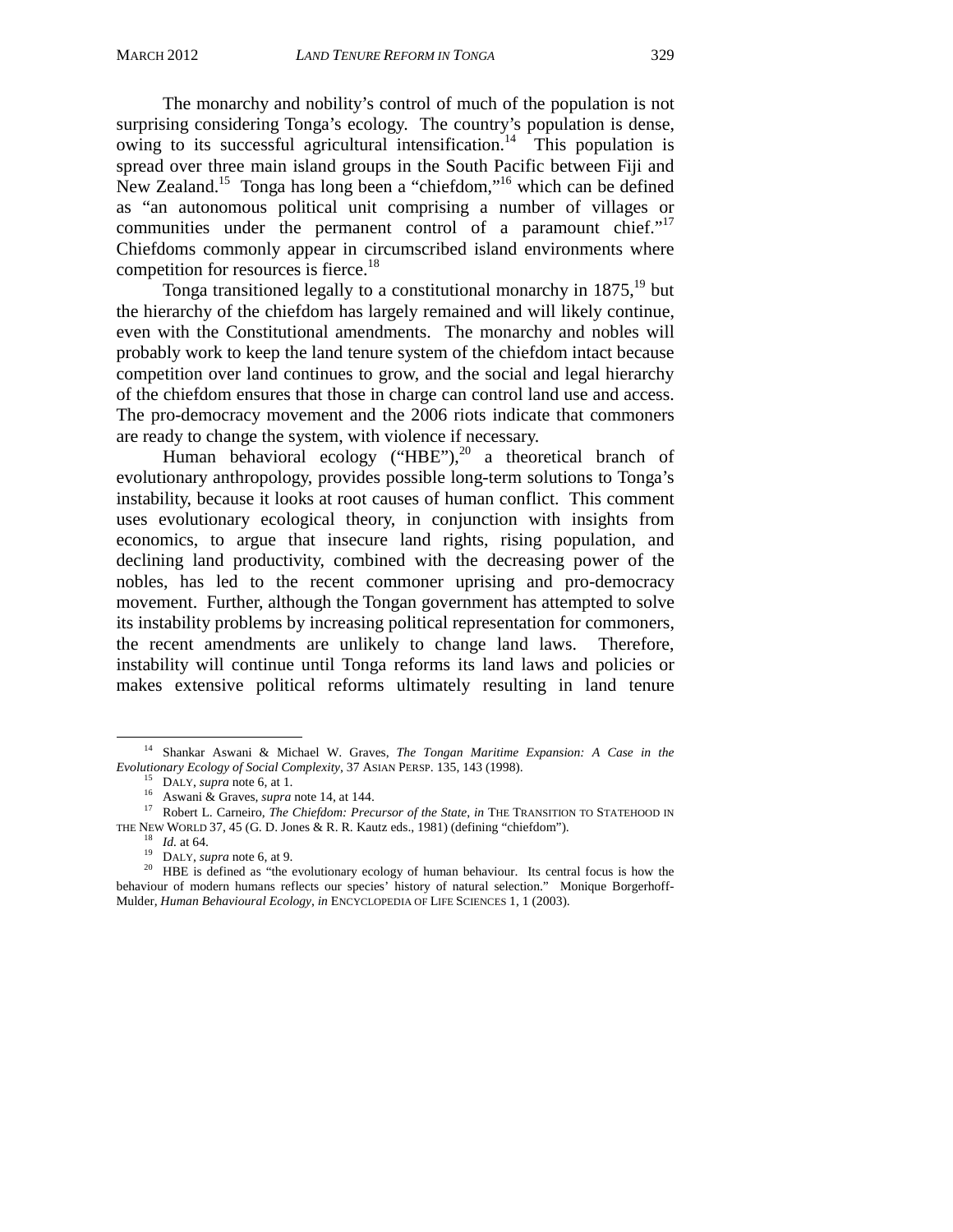changes. The proposed changes require Tongans to place individual liberties above some cultural traditions.

The remainder of this comment supports this thesis. Part II provides the legal and historical background leading up to the pro-democracy movement. Part III examines the Tongan government's attempts to deal with instability by modestly changing the structure of the Legislative Assembly. Part IV argues that, to stabilize Tonga and quell future violence, the government must reform its land laws and policies. $21$  Working within the current governmental framework, this comment offers several possibilities for amending the Constitution and the Land Act to end or reduce the nobles' power over commoner lands, to allow for more commoners to occupy land and to create new policies to improve the productivity of commoner lands. This comment addresses the problem of political violence, which Tongans recognize and ostensibly want to solve, but it argues that the adopted solution is insufficient. It therefore takes a consequentialist perspective to legal and policy reforms, though the changes prescribed may accord with deontological perspectives as well. Those who applaud Tonga for its growing acceptance of "democracy" should keep in mind that Tonga is not only far from being a free society, but also that the nation must make extensive reforms before achieving its goal of stability.

II. TONGAN LAW MAINTAINED A DISPARITY BETWEEN COMMONER AND NOBLE RIGHTS, BUT THE PRO-DEMOCRACY MOVEMENT DEMANDED **CHANGE** 

As mentioned in Part I, pre-Constitutional Tonga was a chiefdom with an inegalitarian political system. The Constitution of 1875, and later, the Land Act, reduced the nobility's power and respected commoner rights somewhat, but the commoner-noble distinction remained largely intact. The pro-democracy movement reacted to this disparity, eventually ushering in the recent Constitutional reforms. Subsections A and B detail Tongan law and history related to land and political rights before the 2009 amendments in two main stages: 1) before and 2) after the Constitution of 1875. Subsection C then explains how the pro-democracy movement and riots encouraged the 2010 changes. This part discusses law in a broad sense,

 $21$  When discussing land reform, this comment uses a broader definition to include reforms that seek to increase the ability of commoners to access land and secure their rights in it, rather than simply redistributive reforms. *See* Roy L. Prosterman & Tim Hanstad, *Land Reform in the Twenty-First Century: New Challenges, New Responses*, 4 SEATTLE J. SOC. JUST. 763, 763 (2006).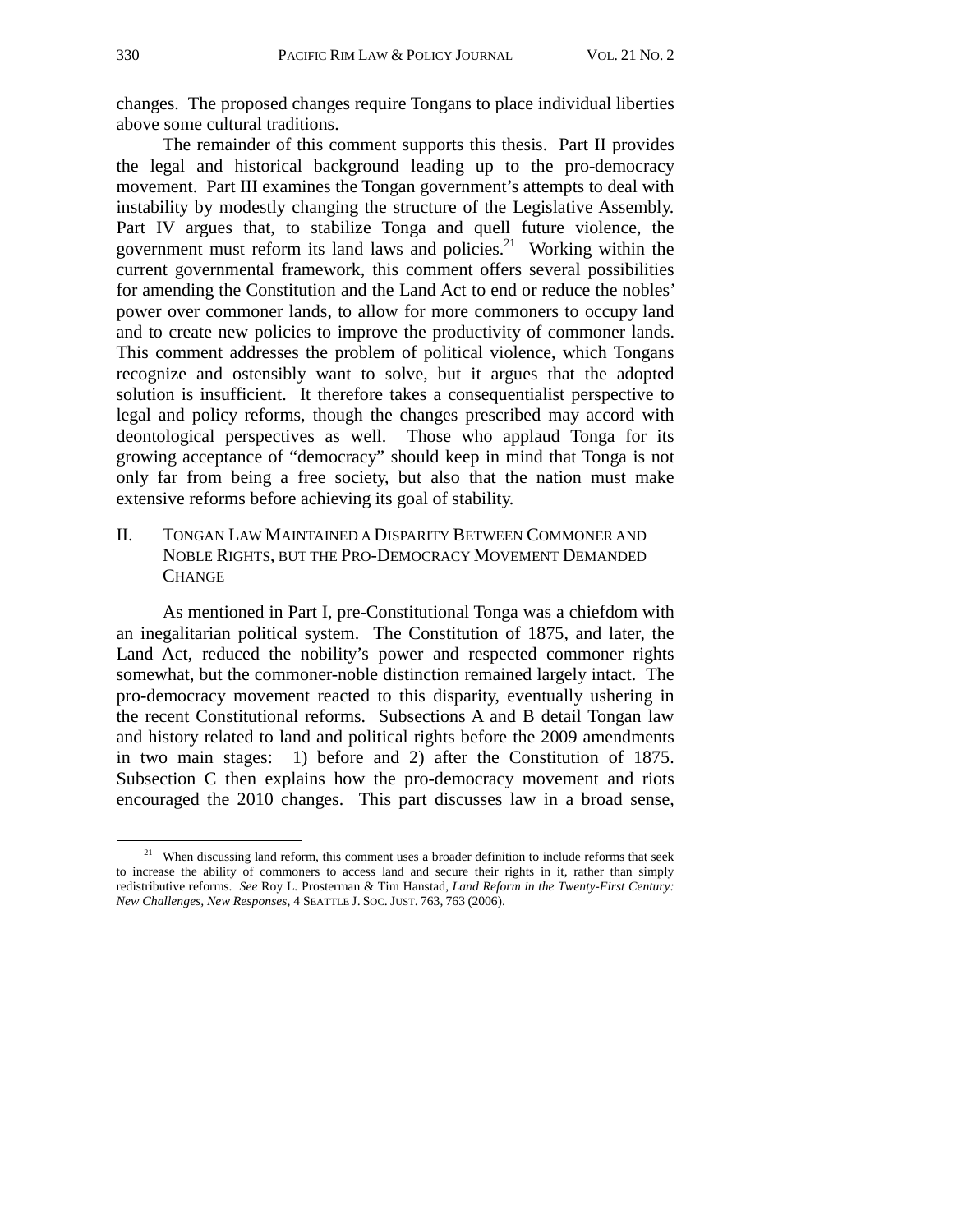viewing the customary legal system of pre-Constitutional Tonga as equally as legal as the laws of Constitutional Tonga. $^{22}$ 

### *A. Pre-Constitutional Tonga Was a Chiefdom Wherein Commoners Had Few Rights*

Humans have lived in Tonga for around  $3,000$  years.<sup>23</sup> Most of the Tongan islands stretch over 300 square kilometers of the South Pacific, and are bunched into the four groups of Tongatapu, Ha'apai, Vava'u, and Niuatoputapu.<sup>24</sup> Tonga has a dense population due to its extensive and successful agriculture. $^{25}$ 

Tonga's population density induced an ancient battle for control of the islands.26 Large monuments appeared around 1000 C.E., suggesting a power struggle among chiefs resulting in the advertisement of chiefly abilities.<sup>27</sup> By the eighteenth century C.E., the four island groups were politically integrated into the Tongan chiefdom.<sup>28</sup> A monarch has ruled this expanding chiefdom beginning as early as 950 C.E., when the first Tu'i Tonga king is believed to have lived.<sup>29</sup> Local chiefs controlled smaller social units, and their seniority depended on their relationship to the sacred Tu'i Tonga.<sup>30</sup> As mentioned before, this type of polity is called a "chiefdom."<sup>31</sup>

The precise nature of commoner rights in the chiefdom is unclear, with different scholars reaching different conclusions. Earlier scholars "depict chiefs as having a rather despotic domination over commoners," whereas later researchers characterize the relationship between the classes as

 $22$  One evolutionary legal scholar has defined law as "all rules that are necessary to a stable society. All law that is meant to keep a society stable can be called law, even if it results in the suffering of members of society." HENDRIK GOMMER, A BIOLOGICAL THEORY OF LAW: NATURAL LAW THEORY

REVISITED 35 (2011).<br>
<sup>23</sup> Aswani & Graves, *supra* note 14, at 142.<br>
<sup>24</sup> Id. at 140.<br>
<sup>25</sup> Id. at 143.<br>
<sup>26</sup> See id. at 143-44.<br>
<sup>27</sup> Id. at 143; *see generally* Geoffrey Clark, David Burley & Tim Murray, *Monumentality Development of the Tongan Maritime Chiefdom*, 82 ANTIQUITY 994 (2008) (discussing Tongatapu's megalithic tombs and their link to the expansion of the Tongan chiefdom).

<sup>&</sup>lt;sup>28</sup> Aswani & Graves, *supra* note 14, at 143-44.<br><sup>29</sup> MARCUS, *supra* note 11, at 6 n.5.<br><sup>30</sup> Kerry James, *Right and Privilege in Tongan Land Tenure*, *in* LAND, CUSTOM AND PRACTICE IN THE SOUTH PACIFIC 157, 160 (R. Gerard Ward & Elizabeth Kingdon eds., 1995). 31 *See* Carneiro, *supra* note 17, at 45.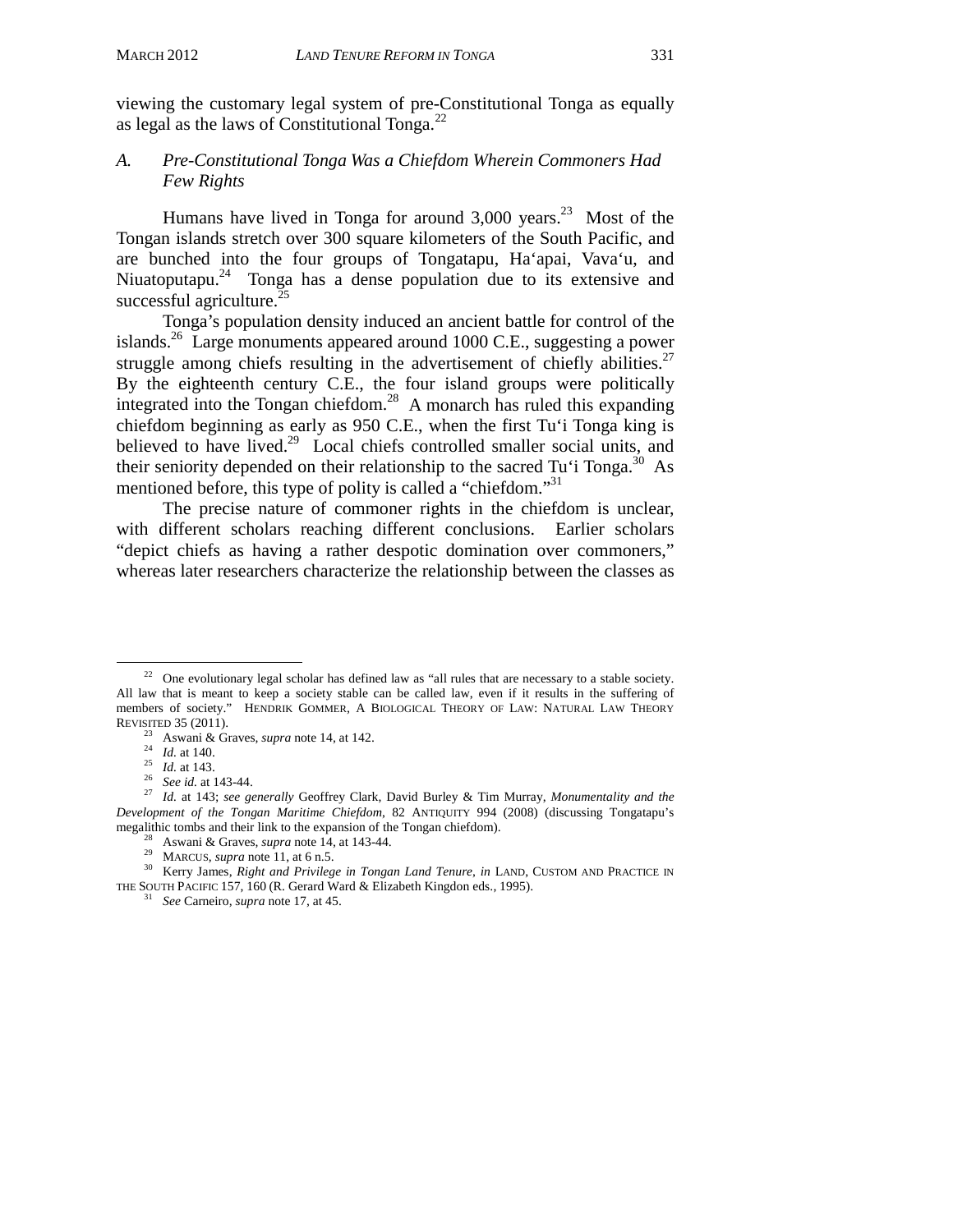one of interdependence. $32$  The former opinion fits better with the general pattern seen in chiefdoms.<sup>33</sup>

The chiefs undoubtedly had extensive control over the commoners' land rights. Chiefs gained control of land by force or through loyalty to a higher chief.<sup>34</sup> In a system often referred to as "feudal," these chiefs would give land to *matapules* (chiefs' attendants) to dole out to patrilineal descent groups.<sup>35</sup> Though the kin groups held some land rights, the chief had authority to terminate these rights.<sup>36</sup> The people worked on this land as subsistence farmers, and the chiefs kept any surplus.<sup>37</sup> The chiefs acted more like rulers than landlords,  $38$  a pattern that is common in chiefdoms.  $39$ 

Around 1797, the Tongan chiefdom broke out into a civil war that continued throughout the first half of the  $1800s<sup>40</sup>$ . The war was much bloodier than previous internal fighting because Westerners had introduced modern weaponry into Tonga.<sup>41</sup> During this period, Tāufa'āhua, the son of the ruling chief of the Ha'apai island group, was growing up and learning to be a warrior.<sup>42</sup> Tāufa'āhua was a primary instigator in the continuing war as he attempted to gain power over more of the islands.<sup>43</sup> By 1830, his power extended over Ha'apai, and he had converted to Christianity and renamed himself King George after the English king.<sup>44</sup> By 1833, he had consolidated Ha'apai and Vava'u under his power.<sup>45</sup>

In 1839, King George implemented the Vava'u Code on these two island groups.<sup>46</sup> This code appointed judges to rule on criminal matters,

*Independence*, *in* CULTURAL MEMORY: RECONFIGURING HISTORY AND IDENTITY IN THE POSTCOLONIAL

 <sup>32</sup> Charles J. Stevens, *Symbolic Action and Soil Fertility: Political Ecology and the Transformation of Space and Place in Tonga*, *in* POLITICAL ECOLOGY ACROSS SPACES, SCALES, AND SOCIAL GROUPS 154,

<sup>160 (</sup>Susan Paulson & Lisa Gezon eds., 2005).<br>
<sup>33</sup> See Carneiro, *supra* note 17, at 67.<br>
<sup>34</sup> See James, *supra* note 30, at 160.<br>
<sup>35</sup> See Christopher G. Crawford, *Tongan Land Management: Putting the Brakes on the Glob Economy*, 36 J. OF PAC. HIS. 93, 94 (2001); *see also* Alaric Maude & Feleti Sevele, *Tonga: Equality* Overtaking Privilege, in LAND TENURE IN THE PACIFIC 114, 115-16 (Ron Crocombe ed., 1987).<br>
<sup>36</sup> Crawford, *supra* note 35, at 94.<br>
<sup>37</sup> Id.<br>
<sup>39</sup> See Carneiro, *supra* note 17, at 67.<br>
<sup>40</sup> See NOEL RUTHERFORD, SHIRLEY BAK

PACIFIC 37, 39 (Jeanette Marie Mageo ed., 2001). 44 *See* RUTHERFORD, *supra* note 40, at 8-9. <br><sup>45</sup> *Id.* at 9. <br><sup>46</sup> Tim René Salomon, Comment, *A Balancing Act: Modern Equality vs. Traditional Nobility in Tonga*, 40 VICTORIA U. WELLINGTON L. REV. 369, 375 (2009).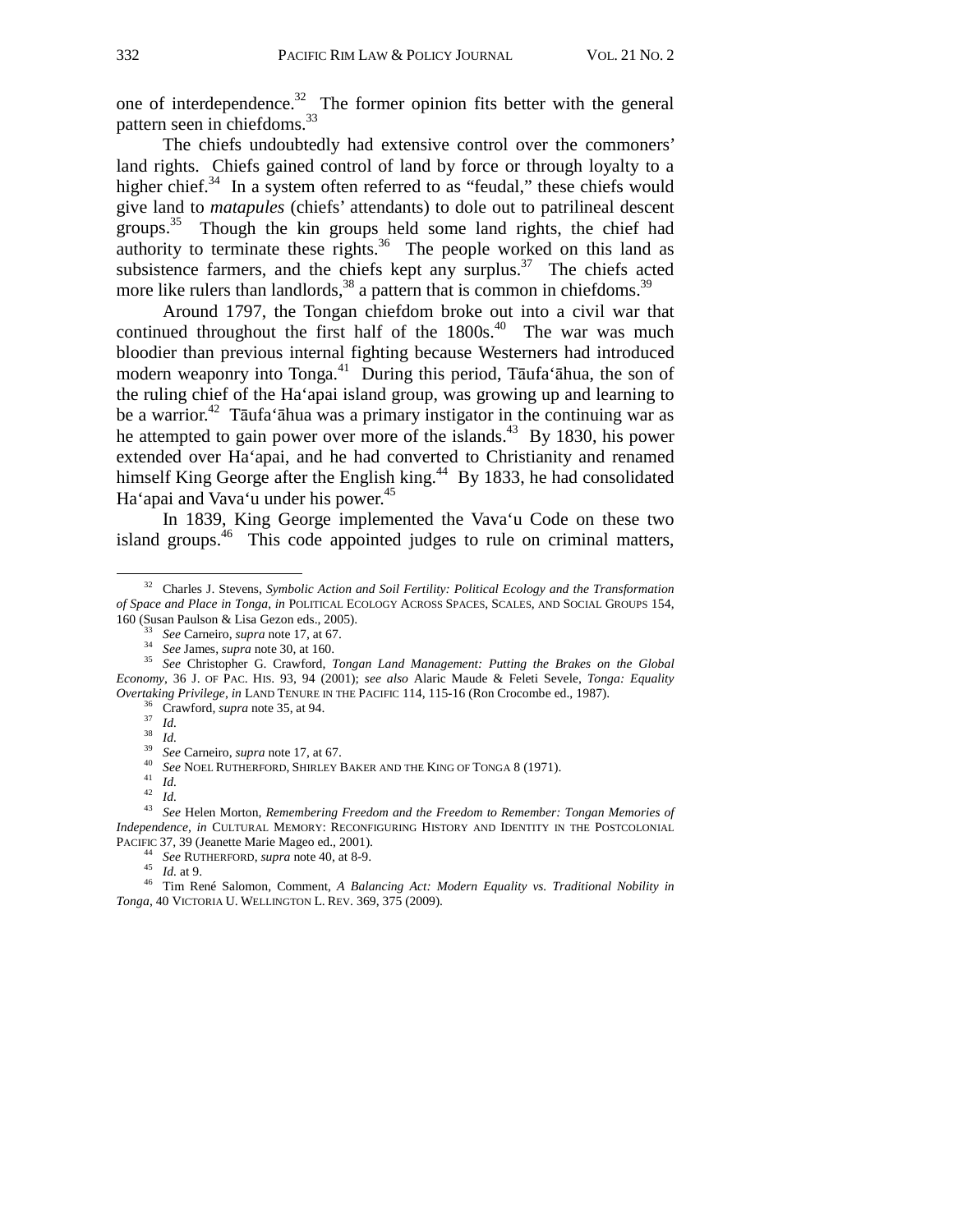limiting the local chiefs' powers.<sup>47</sup> The code also mandated that judges treat subjects equally.<sup>48</sup> Further, chiefs could no longer forcefully take Further, chiefs could no longer forcefully take agricultural produce from commoners, and they could now be tried like any other Tongan for their actions.<sup>49</sup>

 In 1845, King George, who became known as Tupou I, officially became king of Tonga by bringing the Tongatapu island group under his rule<sup>50</sup> and instituted the Code of Law for All Tongans in  $1850$ .<sup>51</sup> This code purported to create a uniform law for all Tongans, regardless of chiefly status.<sup>52</sup> In addition, Tupou I claimed title to all of Tonga's land.<sup>53</sup> Sales of land to foreigners were prohibited, with leasing permitted upon government approval.54

 Continuing with his lawmaking streak and growing power, Tupou I created the Emancipation Edict of 1862, which ostensibly reduced much of the chiefs' power over the commoners.<sup>55</sup> In addition to ending the forced labor and tithing systems, the edict compelled the chiefs to "allot portions of land to the people as they may need, which shall be their farm, and as long as the people pay their tribute, and their rent to the chief, it shall not be lawful for any chief to dispossess them."56

The Emancipation Edict of 1862, along with the Vava'u Code and the Code of Law for All Tongans, could be seen as expanding commoner rights vis-à-vis their chiefs. Tupou I's motivations in creating these codes should not be seen as entirely altruistic—he may have been simply trying to reduce his rivals' power.<sup>57</sup> Regardless of Tupou I's motivations, the Emancipation Edict allowed for the continued vitality of the chief-commoner disparity in land rights by granting chiefs the authority to receive tributes and rents in exchange for land. When Tupou I promulgated the Constitution of 1875, he simply transformed some chiefs into nobles, thus maintaining the ancient hierarchy.<sup>58</sup> Though commoners were better off with Tupou I's reforms, he

<sup>&</sup>lt;sup>47</sup>*Id.* at 376.<br><sup>48</sup> *Id.* 49 ELISE HUFFER, GRANDS HOMMES ET PETITES ÎLES: LA POLITIQUE EXTÉRIEURE DE FIDJI, DE TONGA<br>ET DU VANUATU 40 (1993).

<sup>&</sup>lt;sup>50</sup> RUTHERFORD, *supra* note 40, at 10.<br>
<sup>51</sup> Salomon, *supra* note 46, at 376.<br>
<sup>52</sup> RUTHERFORD, *supra* note 40, at 10.<br>
<sup>53</sup> Maude & Sevele, *supra* note 35, at 119.<br>
<sup>54</sup> *Id.*<br> *58 See id.*<br>
<sup>56</sup> *Id.* (citing Tho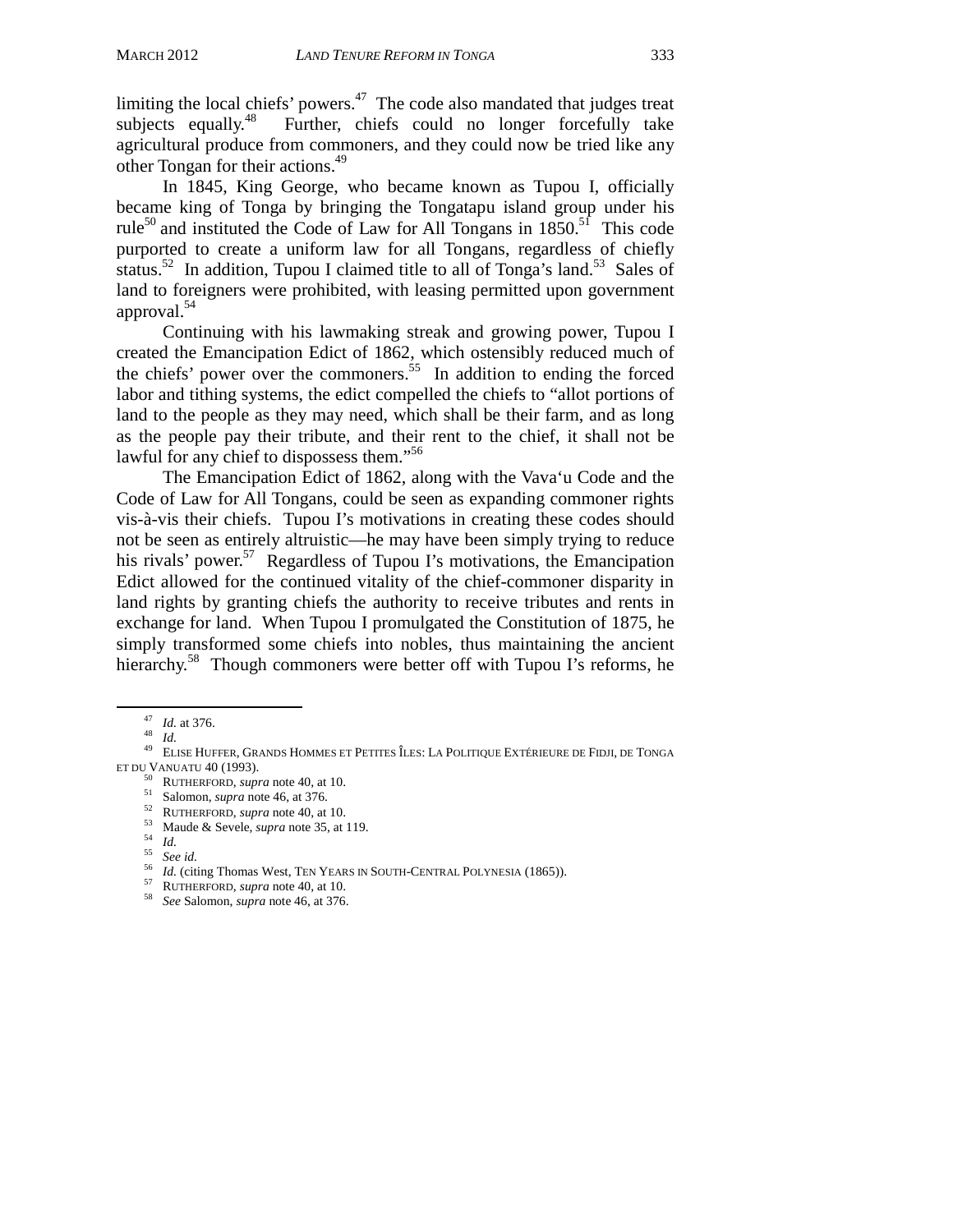ultimately allowed chiefs to retain many of the powers they held in the chiefdom.

### *B. The Constitution of 1875 and Land Act Did Little to Improve Commoners' Political and Land Rights*

Shirley Waldemar Baker, an Englishman and Methodist missionary, officially became Tupou I's advisor in 1872 and assisted him in Tonga's governance.59 Their relationship grew out of mutual need—Baker needed Tupou I's support to establish his dream of an independent Tongan church, while Tupou I needed Baker's help to deal with the encroaching European powers.60 Creating a Tongan Constitution was high on Baker's priority list.<sup>61</sup> In 1873, Baker began drafting Tonga's Constitution after consulting with Australian and Hawaiian politicians, and when he finished the draft, he sent it to a firm of Auckland lawyers to tweak the language.<sup>62</sup> On November 4, 1875, a *fakataha*, an assembly of title-holding chiefs, accepted the Constitution upon Tupou I's urging. $63$ 

The new Constitution consisted of 132 articles and was divided into three sections: 1) individual rights, 2) form of government, and 3) land tenure.<sup>64</sup> The Constitution, though recognizing some commoner rights, perpetuated disparities in political power and property rights. Clause 4 proclaims that "[t]here shall be but one law in Tonga for chiefs and commoners,"65 but the balance of the Constitution shows that this is a qualified statement.

The disparity in rights in Constitutional Tonga originates with Tupou I's creation of a landed nobility.<sup>66</sup> After the *fakataha* approved the Constitution, Tupou I proceeded to name only 20 of the chiefs as the new Tongan nobility, declaring, "I will read out the names of the nobles and in case some of you might be hurt because your names are not included, The [c]onstitution has this to say about it 'The King will appoint 20 nobles.'"<sup>67</sup> These nobles received estates with the power to lease lots from them to

<sup>&</sup>lt;sup>59</sup> RUTHERFORD, *supra* note 40, at 50.<br><sup>60</sup> *Id.* at 50-51.<br><sup>61</sup> *Id.* at 55.<br><sup>63</sup> *See id.* at 55-56; see *also Tupou I, The Speech of His Majesty Tupou I at the Close of Parliament*<br>*on 4th November, 1875, in* TONGAN L

<sup>&</sup>lt;sup>64</sup> RUTHERFORD, *supra* note 40, at 56.<br><sup>65</sup> THE ACT OF CONSTITUTION OF TONGA (1988), cl. 4 ("Same law for all classes").<br><sup>66</sup> See RUTHERFORD, *supra* note 40, at 58.<br><sup>67</sup> Tupou I, *supra* note 63, at 3.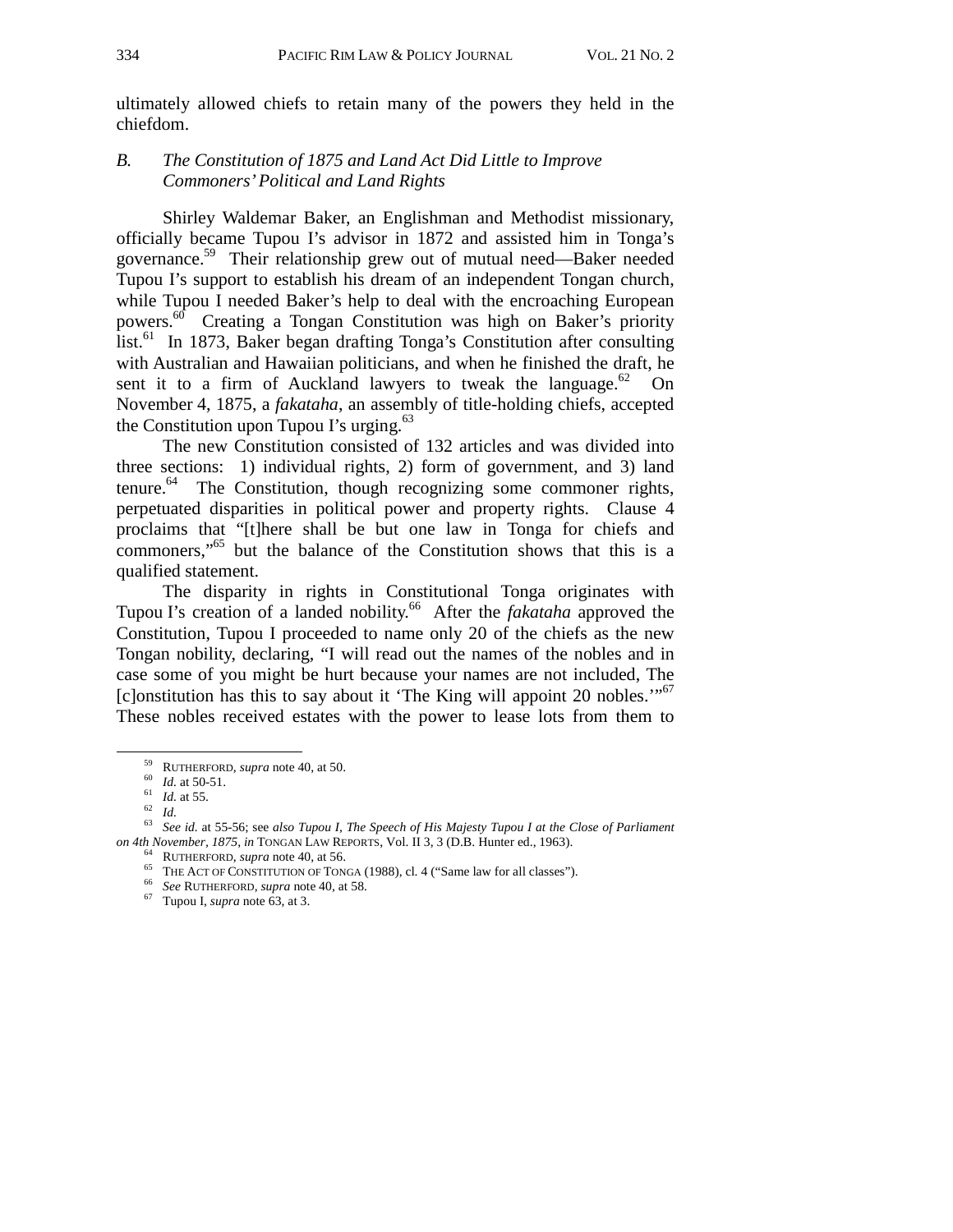commoners, as well as positions in the Legislative Assembly.<sup>68</sup> Baker and Tupou I likely created the new nobility in order to placate the more powerful chiefs.<sup>69</sup>

This new nobility was undoubtedly privileged under the Constitution in both political and land rights. Clauses 32, 60, 67, and 71 placed limits on commoner political rights.<sup>70</sup> Clause 60, for example, established the scheme for representation in the Legislative Assembly.<sup>71</sup> Originally, it guaranteed each noble a spot in the Legislative Assembly, with an equal number of commoner representatives allotted by region, $^{72}$  although commoners certainly outnumbered nobles. In 1914, this number was reduced to seven of each class, and was later increased to nine of each class.<sup>73</sup>

Besides creating inequality in representation, the Constitution made certain subjects off-limits for the People's (commoners') Representatives. For example, Clause 32 established that in certain cases, the nobility may select successors to the throne without commoner input.<sup>74</sup> Further, Clause 67, titled "Privilege of nobles," states that "it shall be lawful for only the nobles of the Legislative Assembly to discuss or vote upon laws relating to the King or Royal Family or the titles and inheritances of the nobles."75 Additionally, Clause 71 prohibited commoner representatives from participating in trials to impeach nobles.<sup>76</sup> The effect of these articles is both that commoners are underrepresented in the Legislative Assembly, and also that their representatives have limited powers on subjects related to the nobles and monarchy.<sup>77</sup>

The Constitution also vested the twenty new nobles with some special land rights, while limiting every man's control over his land. Clause 104 states that "[a]ll the land is the property of the King" and allows for the

<sup>&</sup>lt;sup>68</sup> *Id.* at 4-5.<br>
<sup>69</sup> *See* RUTHERFORD, *supra* note 40, at 58.<br>
<sup>70</sup> THE ACT OF CONSTITUTION OF TONGA (1988).<br>
<sup>71</sup> *Id.* at cl. 60 ("Representative members").<br>
<sup>72</sup> MARCUS, *supra* note 11, at 74.<br>
<sup>73</sup> THE ACT OF CO *supra* note 46, at 372.

<sup>76</sup> THE ACT OF CONSTITUTION OF TONGA (1988), cl. 71 ("Noble may be deprived of his seat"); *see also* Salomon, *supra* note 46, at 372. 77 *See generally* Salomon, *supra* note 46, at 371-73. Besides the Legislative Assembly, commoners

also receive some representation via the *fono*, or public meeting, held by a noble, a government official, or the town, or village. The meetings may be held so that the chief can give orders, but some may be willing to allow commoners to influence local decision-making. Ropate Qalo, *Tonga*, *in* DECENTRALISATION IN THE SOUTH PACIFIC 238, 242 (Peter Larmour & Ropate Qalo eds., 1985).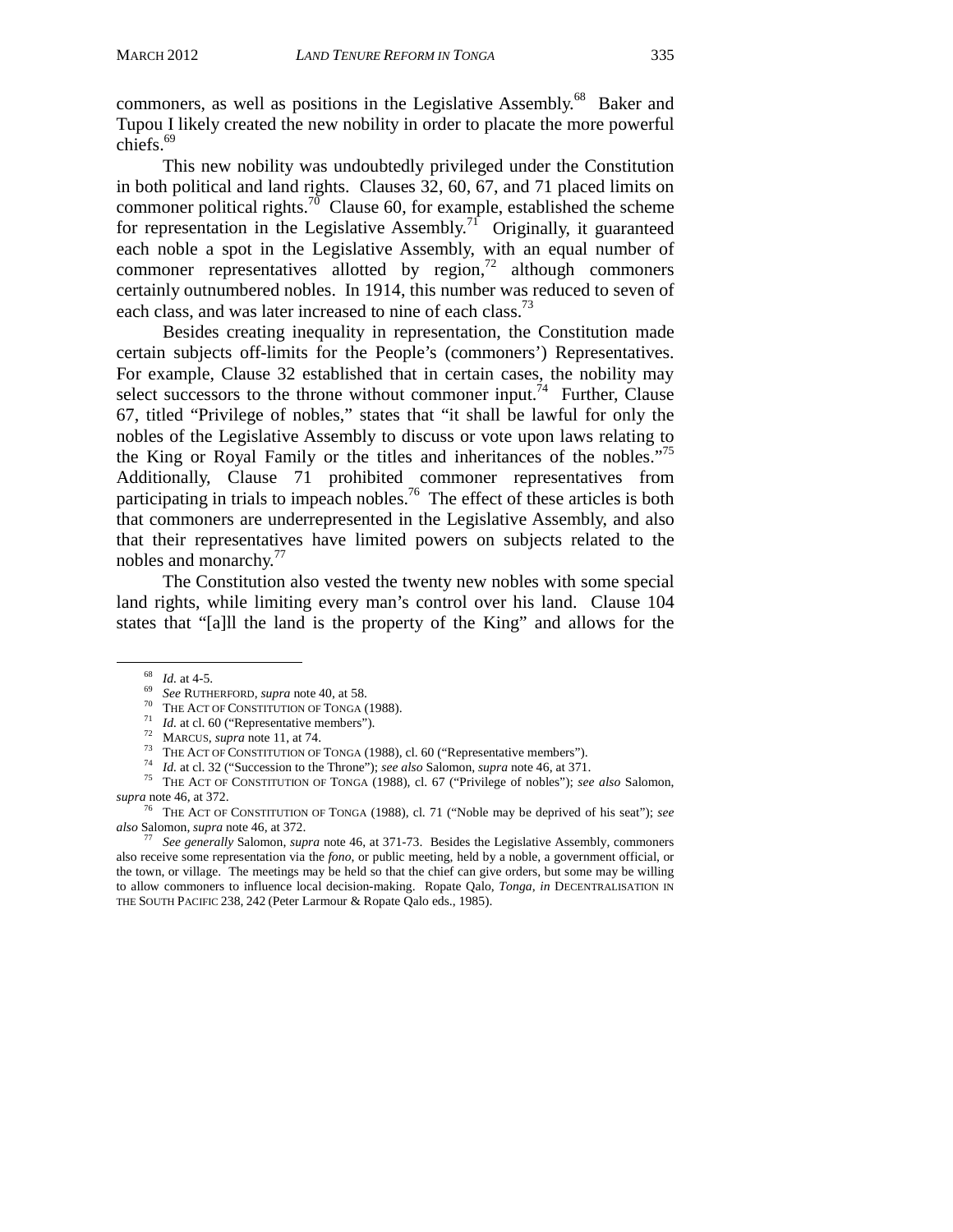nobles of Tupou I's choosing to have hereditary estates that only other nobles may inherit.<sup>78</sup> Though no one may sell land, they may lease it in accordance with the Constitution—Clause 105 limits the term of leases to 99 years, unless the Privy Council gives approval otherwise.<sup>79</sup> Further, Clause 114 requires the cabinet's approval for all leases, subleases, and transfers lasting 99 years or less, and the Privy Council's approval when over 99 years.<sup>80</sup>

Tupou I intended that the nobles would allot land from their hereditary estates to commoners. $81$  On the close of the new parliament on November 4, 1875, however, Tupou I implored his newly-created nobility not to be hasty in making allotments to commoners.<sup>82</sup> The nobles must have taken this seriously—they had granted no allotments by  $1880$ .<sup>83</sup> To remedy this, Shirley Baker became minister of lands in 1880 and two years later created the Land Act, which "established the right of each male Tongan of taxpaying age sixteen to be granted a town allotment and a gardening or 'tax' allotment by the owner of the estate on which he lived."<sup>84</sup> Tax allotments are heritable in the male line and are to be up to 8.25 acres.<sup>85</sup> The same year, Tupou I granted thirty hereditary estates to an expanded nobility and six to *matapules*, or the spokesmen for the chiefs.<sup>86</sup> The rest of the land became government land, so commoner allotments are apportioned from the hereditary nobles' estates, from land held by the monarchy, and from some land designated as "government" land.<sup>87</sup> A majority of commoners live on the hereditary nobles' estates.<sup>88</sup>

The Land Act has not changed much since 1882. In 1891, however, the Act was changed to make the government responsible for granting allotments, and the estate-holders had only the right to receive the rent.<sup>89</sup>

<sup>&</sup>lt;sup>78</sup> THE ACT OF CONSTITUTION OF TONGA (1988), cl. 104 ("Land vested in crown—sale prohibited"); *see also* Salomon, *supra* note 46, at 372.

<sup>&</sup>lt;sup>9</sup> THE ACT OF CONSTITUTION OF TONGA (1988), cl. 105 ("Terms of leases"). The status of this clause is unclear after the 2010 Constitutional amendments related to executive power. *See* CEC FINAL REPORT, *supra* note 8, at 108. **80** THE ACT OF CONSTITUTION OF TONGA (1988), cl. 114 ("No lease etc. without consent"). The

status of this clause is unclear after the 2010 Constitutional amendments related to executive power. *See*  CEC FINAL REPORT, *supra* note 8, at 108.<br><sup>81</sup> Tupou I, *supra* note 63, at 5.<br><sup>82</sup> Id.<br><sup>83</sup> See RUTHERFORD, *supra* note 40, at 99.<br><sup>84</sup> Maude & Sevele, *supra* note 35, at 120.<br><sup>85</sup> The Land Act of 1988, § 7 ("Right to

<sup>86</sup> Maude & Sevele, *supra* note 35, at 121. 87 *Id.* <sup>88</sup>*Id.* <sup>89</sup>*Id.* at 120.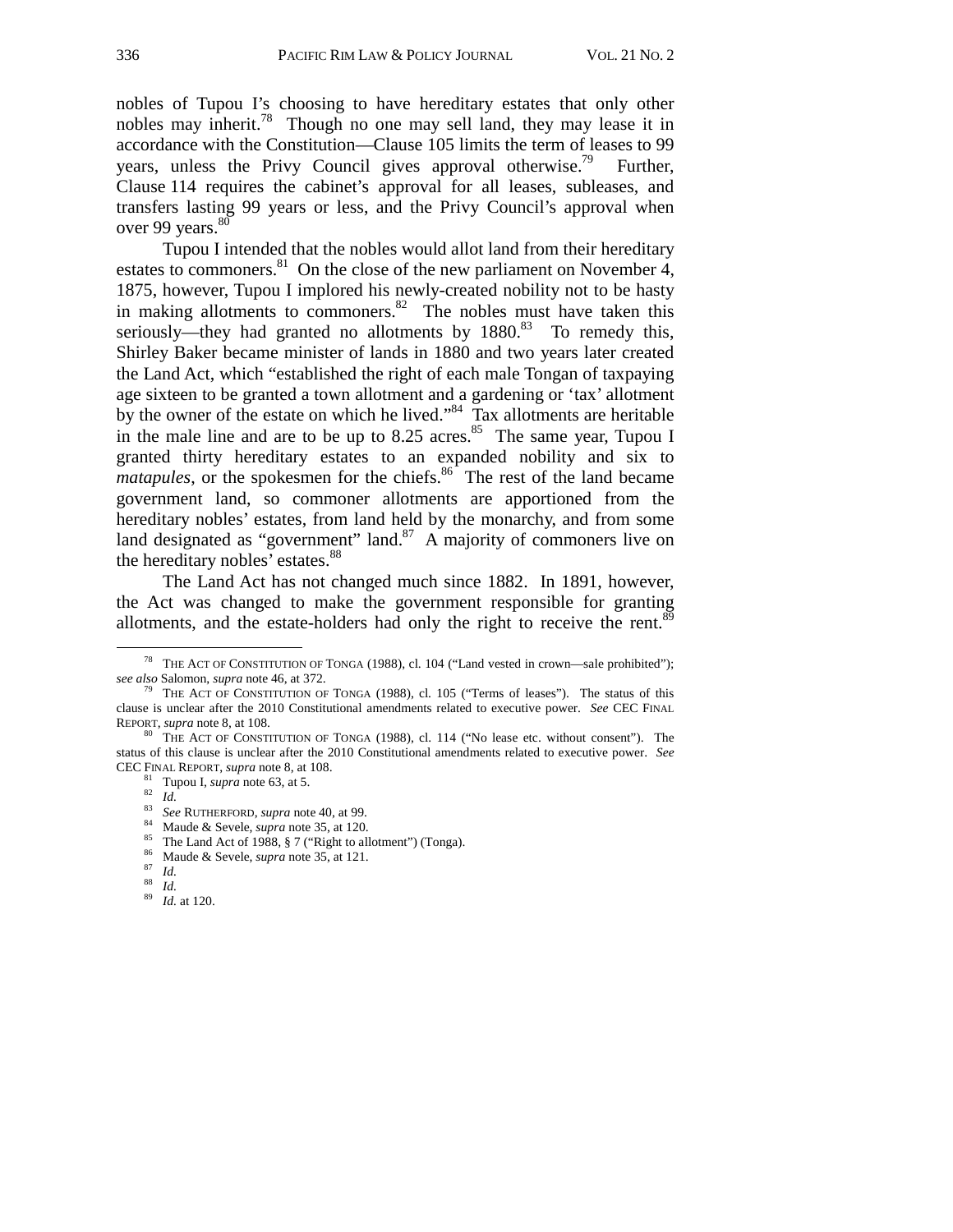The trend toward limiting the nobles' power over the land was reversed in 1915, when nobles earned the statutory right to be consulted before the minister of lands could make an allotment on their estates.<sup>90</sup> The Land Act also requires commoner occupants to pay their nobles a yearly rent.<sup>91</sup>

In 1976, the Land Act was amended to allow for mortgages of allotments, and in 1980, the maximum mortgage period was set to thirty years. $92$  In practice, the mortgages allowed by the Land Act are not very valuable, as banks may only foreclose on the remaining period; banks are thus reluctant to make loans. $93$ 

Commoners were also granted the ability to lease out their tax allotments for up to 10 years and town allotments for up to 99 years with the cabinet's approval and for more than 99 years with the Privy Council's approval.<sup>94</sup> The cabinet has tended to allow increasingly shorter leases, usually of 50 years; the 99-year leases are rare.<sup>95</sup> The cabinet may place other restrictions on the leases as well.<sup>96</sup>

 The specialized Land Court hears any disputes involving the Land Act.<sup>97</sup> The king and the Privy Council appoint the judge of the Land Court and a panel of assessors.<sup>98</sup> An appeal lies of right, but this appeal must be taken to the Privy Council rather than to the supreme court.<sup>99</sup> The king also appoints a minister of lands in his Privy Council, who is invariably a noble.100

 Though an allotment is legally due to them, many Tongan men will not receive one. In practice, it is easiest for men to inherit land.<sup>101</sup> However, Tongan families are large, so many men will not inherit land and must acquire a vacant allotment.<sup>102</sup> This can be difficult because in some areas all the allotments have been registered.<sup>103</sup>

<sup>&</sup>lt;sup>90</sup> *Id.* at 120-21.<br><sup>91</sup> The Land Act of 1988, § 31 ("Holder's right to rents") (Tonga).<br><sup>92</sup> Maude & Sevele, *supra* note 35, at 121.

<sup>&</sup>lt;sup>93</sup> Crawford, *supra* note 35, at 98.<br><sup>94</sup> Maude & Sevele, *supra* note 35, at 122.<br><sup>95</sup> Crawford, *supra* note 35, at 97.<br><sup>95</sup> Id.<br><sup>97</sup> The Land Act of 1988, § 149 ("Jurisdiction of court defined") (Tonga).<br><sup>98</sup> Id. at

<sup>&</sup>lt;sup>99</sup> *Id.* at § 162 ("Appeal lies to Privy Council within 60 days").<br><sup>100</sup> James, *supra* note 30, at 164.<br><sup>101</sup> Maude & Sevele, *supra* note 35, at 122.<br><sup>102</sup> *Id.* at 123.<br><sup>102</sup> *Id.* at 123.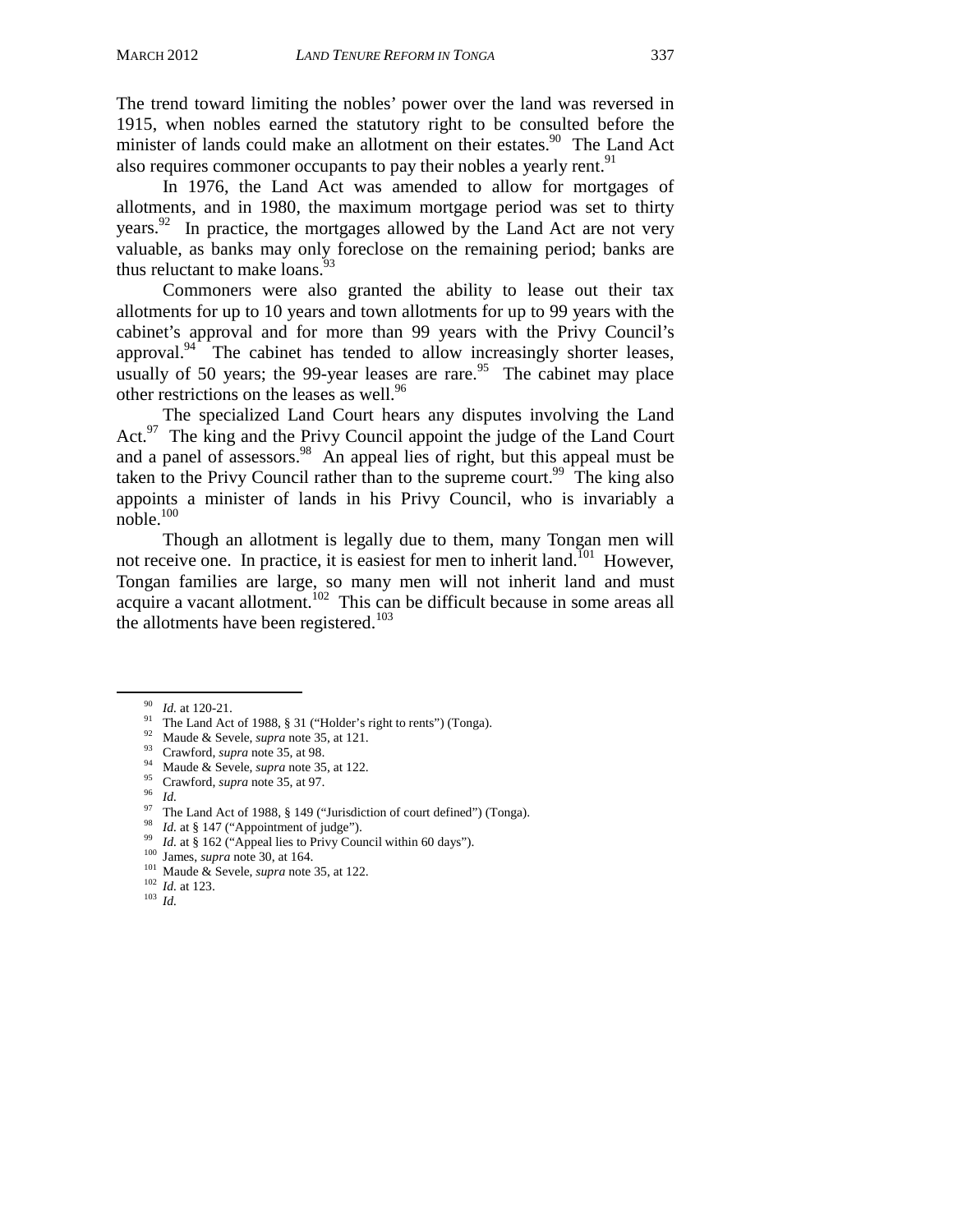Once a Tongan man finds an allotment, his difficulties may not end. Nobles can continue to exercise power over the commoners in allotting parcels of their estates:

Noble lands have not been completely allocated and/or registered. A noble's signature is required before land on a noble's estate can be registered in a commoner's name. Many nobles are reluctant to allow their people to register land. By simply allocating land for commoners' use but not allowing registration, the noble retains control over the land. The promise of registration requires that the commoner remain on good relations with the noble. This often means obeying the noble's orders and providing him with 'gifts' of food, money, handicrafts or imported goods. It may also mean leaving the land to make way for someone (often foreigners) who has the capital to lease the land for themselves from the noble.<sup>104</sup>

Thus, finding an open allotment on a noble's estate will not guarantee security in land rights for the commoner occupant. The Land Act's requirement of noble approval for allotment allows for these extra-legal abuses.

The lucky men who do register their allotments may face additional hurdles. The Land Act requires that holders of registered allotments pay eighty *seniti* (totaling only about fifty U.S. cents) in yearly rent for their holdings.<sup>105</sup> Those on nobles' estates must pay this to the noble; the nobles frequently ask for payment in the form of tribute of other items.<sup>106</sup> These tributes often exceed the statutorily-mandated amount, and the sum requested may be "debilitating."<sup>107</sup> In this system, the noble acts much like a traditional chief, and it is unclear whether commoners go along with it because they believe it is legally required or for some other reason.<sup>108</sup> It also does not seem that they do this because of fear of eviction—few people have

<sup>&</sup>lt;sup>104</sup> Crawford, *supra* note 35, at 96.<br><sup>105</sup> The Land Act of 1988, § 31 ("Holder's right to rents") (Tonga).<br><sup>106</sup> Crawford, *supra* note 35, at 96.<br><sup>107</sup> Id.<br><sup>108</sup> Id. One anthropologist described the nobles' demands (o obligations) as hostile: "Feasting obligations require long-range planning by farmers, and an unexpected feast demanded by a chief or noble may upset otherwise carefully managed smallholder resources." Stevens, *supra* note 32, at 156. Each family may have to contribute as much as "six piglets, the quarter section of one large pig, one roasted goat, two large baked fish, eighty kilograms of yams, about fifty kilograms of sweet potatoes, and three twenty-kilogram giant taro" as well as firewood, lobster, and even octopus. *Id.* at 157-58.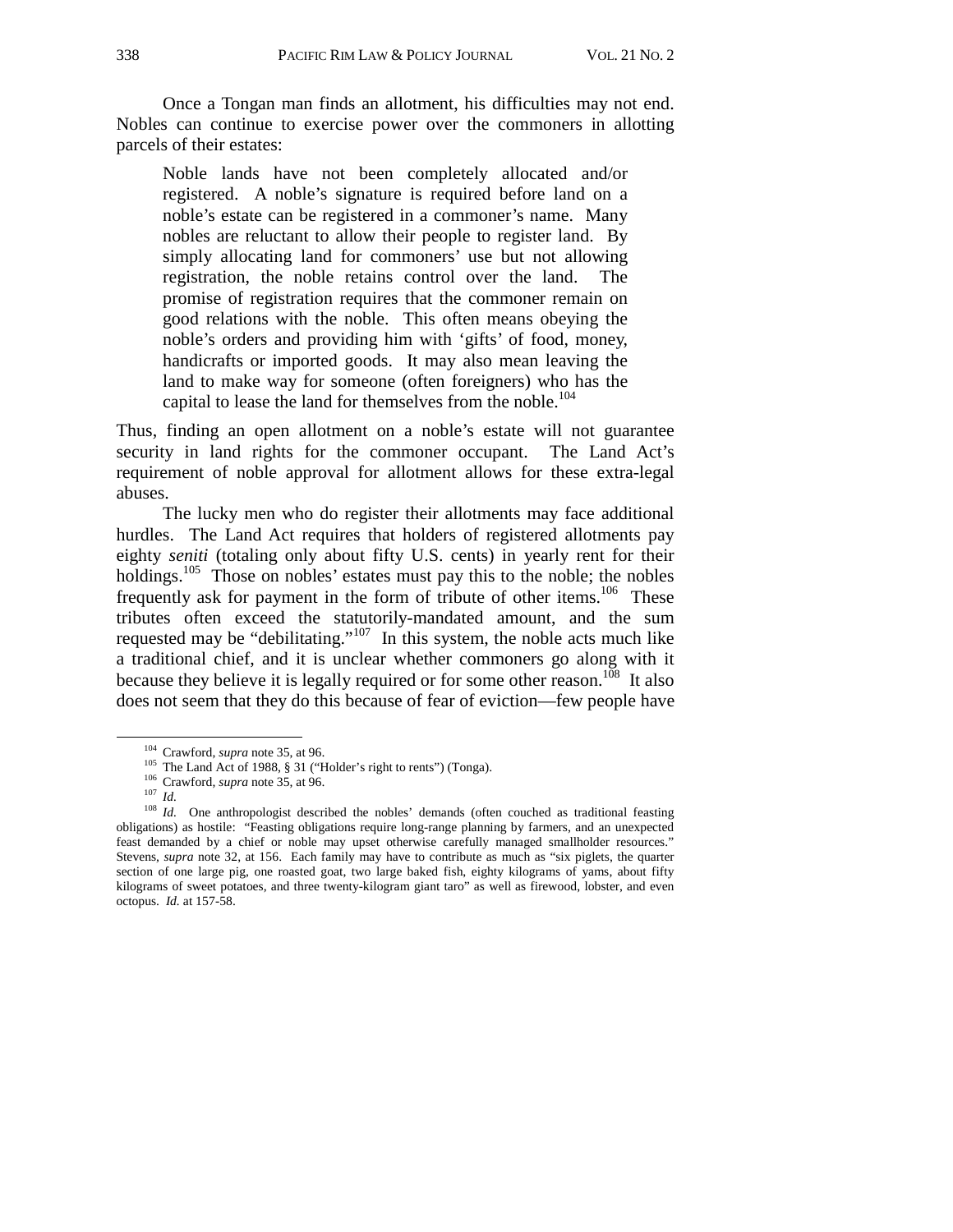been evicted from their allotments.<sup>109</sup> For whatever reason that commoners allow this manipulation, the Land Act's mandate that rent be paid to the noble legally enables it.

In 1984, allotted, unregistered land made up 19.28% of the total area of Tonga, with 43.28% held as registered allotments, 8.07% under leasehold, and only 6.94% remaining to be allotted.<sup>110</sup> This means that (if these or similar statistics still hold true) nobles could cause insecurity in land rights on much of Tonga's land. Meanwhile, the population of Tonga continues to grow, and the government can no longer provide the statutory allotment owed to its men in some areas. $111$  The scarcity of land and the insecurity in existing allotments create a precarious situation for Tongan commoners.

 These legal and factual issues have caused a black market in land tenure to appear. Beginning around the first half of the twentieth century, Tonga's commoners have "bought" and "sold" allotments illegally to others, although what they are really doing is buying the landholder's right to use the allotment.<sup>112</sup> The government largely ignores these extra-legal the allotment.<sup>112</sup> The government largely ignores these extra-legal exchanges.<sup>113</sup> Though the black market can provide commoners with Though the black market can provide commoners with income, it falls far short of providing the benefits that institutionallyrecognized land rights could bring.

While Tonga has changed in its structure from chiefdom to Constitutional monarchy over the past 137 years, it has enshrined and perpetuated the disparity between commoners and nobility in both property and political rights through positive law and *de facto* practice. As one writer put it, "[r]oyalty and nobility effectively work together through Constitutionalized government institutions, to ensure perpetuation of the monarchy's and the nobility's strong position as estate holders."<sup>114</sup> Tonga's past and present show that Tongan institutions do enshrine the ancient hierarchy to the commoners' detriment.

<sup>&</sup>lt;sup>109</sup> Maude & Sevele, *supra* note 35, at 125-26.<br><sup>110</sup> *Id.* at 128.<br><sup>111</sup> *Id.* at 125.<br><sup>112</sup> *See* James, *supra* note 30, at 188-89.<br><sup>113</sup> *Id.* at 189.<br><sup>113</sup> *Id.* at 189.<br><sup>114</sup> Crawford, *supra* note 35, at 101. The Constitutional reforms, is discussed further in Morton, *supra* note 43, at 45.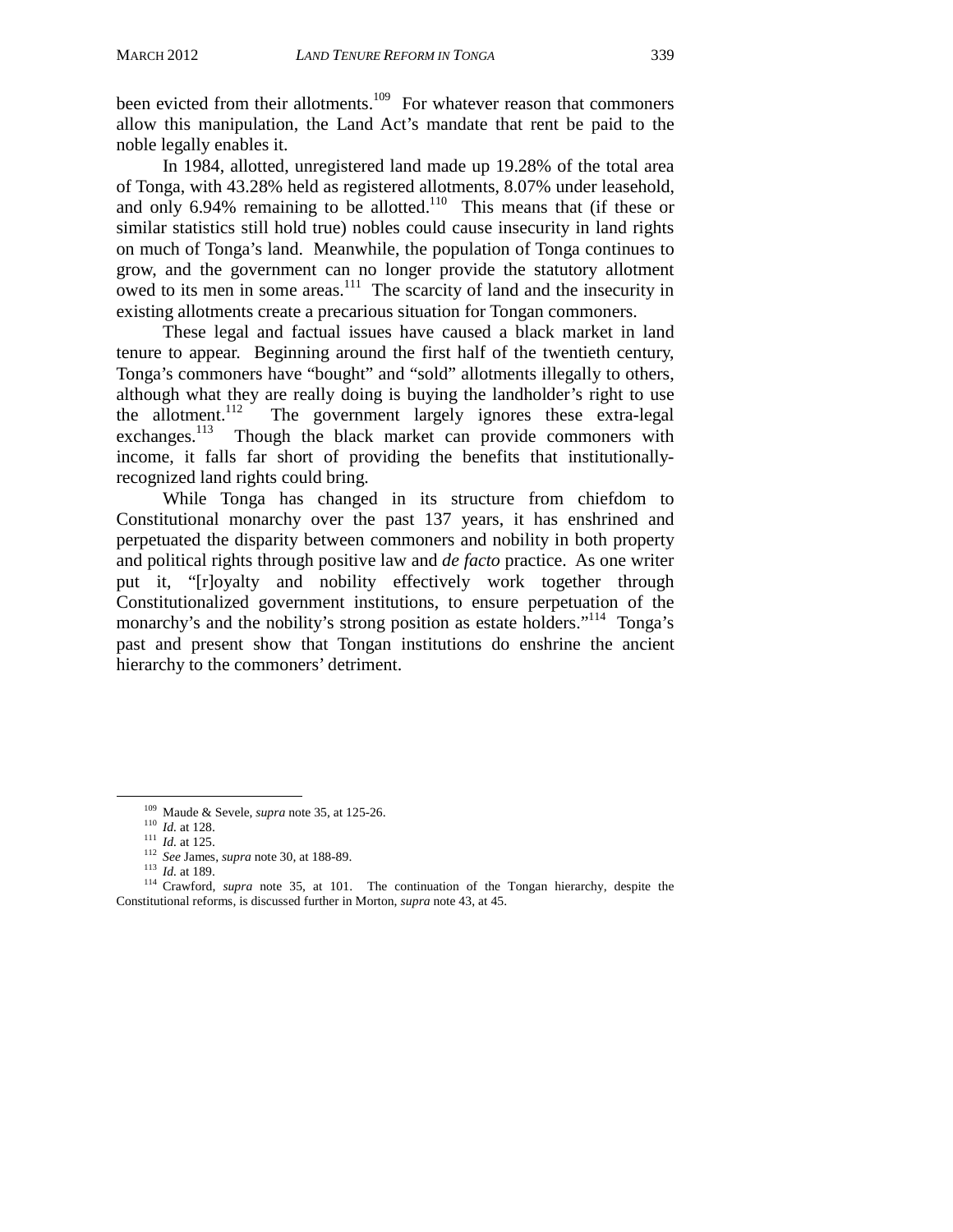*C. The Growing Pro-Democracy Movement, Including the 2006 Riots, Made it Clear that the Tongan Government Would Have to Reform its Legal System* 

The 2006 riots in the capital of Nuku'alofa shocked the Tongan government, which appeared ill-prepared to deal with the violence. Dubbed "16-11," the November 16, 2006 chaos began as protestors took to the streets to object to the Legislative Assembly's plan to adjourn for the year, though it had done nothing appreciable to honor its promise of advancing democracy.<sup>115</sup> The protestors became violent, tipping cars, burning buildings, and looting; eventually, eight protestors were killed.<sup>116</sup> They targeted government and elite-owned property and left the business district in ruins.<sup>117</sup> The surprised Tongan government asked New Zealand and Australia to send troops to quell the riots.<sup>118</sup> The next day, the Tongan government declared a state of emergency in the area, which was not lifted until February  $2011$ .<sup>119</sup> It not only limited the size of gatherings in certain areas,120 but also allowed police to stop and frisk anyone in the area without requiring any level of suspicion.<sup>121</sup>

The riots were the culmination of the modern pro-democracy movement, which is thought to have originated in the  $1970s$  and  $1980s$ .<sup>12</sup> The movement has generally focused on a call for an expanded legislature and a more accountable executive.<sup>123</sup> The pro-democracy reformers held several Constitutional conventions throughout the 1990s, and they offered three different proposals for political reforms—one in 1997 and two in  $2002$ <sup>124</sup> There was no discussion of changes to Part III of the Constitution ("The Land"), and ultimately the Legislative Assembly and executive took

<sup>&</sup>lt;sup>115</sup> *Tongan Riots After Reforms Delay, supra note 3; see, e.g.*, OKUSITINO MAHINA, 16/11 TONGA HE FEPAKI – TONGA IN CRISIS (2010) (referring to the riots as "16/11").

<sup>&</sup>lt;sup>116</sup> *Tongan Riots After Reforms Delay, supra* note 3; *Riot Death Toll in Tonga Reaches Eight*, RADIO N.Z. INT'L., Nov. 17, 2006, http://www.rnzi.com/pages/news.php?op=read&id=28357.

<sup>&</sup>lt;sup>117</sup> See Tongan Riots After Reforms Delay, *supra* note 3; Guy Powles, *Testing Tradition in Tonga*:

*Approaches to Constitutional Change*, 13 REV. JURIDIQUE POLYNESIENNE 111, 112-13 (2007).<br><sup>118</sup> *WikiLeaks Cable: New Zealand Active in Tonga and Fiji*, N.Z. HERALD, Dec. 20, 2010,<br>http://www.nzherald.co.nz/politics/news/a

<sup>&</sup>lt;sup>119</sup> Tonga Government Removes Emergency Regulations, RADIO N.Z. INT'L., Feb. 13, 2011, http://www.rnzi.com/pages/news.php?op=read&id=58583.

<sup>&</sup>lt;sup>120</sup> Tonga Continues to Enforce Emergency Regulations a Year After Destructive Riots, RADIO N.Z. INT'L., Nov. 12, 2007, http://www.rnzi.com/pages/news.php?op=read&id=36359.

<sup>121</sup> *See Tonga Reimposes Emergency Regulations*, RADIO N.Z. NEWS, Sept. 10, 2008,

http://www.radionz.co.nz/news/world/3616/tonga-reimposes-emergency-regulations.<br>
<sup>122</sup> I. C. Campbell, *The Quest for Constitutional Reform in Tonga*, 40 J. OF PAC. HIS. 91, 92 (2005).<br>
<sup>123</sup> Id. at 94.<br>
<sup>124</sup> Id. at 94-1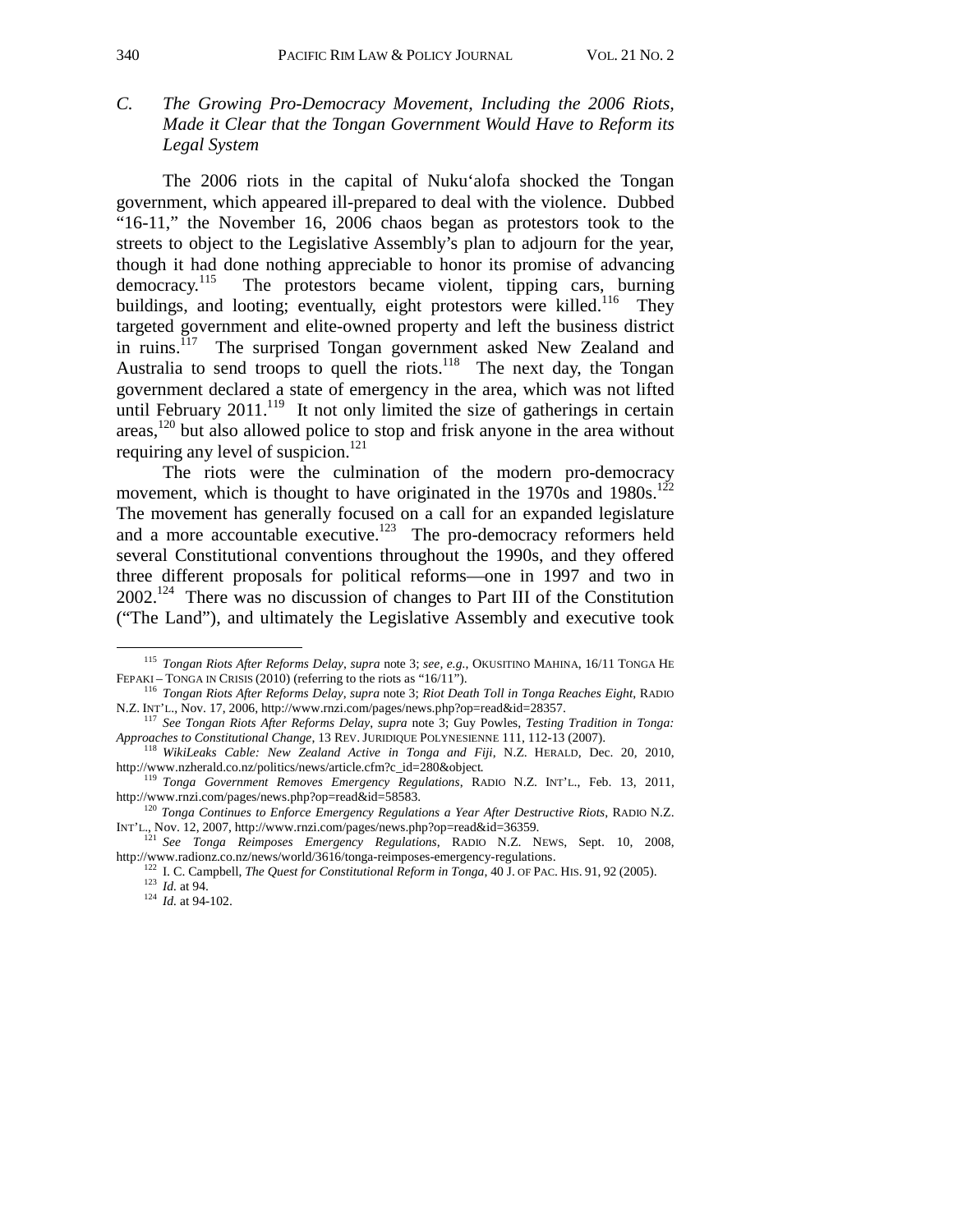no notice of the proposed reforms, though they were quite conservative in scope.<sup>125</sup>

Though the conventions did not discuss land, Tongans have considered land reform.126 In 1975, the Tonga Council of Churches held a seminar on land tenure in which many commoners voiced their complaints about the land tenure system.<sup>127</sup> The push for land reform eventually led to the Land Act amendments allowing mortgages and leases of tax allotments, but went no further.<sup>128</sup> The pro-democracy proponent 'Akilisi Pohiva has also called for reform of the land tenure system from time to time, but he has been largely ignored.<sup>129</sup>

The riots were seemingly the Tongan government's final wake-up call for reform: four years later, an election would be held under a new Constitution in which commoners would vote for more of the Legislative Assembly members.<sup>130</sup> The next part explains how this purported "ordinary" peoples' constitution" will change little in Tonga in terms of commoners' rights, especially land rights.

## III. THE 2010 AMENDMENTS DID LITTLE TO CHANGE POLITICAL REPRESENTATION AND ARE UNLIKELY TO INFLUENCE LAND LAWS

The pro-democracy movement and the riots were the impetus for the 2010 Constitutional amendments, but whether these amendments will change anything for commoners is doubtful. This part will: 1) describe the 2010 changes to the Tongan Constitution, which altered the structure of the Legislative Assembly, 2) argue that these changes have done little to increase political effectiveness for commoners as the 2010 election shows, and 3) suggest that these changes will also not lead to commoner-friendly land reform.

## *A. The 2010 Amendments Aimed to Give Commoners Increased Political Representation*

The riots pressured the Legislative Assembly to pass the Constitutional and Electoral Commission Act in 2008, which created a

<sup>125</sup>*Id.* 126 James, *supra* note 30, at 186. 127 *Id.* <sup>128</sup>*Id.* at 186-87. 129 *See, e.g.*, *id.* at 188. 130 *See* Young, *supra* note 4.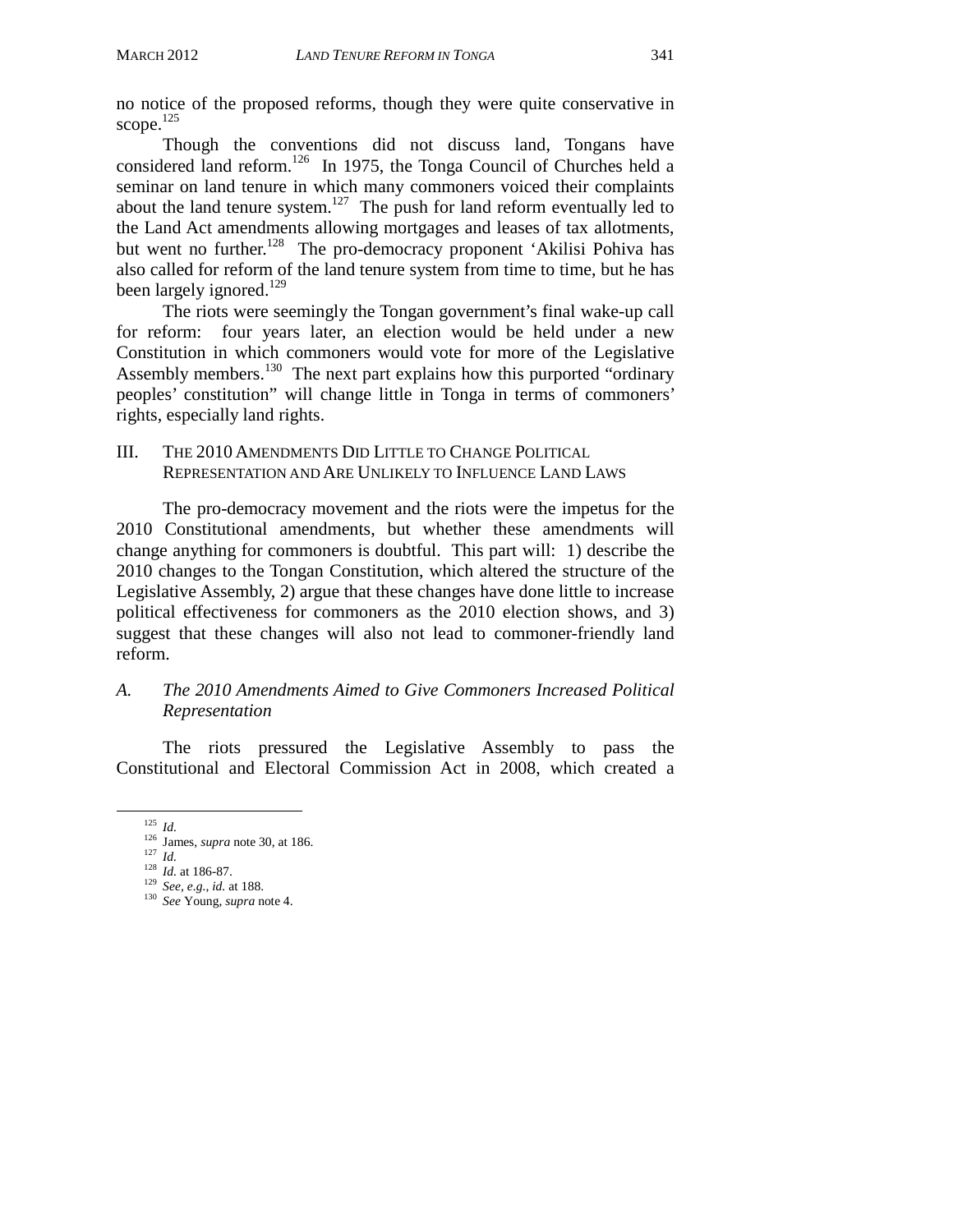commission that is "required to make interim and final reports and recommendations on Constitutional and electoral reform to the Privy Council and the Legislative Assembly."<sup>131</sup> In creating policy for these reforms, the commission's members went from district to district in Tonga and held meetings to assess public opinion.<sup>132</sup> The Constitutional and Electoral Commission ("CEC") created several reports, which detailed the results of these meetings, and in the last report, the CEC recommended that Tonga implement a Legislative Assembly with increased commoner representation.<sup>133</sup> The government accepted this advice, amending the Constitution in 2010.<sup>134</sup>

The 2010 amendments were seemingly revolutionary. Under the new Constitution, which has been called the "ordinary peoples' Constitution," the commoners may elect seventeen members of the twenty-six member Legislative Assembly; previously they could only elect nine of the thirtythree representatives.<sup>135</sup> Additionally, the prime minister must be elected from and recommended by the assembly; before, the king appointed the prime minister.<sup>136</sup> The CEC recommended that the first election under this "new" Constitution be held in  $2010$ <sup>137</sup>

### *B. The 2010 Amendments Have Done Little in Practice to Change Commoner Political Representation*

In the November 2010 election, candidates from the Democratic Party of the Friendly Islands ("DPFI") and many independent candidates vied for the seventeen commoner seats.<sup>138</sup> DPFI members took eleven seats, and independents took the remaining six.139 When the parliament met to decide the new prime minister ("PM"), all of the independents voted with the

<sup>131</sup>*See* CEC FINAL REPORT, *supra* note 8, at 1. 132 CONSTITUTIONAL AND ELECTORAL COMMISSION, INTERIM REPORT, 4-5 (June 5, 2009), *available at* pidp.eastwestcenter.org/pireport/special/tonga-report.pdf [hereinafter CEC INTERIM REPORT].<br>
<sup>133</sup> *See* CEC FINAL REPORT, *supra* note 8, at 115.<br>
<sup>134</sup> THE ACT OF CONSTITUTION OF TONGA amend. (2010).<br>
<sup>135</sup> *Tonga'* 

http://www.rnzi.com/pages/news.php?op=read&id=53125; THE ACT OF CONSTITUTION OF TONGA amend.

<sup>(2010), § 2 (&</sup>quot;Clause 60 replaced – Representative members").<br><sup>136</sup> THE ACT OF CONSTITUTION OF TONGA amend. (No. 2) (2010), § 13 ("Clause 50A inserted – Prime

Minister"). 137 CEC FINAL REPORT, *supra* note 8, at 98. 138 Crosbie Walsh, *Tonga's Election: Some Change . . . But Nothing Too Substantial*, PAC. SCOOP, Jan. 3, 2011, http://pacific.scoop.co.nz/2011/01/tongas-election-some-change-but-nothing-too-substantial/. 139 *Id.*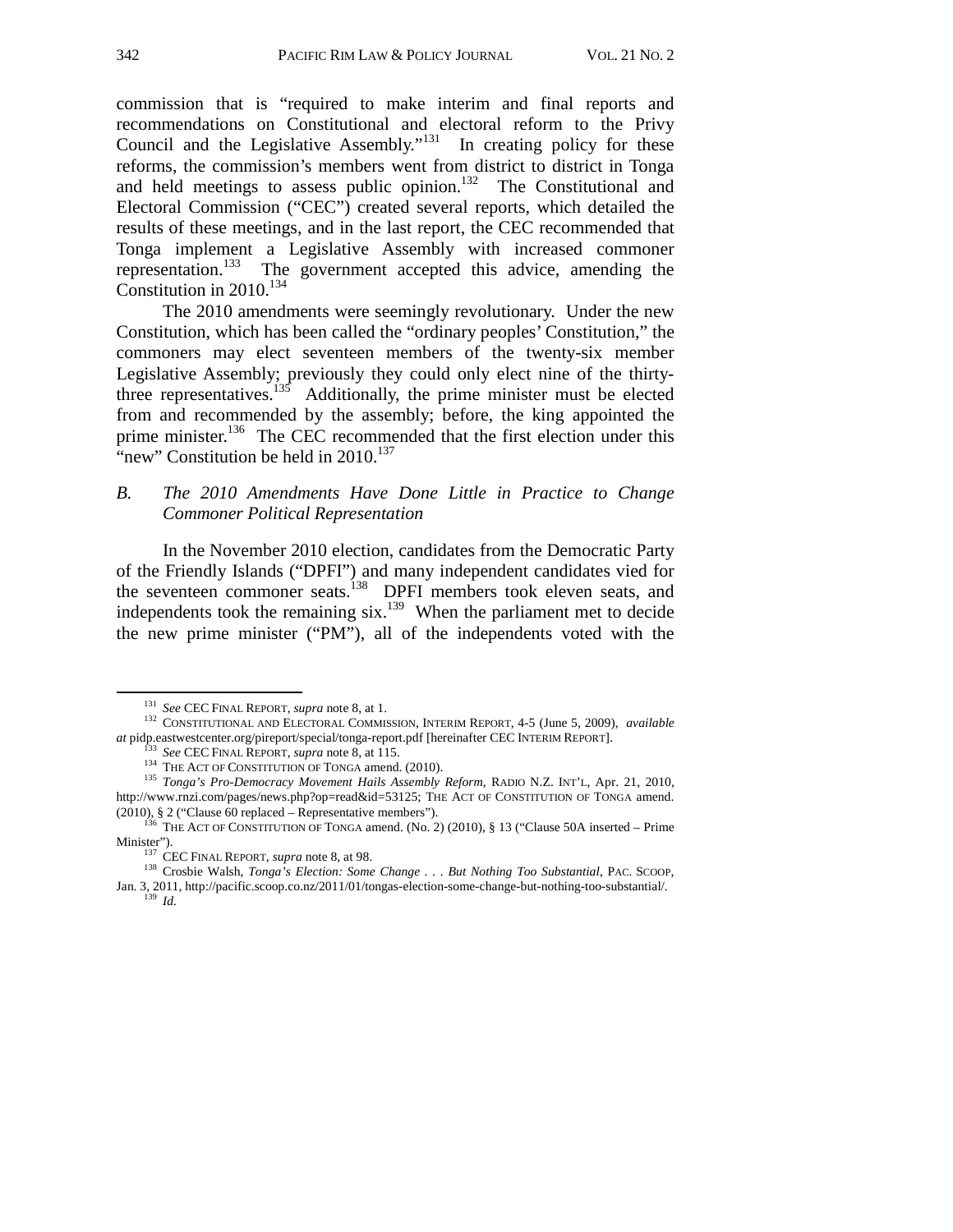nobles and elected the noble Lord Tu'ivakano as PM.<sup>140</sup> Dr. Crosbie Walsh, a professor of the University of the South Pacific, remarked:

There is an obvious moral to this story. Tonga has taken a small step forward towards a more representative parliament but effective power and authority continues to reside in the same hands . . . . Appearance not substance is what counts. Overseas armchair democrats and politicians can be content. There has been an "election"—and little substantial change.<sup>141</sup>

Walsh's remarks, made in an online commentary published on January 3, 2011, $\frac{1}{42}$  came during rapid political changes in the new government in late 2010 and early 2011. The new Tongan PM was already under fire by December 30, 2010, because he named two unelected ministers to his cabinet.<sup>143</sup> Then, on January 14, 2011, the PM's new health minister, the commoner and pro-democracy reformer 'Akilisi Pohiva, stepped down.144 Pohiva, a member of DPFI, refused to sign an agreement to not vote against the government and had previously expressed anger at the appointment of the two unelected members.<sup>145</sup> For these reasons, he stepped down seventeen days after his appointment.<sup>146</sup> After Pohiva's resignation, only one DPFI member remains in the cabinet.<sup>147</sup>

Lord Tu'ivakano's election as PM, combined with these rapid changes soon after the November election, indicate that perhaps the CEC's suggested amendments have not changed much at all, and commoners continue to lack an ability to effect change in their government. Further, Pohiva's resignation and the resulting discord may be early symptoms of growing political instability.

<sup>140</sup>*Id.* <sup>141</sup>*Id.* <sup>142</sup>*Id.* <sup>143</sup> *New Tongan PM Names His Cabinet*, EXPRESS, Dec. 31, 2010, <sup>143</sup> New Tongan PM Names His Cabinet, EXPRESS, Dec. 31,<br>http://www.express.co.uk/posts/view/220351/New-Tongan-PM-names-his-cabinetNew-Tongan-PM-

names-his-cabinet.<br><sup>144</sup> Michael Field, *Tonga's Democracy Campaigner Quits*, STUFF, Jan. 14, 2011,<br>http://www.stuff.co.nz/world/south-pacific/4541054/Tongas-democracy-campaigner-quits.

http://www.stuff.co.nz/world/south-pacific/45414147<br><sup>145</sup> *Id.* 147 *Reports of Discord Among Tonga Democrats After Pohiva Resignation*, RADIO N.Z. INT'L., Jan. 14, 2011, http://www.rnzi.com/pages/news.php?op=read&id=58189.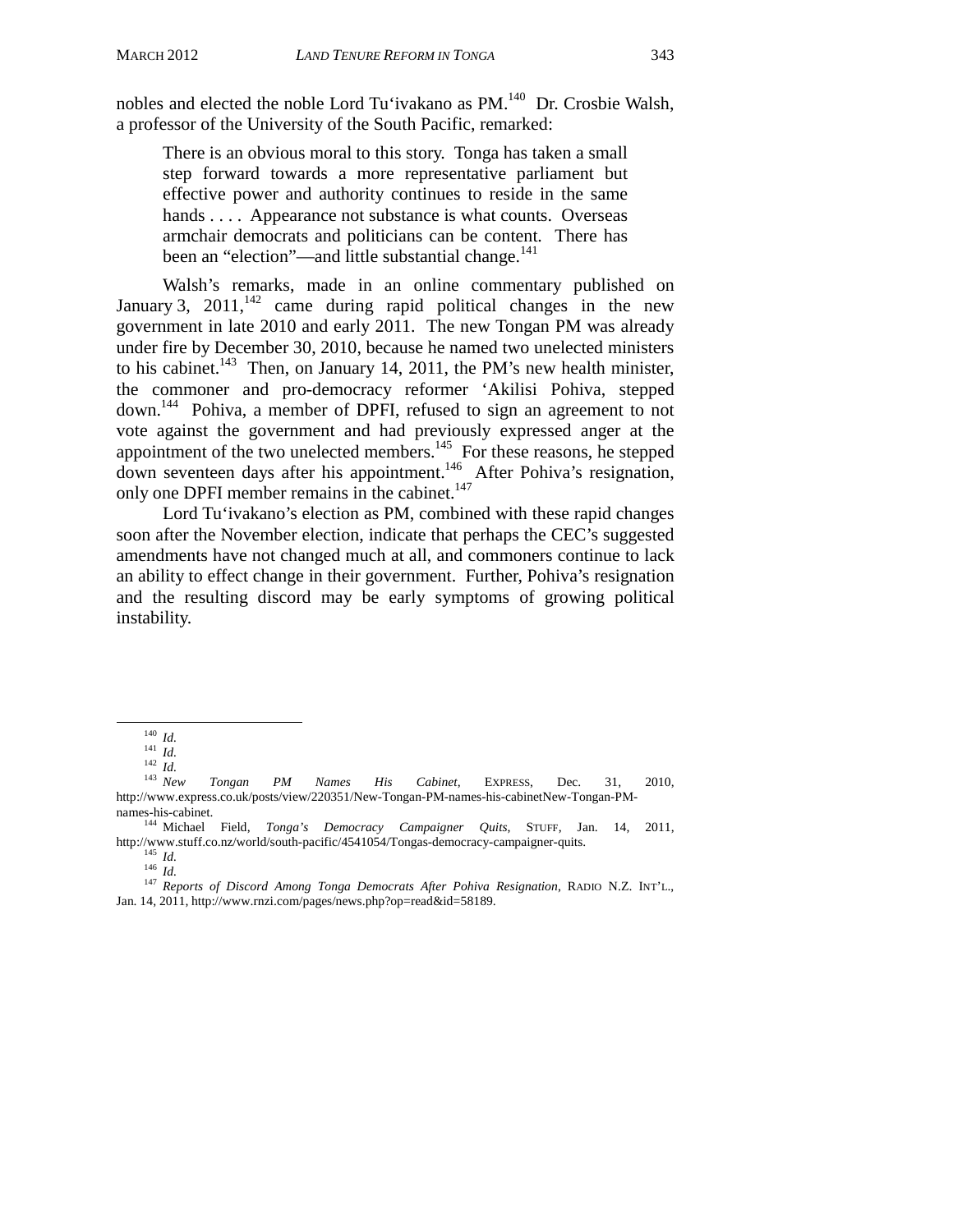#### *C. The Recent Amendments Are Unlikely to Change Land Tenure Laws*

If little has changed politically, even less is likely to change in the land tenure system. Professor Guy Powles, an expert in Tongan Constitutional law, anticipated that the issue of noble estates would be one of the most contentious areas of Constitutional reform.<sup>148</sup> He doubted that any real reform to the noble estate system could happen without significant change in the Tongan political structure.<sup>149</sup> As noted above, the country's elite still largely controls the new government, so it seems unlikely that they will allow for any statutory or Constitutional changes in property laws.

The 1875 Constitution and its related reforms brought some stability to Tonga and respected commoner rights to an extent, but still recognized some Tongans as privileged. So far, the recent reforms appear to be much of the same—they bring the facade of change, but really do little. The next part explains why land reform, though controversial, is necessary for Tonga's stability.

## IV. WITHOUT LAND REFORM, TONGA'S POLITICAL INSTABILITY WILL **CONTINUE**

Tonga's Constitutional and Electoral Commission ("CEC"), in its first progress report, observed that commoners were more concerned about land tenure than changes in political representation:

In every district, there was repeated *concern about the land issue and the fear of the consequences of any change in the present laws relating to it*, especially the likelihood of alienation. *In many cases this appeared to be a matter of more significance and concern than electoral and representational change or other changes to the [c]onstitution*. It is noteworthy that the concerns about land had been foreshadowed in some of the written submissions by groups of members of the public. *The Commissioners had frequently to explain that all issues about land and public administration, local or national, were outside of the statutory purview of this Commission* . . . . It was apparent that many ordinary Tongans have little interest in politics or the structure of the government. This may arise partly from a lack of ability to affect change over many

 <sup>148</sup> Powles, *supra* note 117, at 124. 149 *Id.*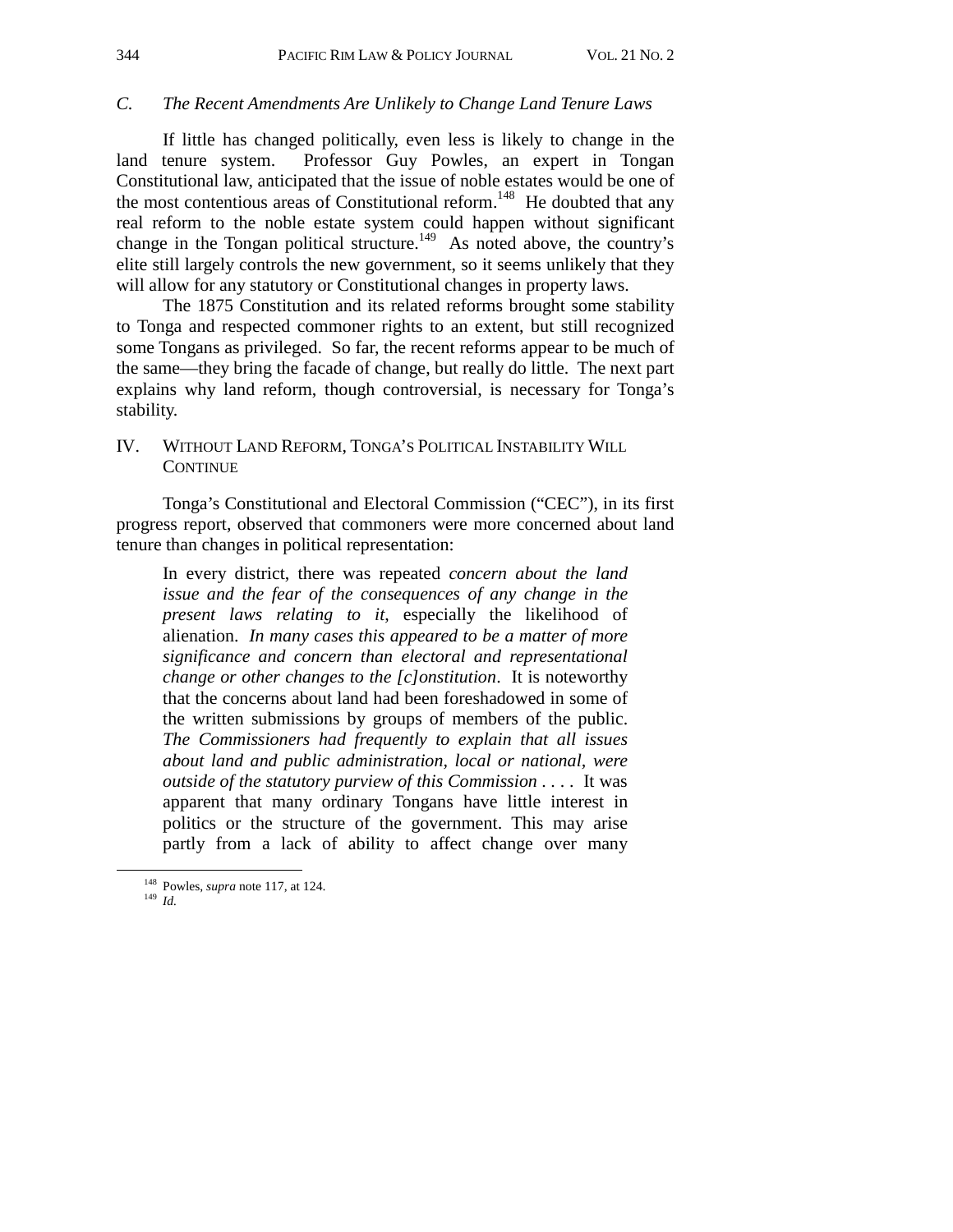generations but comments in the outer districts suggest it also stems as much from the need to support themselves and their families and a perception that *government, however formed, will simply continue to neglect their interests*. 150

The CEC's observations are telling in two ways: they demonstrate that practical land issues are of great concern to Tongans, perhaps more so than electoral change, and they also acknowledge that the nobility-controlled government did not grant the CEC the power to suggest changes relating to the land system.<sup>151</sup>

 This part argues that the concern over land is predictable and has deep roots, which can be explained using models from evolutionary ecology. This part will clarify why Tonga's political instability is about land, and explain why this instability has happened recently. Then it will give some suggestions on how Tonga can tame instability by amending the Constitution and Land Act to: 1) reduce the nobles' power over land rights, 2) allow for more commoners to at least occupy land, and 3) institute policies that would improve the productivity of commoner lands.

## *A. Evolutionary Ecological Models Suggest That Tonga's Political Instability Is Closely Tied to Its Land Tenure System*

 If law's principal endeavor is to influence human behavior according to societal norms, its ability to change behavior, and to do so efficiently, is a function of the accuracy of the behavioral models relied upon.<sup>152</sup> These models predict how human behavior will change in response to particular  $\mu$ laws.<sup>153</sup>

Evolutionary ecology, and in particular the subfield of Human Behavior Ecology ("HBE"), can provide fertile ideas for how to change human behavior using law.<sup>154</sup> HBE focuses on the evolutionary origins of

 <sup>150</sup> CEC INTERIM REPORT, *supra* note 132, at 5 (emphasis added); *see also* Josephine Latu, *Tongans Worry About Land, Administration More Than Politics, Says CEC*, PACIFIC MEDIA WATCH, June 10, 2009,

<sup>&</sup>lt;sup>151</sup> The Royal Land Commission has been charged with reviewing land laws to determine if they serve Tongans' current needs. *Tonga's Royal Land Commission Reviews Land Laws*, RADIO N.Z. INT'L, Mar. 31, 2009, http://pacificmediacentre.blogspot.com/2009/06/tongans-worry-about-land-<br>administration.html. The author is not aware of any major changes suggested by this group.

<sup>&</sup>lt;sup>152</sup> Owen D. Jones & Timothy H. Goldsmith, *Law and Behavioral Biology*, 105 COLUM. L. REV. 405, 413 (2005). 153 *Id.* 154 Evolutionary theory may also, however, be relevant for deontological conceptions of law. *See* 

*generally*, *e.g.*, GOMMER, *supra* note 22.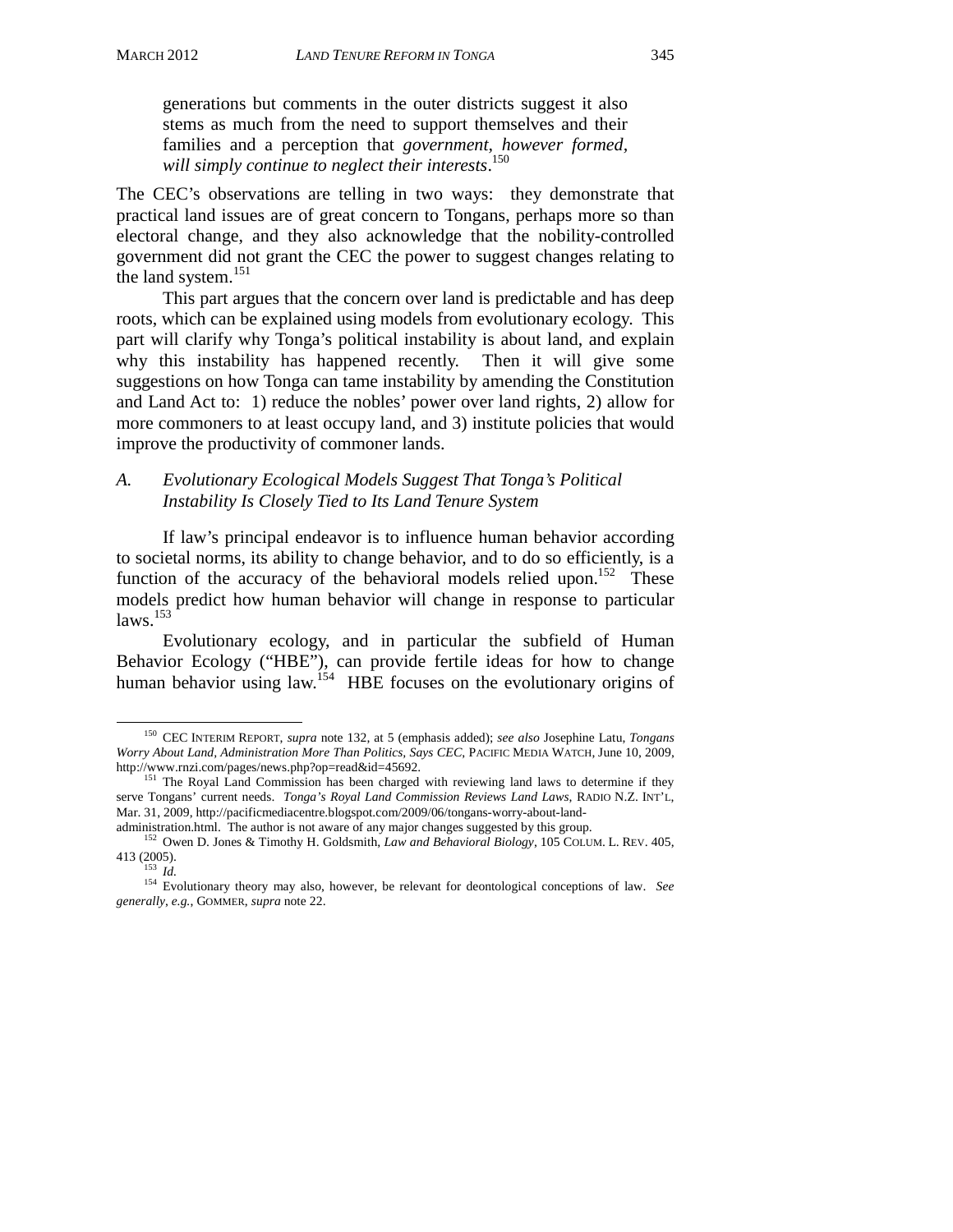behavior and thus provides a valuable framework for predicting it. Accordingly, it is a useful tool for solving complex social problems, including those involving law. This theoretical approach understands human behavior as an evolved response to the socio-environmental context; that is, the human psyche's flexibility in responding to socio-environmental cues is itself an adaptation, allowing individuals to adjust their behavior in order to promote personal interests.<sup>155</sup> These adjustments are not made as a result of conscious striving for fitness (that is, reproductive success), $156$  but are accomplished through intermediate goals, such as aiming for increased prestige in one's social group, finding mates, and securing material resources.157

Working under this theoretical umbrella, HBE researchers have two main predictions for human behavior: "individuals will behave in ways that best suit their reproductive interests," and "the prediction that people will try to influence the social rules and other aspects of their culture in such a way as to promote their reproductive interests."158 A society's laws will thus "tend to assume a form that serves the reproductive interests" of the powerful.159 These predictions make sense when considering Tonga's nobles, who have commandeered the legal system to serve their interests. But what about the commoners?

It is paradoxical that hierarchical human societies like Tonga should exist at all, given the pull of individual interests. Formations of human societies result from individuals weighing the costs (for example, "increased competition for resources, increased exposure to disease") and benefits (for example, "enhanced access to resources or mates") of joining the group, and "[w]here benefits outweigh costs, groups should form and continue to grow as long as all the members benefit relative to dispersal or alternative affiliation."160 Inequality and exploitation occur when individuals have a lack of options:

<sup>&</sup>lt;sup>155</sup> William Irons, *Anthropology*, *in* THE SOCIOBIOLOGICAL IMAGINATION 71, 76 (Mary Maxwell ed.,

<sup>1991).&</sup>lt;br><sup>156</sup> For more on behavior and reproductive success, or fitness, see W.D. Hamilton, *The Genetical Evolution of Social Behaviour I*, 7 J. THEORETICAL BIOLOGY 1 (1964).

<sup>&</sup>lt;sup>157</sup> Irons, *supra* note 155, at 76-77.<br><sup>158</sup> *Id.* at 77.<br><sup>159</sup> *Id.*<br><sup>159</sup> *Id.*<br><sup>160</sup> James L. Boone, *Competition, Conflict, and The Development of Social Hierarchies, in* EVOLUTIONARY ECOLOGY AND HUMAN BEHAVIOR 301, 301 (Eric Alden Smith & Bruce Winterhalder eds., 1992).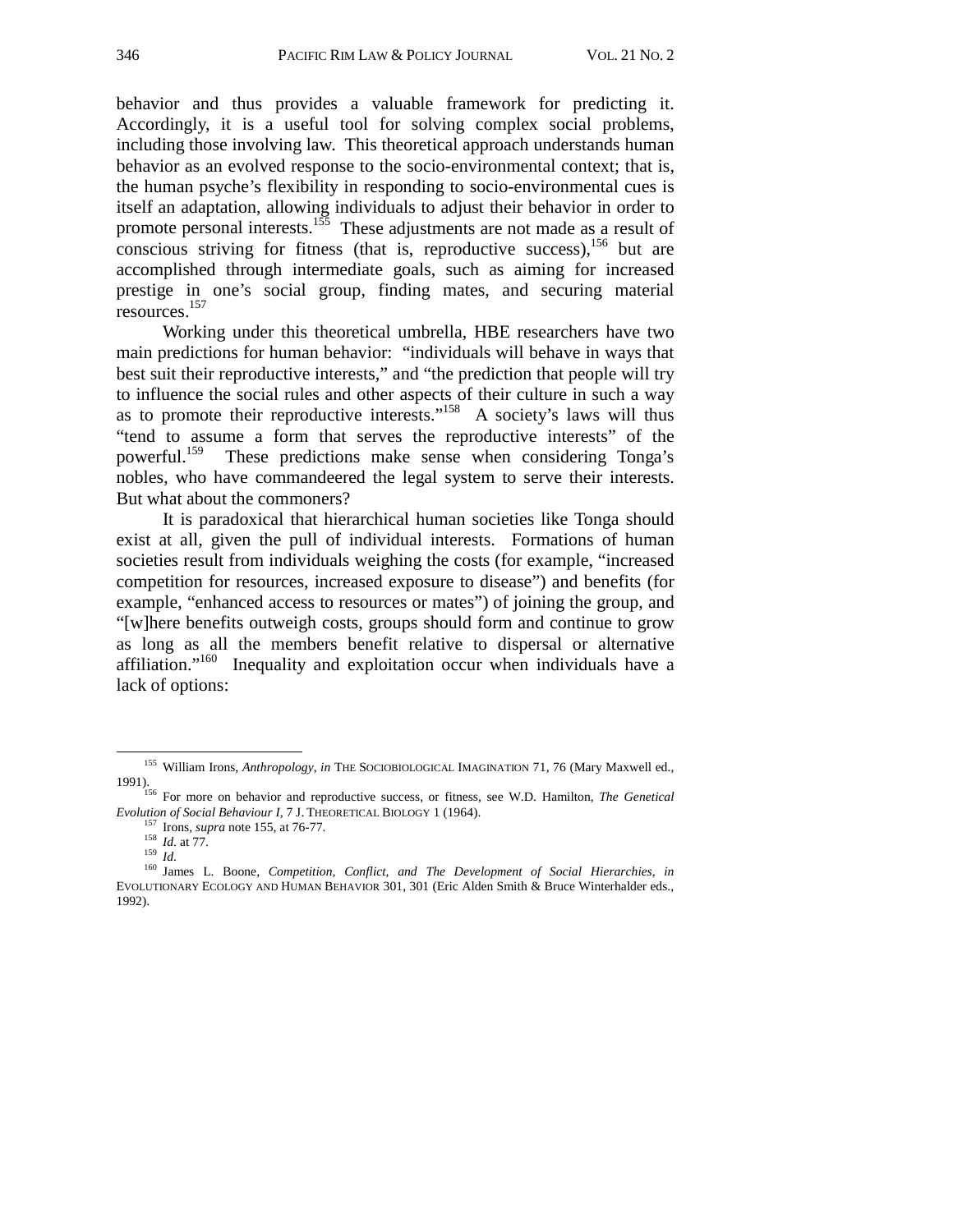Under conditions of intense competition or where unoccupied territory no longer exists, the lack of alternative strategies for individuals may promote group affiliation even in the face of extreme disadvantage to some, perhaps most, of its members. And it is under these conditions that particular individuals, kingroups, or coalitions can exploit the lack of alternative strategies as leverage to gain control of resources at the expense of others. The result is hierarchical social organization based on unequal access to resources . . . . [G]roups characterized by exploitation and inequality can be said to develop out of mutual self-interest, even if many members of the group are seriously disadvantaged.<sup>161</sup>

This reasoning explains why Tonga is inegalitarian: the sea circumscribes the islands, limiting people's ability to leave, even when highly disadvantaged in political and land rights.162 In other contexts, individuals may move to unoccupied territory or may be able to migrate out of the area completely.<sup>163</sup> Additionally, fighting with those who control or hold Additionally, fighting with those who control or hold resources may be a viable strategy for some people.164 However, in some contexts, the best strategy is for the commoners to accept their lot, even though they are highly disadvantaged relative to the elite.

 Throughout their history, Tongan commoners have pursued strategies other than submission. Early on, inland migration and migration to other islands in the archipelago was common.<sup>165</sup> Migration to other nations is also common—Tongan migration to Australia has been extensive.<sup>166</sup> The Church

- 
- 

<sup>&</sup>lt;sup>161</sup> *Id.* at 302.<br><sup>162</sup> Robert Caneiro explained circumscription theory thusly: "As population density increases, and arable land comes into short supply, fighting over land ensues. Villages vanquished in war, having nowhere to flee, are forced to remain in place and to be subjugated by the victors . . . . Chiefdoms arose most readily in environmentally circumscribed areas such as islands and narrow valleys." Carneiro, *supra*  note 17, at 64; *see generally* Robert L. Carneiro, *A Theory of the Origin of the State*, 169 SCIENCE 733,

<sup>&</sup>lt;sup>163</sup> See Boone, *supra* note 160, at 302, 317.<br><sup>164</sup> See J.R. KREBS & N.B. DAVIES, AN INTRODUCTION TO BEHAVIOURAL ECOLOGY 155-56 (1993).<br><sup>165</sup> See Aswani & Graves, *supra* note 14, at 142.<br><sup>166</sup> Wendy E. Cowling, *Motiva* ISLAND PEOPLES IN THE UNITED STATES AND ACROSS THE PACIFIC 99, 102-03 (Paul Spickard, Joanne L. Rondilla, & Debbie Hippolite Wright eds., 2002). By 1986, there were 8,000 Tongans in Australia. *Id.* at 103. The Wesleyan Church has played a prominent role in this migration. *Id.* at 102.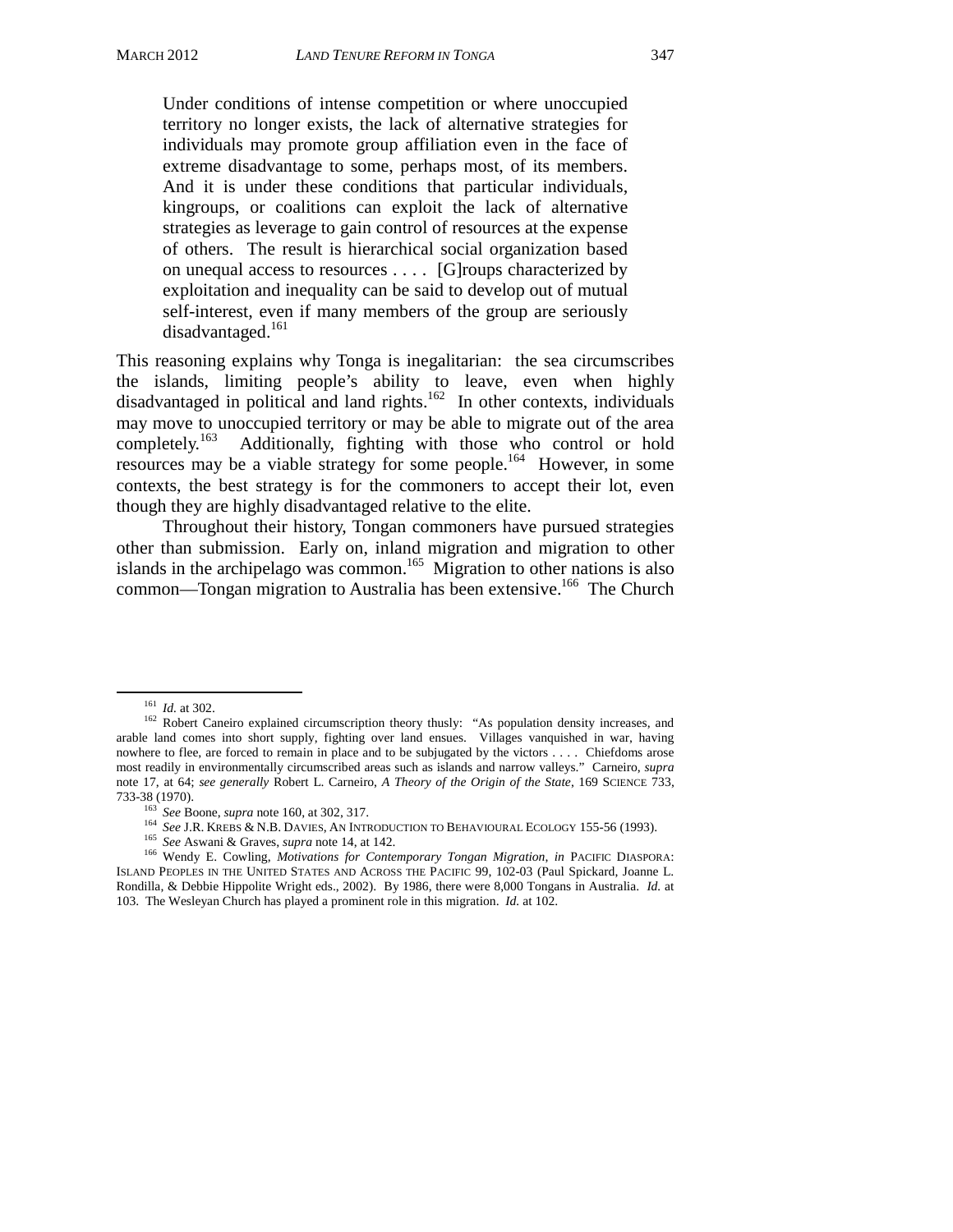of Jesus Christ of Latter-day Saints has greatly facilitated Tongan migration to the United States.<sup>167</sup>

 Fighting the elite for control of resources is another strategy, and it is one that Tongans have pursued at various times. Tonga has been unstable during periods in which individuals fought for control of the islands as noted in Part II. Individuals may choose to fight resource-holders under certain ecological conditions<sup>168</sup>—for example, they may fight resource-holders when the resource fought for is very valuable, or when the resource-holder is an easy target, or when both are true.<sup>169</sup> Thus, the particulars of an environment determine which resources are valuable enough to fight for and the respective costs of those fights.<sup>170</sup> As one anthropologist put it, "competition for resources in limited supply can directly influence the reproductive success of the individual competitors."<sup>171</sup> In Tonga, land is a limited resource as commoners are still largely dependent on subsistence farming, and land is in short supply.<sup>172</sup> Thus, we would expect to see aggression related to land in Tonga. Lastly, "fighting" need not be formal conflict or warfare—aggressive displays, including violent protests, can serve the same purpose by intimidating resource-controllers into forfeiting some of their control.<sup>173</sup>

## *B. While Land Has Become Scarcer and Less Productive in Tonga, the Controllers of Land Have Become Easier to Fight*

Scholars have posited various theories to explain why the recent push for Tongan democracy did not occur until late in the twentieth century. Some have attributed the pro-democracy movement to education, while others have explained it through teleological theories of cultural advancement, among other rationales.<sup>174</sup> None, however, have attempted to explain the pro-democracy movement as a direct result of increasing population pressures within a nation of insecure land rights. Past tensions in

<sup>&</sup>lt;sup>167</sup> Lee Davidson, *One of Every Four Tongans in the U.S. Calls Utah Home*, SALT LAKE TRIBUNE ONLINE, Sept. 11, 2011, http://www.sltrib.com/sltrib/politics/52551592-90/california-family-hawaii-

population.html.csp.<br>
<sup>168</sup> *See KREBS & DAVIES, <i>supra* note 164, at 155-56.<br>
<sup>169</sup> *Id.*; *see also* Joseph H. Manson & Richard W. Wrangham, *Intergroup Aggression in Chimpanzees*<br> *and Humans*, 32 CURRENT ANTHROPOLOGY 3

<sup>&</sup>lt;sup>170</sup> See KREBS & DAVIES, *supra* note 164, at 155-56. *<i>Auman Aggression, Part I*, 51 THE Q. REV. OF 171 William H. Durham, *Resource Competition and Human Aggression, Part I*, 51 THE Q. REV. OF BIOLOGY 385, 390 (1976).<br><sup>172</sup> Stevens, *supra* note 32, at 163.<br><sup>173</sup> "Intergroup aggression" is defined in Manson & Wrangham, *supra* note 169, at 369-70.<br><sup>174</sup> See Kerry E. James, *Tonga's Pro-Democracy Movement*, 67 PA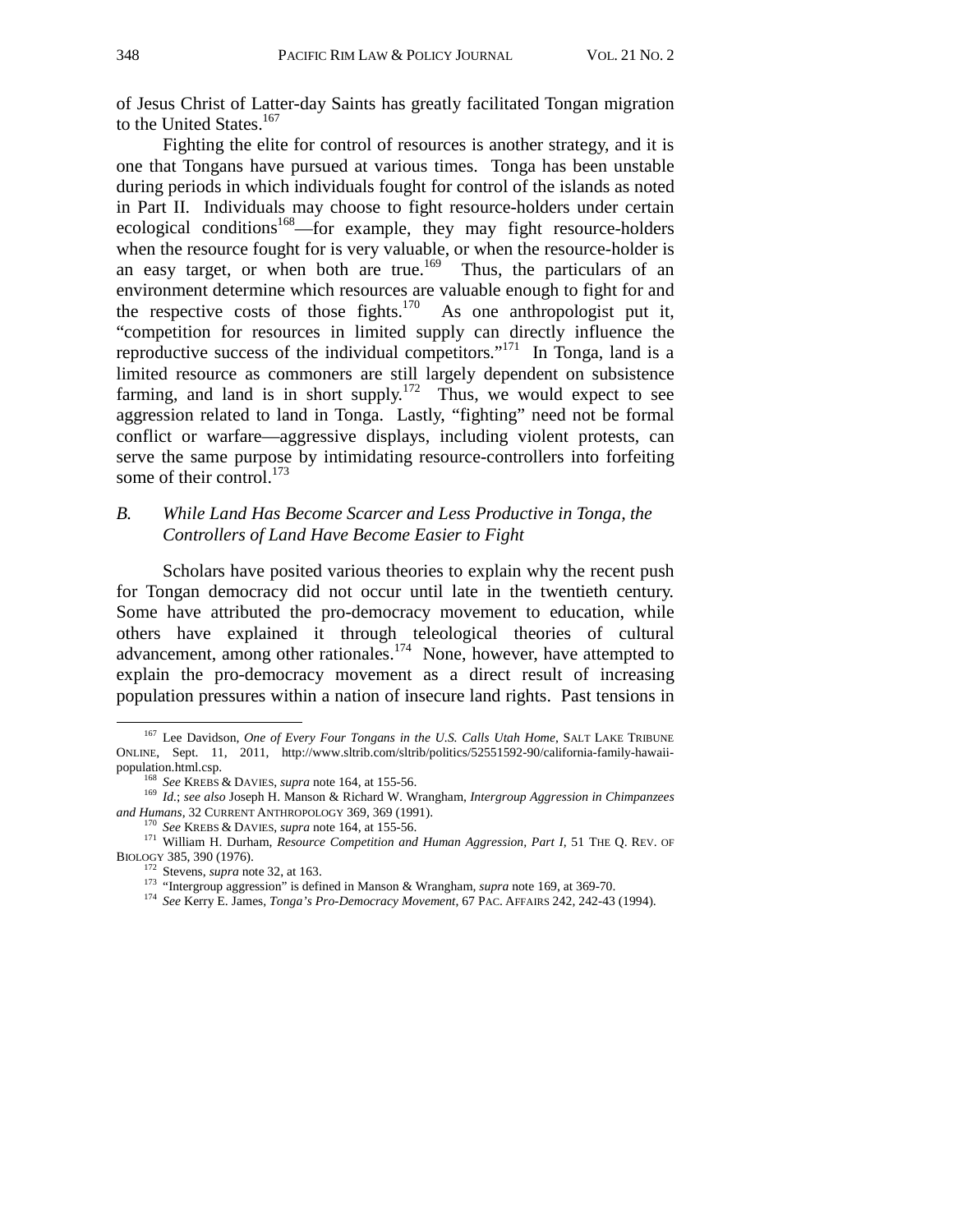Tonga were inextricably entwined with the fight for control of land—why should the current tensions be any different?

 In the decades before the current pro-democracy movement gained steam, a confluence of factors tended to reduce the amount of land available for allotment and the value of land that commoners already held. Population growth continued exponentially,  $175$  due in part to the then-monarch's (Queen Salote's) focus on improving health.<sup>176</sup> Migration became more difficult,<sup>177</sup> so those who would have moved off the islands had to stay. Further, soil quality deteriorated so commoner allotments were less productive.<sup>178</sup>

 Additionally, the perceived ability of the monarch and the nobility to hold and defend their power and their lands may have declined. The elite landholders may have become less likely to violently repel commoners engaged in protests for fear of involvement from New Zealand, Australia, or other powerful states. In fact, during the 2006 riots, the New Zealand government refused to send troops if it would appear to be supporting the established power structure against the pro-democracy movement.<sup>179</sup> The Tongan government, however, has been training its military in counterinsurgency drills as a result of the  $2006$  riots,<sup>180</sup> which will make the struggle for commoner rights even harder. The state of emergency, as mentioned in Part III, also shows that the elite are using force to quell violence rather than improving commoners' lives. $181$  Unfortunately, it appears as if Tonga's elites may work to strengthen their own power, rather than improving land tenure for commoners, in order to deal with Tonga's instability.

*C. Solutions to Tonga's Political Instability Lie in Amending the Constitution and the Land Act and in Creating New Agricultural Policies* 

 Tonga's instability could be solved in two ways: by strengthening the power of the elite, so that commoners are cowed into accepting noble exploitation, or by instituting land reform that would make violence less attractive to the commoners. Rather than strengthening the elite, Tonga should alter its laws and policies to secure commoner land rights, to allow

<sup>&</sup>lt;sup>175</sup> James, *supra* note 30, at 180.<br>
<sup>176</sup> *See* I. C. CAMPBELL, ISLAND KINGDOM: TONGA ANCIENT AND MODERN 142, 162 (1992).<br>
<sup>176</sup> *See* I. C. CAMPBELL, ISLAND KINGDOM: TONGA ANCIENT AND MODERN 142, 162 (1992).<br>
<sup>179</sup> *C* 

<sup>&</sup>lt;sup>181</sup> Tonga Government Removes Emergency Regulations, *supra* note 119.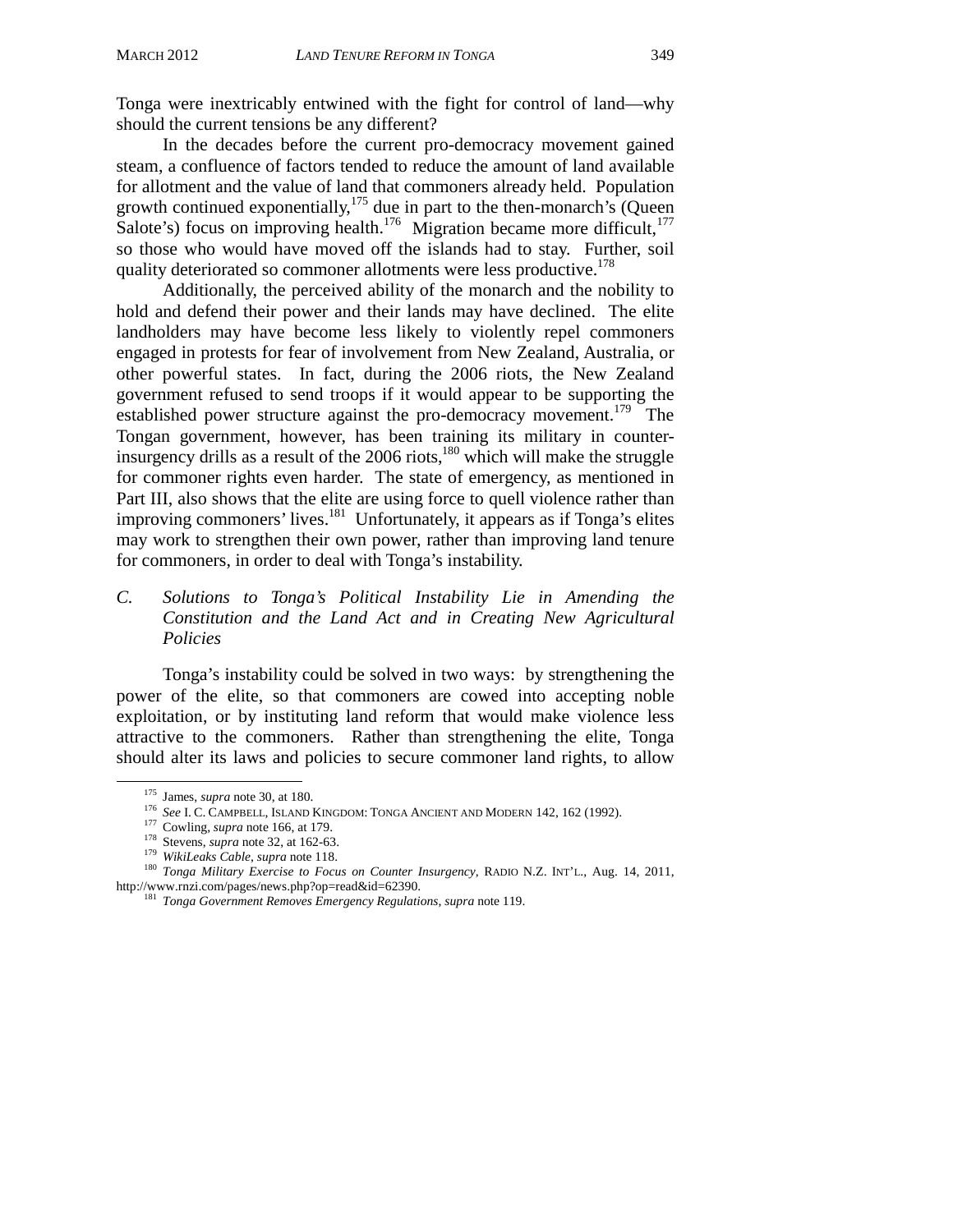for more commoners to access land, and to improve the productivity of occupied land. To secure commoner land rights, noble control over land must be reduced or eliminated. To allow for more commoners to access land, allotment size may have to be reduced, new surveys must be taken, and public works projects should focus on areas such as outer islands and other rural areas, which may have unused and potentially productive lands. Additionally, allotments could be revoked from commoners living abroad. In order to harness the capital of occupied lands, the system of leases and mortgages must be wrested from government control. Further, community development banking may be beneficial for improving allotment productivity. In addition, reforming the inheritance system would also encourage commoners to better use their lands. As discussed below, changes in the political representation system are probably necessary before the Legislative Assembly would implement these reforms. Lastly, any disputes regarding land issues should be appealable to the supreme court. If executed, these reforms could improve commoner fitness and thereby reduce the chances that commoners would engage in violent behavior against the elite.

## *1. To Secure Commoner Land Rights, Noble Control over Land Must Be Reduced or Eliminated*

 Noble control over commoner lands should be eliminated by allowing commoners who currently occupy allotments to own them outright.<sup>182</sup> The benefits of private property in developing economies are too numerous to discuss in this comment, $183$  except to point out that secure private property gives owners the incentive—that is, self-interest—to use land most productively:

<sup>&</sup>lt;sup>182</sup> Recently, the government tried to set up the Royal Town of Neiafu in Vava'u in order to create a local administration that would help change traditional land laws. *Tonga Government Advised Against Change in Neiafu*, RADIO N.Z. INT'L., Sept. 9, 2011, http://www.rnzi.com/pages/news.php?op=read&id=6 3231. The residents have reportedly rejected this local administration, and the government has moved out. *Id.* The reporting on this topic has been unclear, and it is difficult to discern why exactly commoners have rejected the government's scheme.

<sup>&</sup>lt;sup>183</sup> For a general overview of the importance of private property to economic development, see Gerald P. O'Driscoll Jr. & Lee Hoskins, *Property Rights: The Key to Economic Development*, POLICY ANALYSIS, Aug. 7, 2003, *available at* http://www.cato.org/pubs/pas/pa482.pdf; *see also* Hernando de Soto, *The Mystery of Capital*, 38 FINANCE AND DEVELOPMENT 1 (2001), *available at* http://www.imf.org/external/pubs/ft/fandd/2001/03/desoto.htm.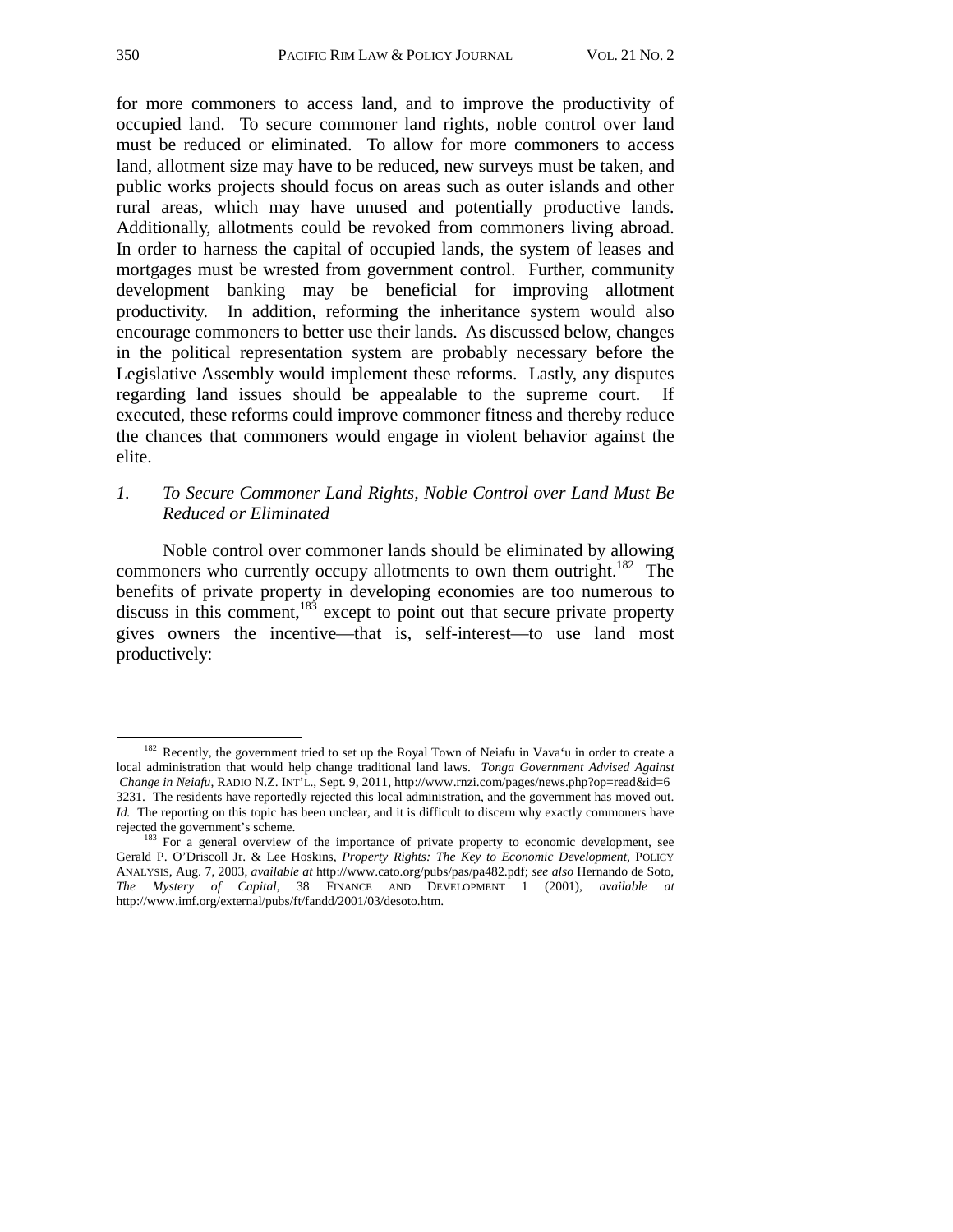Why does an individual invest unless to gain something for himself and his family? How can he ensure that gains flowing from his activity be appropriated and secured other than through a system of well-defined property rights? To suppose otherwise, is to suppose that human nature will change. That road is a dead end.<sup>184</sup>

Secure property rights would encourage commoners to use their lands more productively—commoners would not expect the excess produce to be diverted to nobles as tribute, nor that their lands would be suddenly snatched from them to give to a noble's new favored occupant. Increased allotment productivity, combined with gains from the resources that would have gone to nobles, will improve commoner fitness and will make it less likely that commoners will resort to force to access and control resources. Increased allotment productivity should also improve the Tongan economy for all Tongans.<sup>185</sup>

 One could argue that because Tongan families often use allotments as a family, that ownership should be vested in all of them. However, familial ownership may make it difficult to alienate the land or make decisions regarding its use. Allotments have been granted in only one man's name since their inception, $186$  so it would not be a shock to Tongans to vest ownership in one person as well. In addition, if alienation becomes legal, nothing would stop Tongans from purchasing and holding property in the names of all the family members if they so desire.

Several Constitutional amendments are required to grant commoners a fee simple<sup>187</sup> interest in their allotments.<sup>188</sup> Most importantly, Clause 104 ("Land vested in crown—Sale prohibited") would have to be modified to remove the language "All the land is the property of the King" and "It is hereby declared by this [c]onstitution . . . that it shall not be lawful for anyone at any time hereafter whether he be the King or any one of the chiefs or the people of this country to sell any land whatever in the Kingdom of Tonga."189 Allotments would no longer be the property of the king, and commoners could freely alienate their lands.

<sup>&</sup>lt;sup>184</sup> O'Driscoll & Hoskins, *supra* note 183, at 7.<br><sup>185</sup> The ability of a formal, private property system to unlock the capital in assets is discussed in de<br>Soto, *supra* note 183.

<sup>&</sup>lt;sup>186</sup> Maude & Sevele, *supra* note 35, at 120.<br><sup>187</sup> Fee simple is defined as "[a]n interest in land that, being the broadest property interest allowed by<br>law, endures until the current holder dies without heirs." BLACK'S

<sup>&</sup>lt;sup>188</sup> See infra, Part IV.C.4, for the process of Constitutional amendment.<br><sup>189</sup> THE ACT OF CONSTITUTION OF TONGA (1988), cl. 104 ("Land vested in crown—Sale prohibited").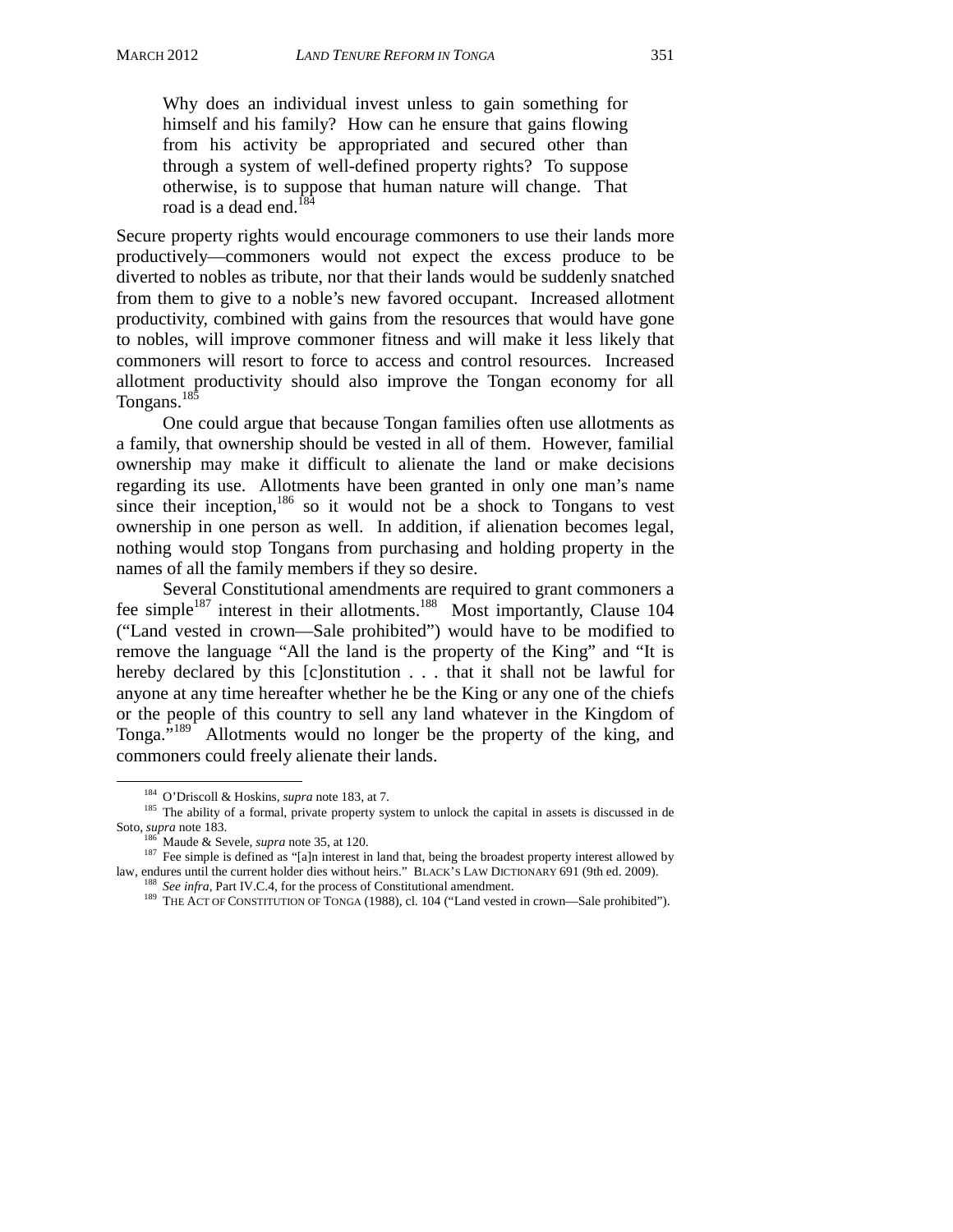Interestingly, the Constitution already provides a due process clause (Clause 18 in the Declaration of Rights), which states that "[a]ll the people have the right to expect that the Government will protect their life[,] liberty[,] and property and therefore it is right for all the people to support and contribute to the Government according to law"; it also declares that fair value will be paid in cases of eminent domain.<sup>190</sup> This clause would, given proper judicial interpretation, help secure commoner property rights.<sup>191</sup> Lastly, Clause 113 ("Right to allotments") could be amended to transform the "right to hold an hereditary tax and town allotment"  $192$  into the current occupant's right to hold a fee simple interest in that allotment, but this could also be achieved by amending the Land Act. The language in Clause 113 requiring the allotment-holder to pay rents<sup>193</sup> would also have to be removed. These amendments will obviate much of the Land Act, which deals heavily with commoner allotments.<sup>194</sup>

The Tongan legal system is perhaps better suited to instituting a formal private property system than other developing countries, because it already has a centralized system in place for recording deeds.<sup>195</sup> Centralized, formal recordation is necessary for a viable private property system, as it allows a way to prove one's interest in a specific property as well as an efficient and secure means to prove the transfer of the property.<sup>196</sup> Indeed, Clause 110 of the Constitution ("Registration of deeds") states that "no lease or transfer will be considered valid or recognized by the Government unless registered in the office of the Minister of Lands."<sup>197</sup> Part VIII of the Land Act ("Registration of Title")<sup>198</sup> sets forth the steps required to register allotments and leases, and the Act also contains required forms for allotments, leases, and mortgages, which include a description of

<sup>&</sup>lt;sup>190</sup> *Id.* at cl. 18 ("Taxation. Compensation to be paid for property taken"). It is worth nothing that the focus seems to be on what the government gets in exchange for according due process to its citizens, an

orientation that is not surprising given Tonga's history.<br><sup>191</sup> A keyword search in the South Pacific legal research site paclii.org did not turn up any relevant cases interpreting Clause 18.

<sup>&</sup>lt;sup>192</sup> "Every person who holds a tax and town allotment shall pay such rents therefore as may be determined by the Legislature." THE ACT OF CONSTITUTION OF TONGA (1988), cl. 113 ("Right to allotments").

<sup>193</sup> *Id.* 194<br><sup>194</sup> *See generally* The Land Act of 1988 (Tonga). <sup>194</sup> *See THE ACT OF CONSTITUTION OF TONGA (1988), cl. 110 ("Registration of deeds"); The Land Act* of 1988, part VIII ("Registration of Title") (Tonga).

<sup>&</sup>lt;sup>196</sup> The importance of a formal registration system is discussed in de Soto, *supra* note 183.<br><sup>197</sup> THE ACT OF CONSTITUTION OF TONGA (1988), cl. 110 ("Registration of deeds").<br><sup>198</sup> The Land Act of 1988, part VIII ("Reg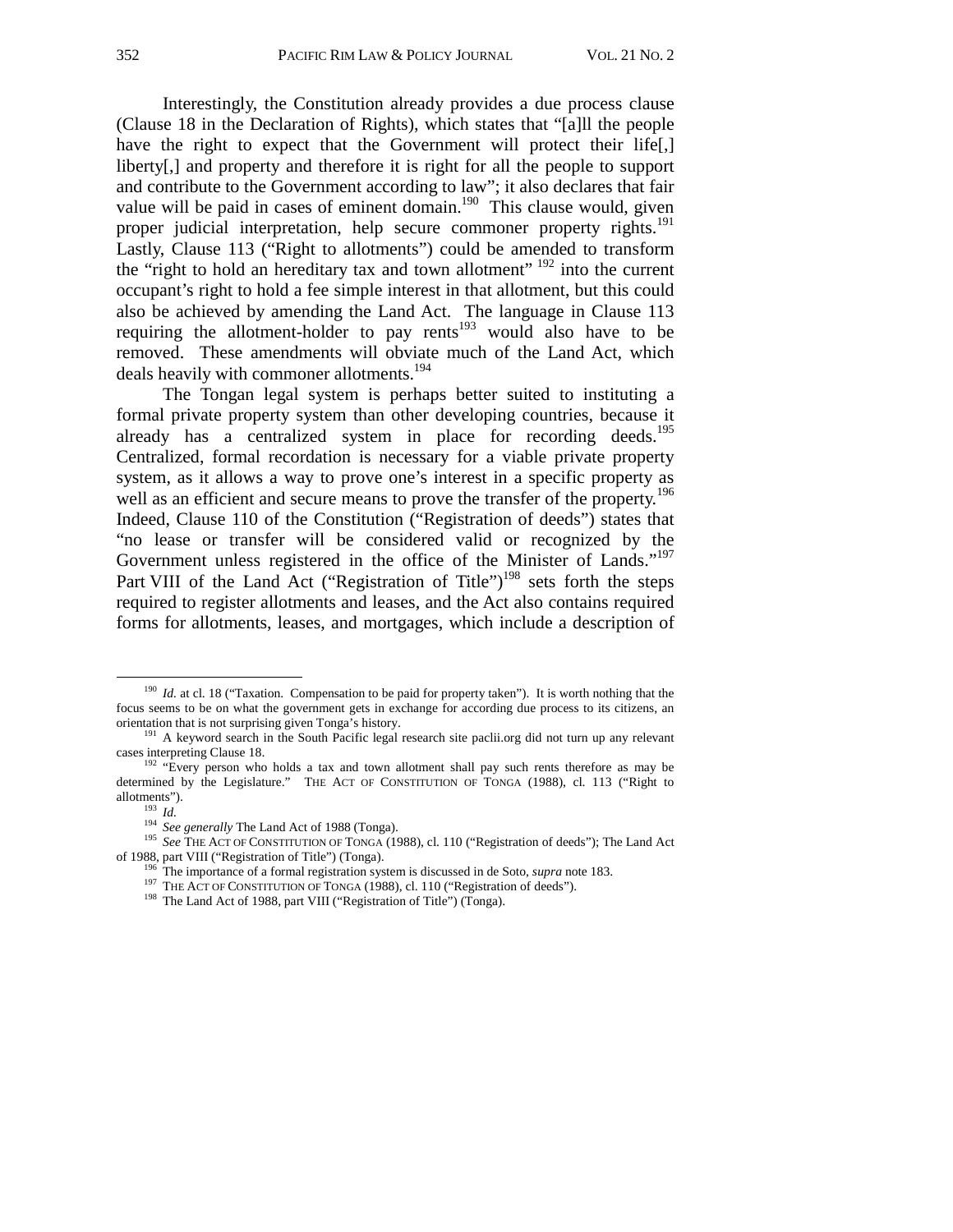the property involved.<sup>199</sup> This system could easily be modified for deeds held in fee simple. Tonga's formal representational system would allow Tongans to fully unlock the potential of the capital in their lands.

 Allowing commoners a fee simple ownership interest in their allotments may not be a realistic reform in the near future, given the influence of the nobles. The Land Act could nevertheless be modified to remove the nobles from the allotment and registration process in order to reduce their control of commoner lands. This should allow for greater allotment productivity and for commoners to keep more of what they produce. As discussed above, before 1915, nobles were severed from the allotment process—their consultation was not required for the minister of lands to register a plot to a commoner.<sup>200</sup> The commoner would simply apply for the allotment, the minister of lands would approve it, and the commoner would pay rent to the noble through the government.<sup>201</sup> This system kept the noble from requiring commoners to pay tribute or to otherwise ingratiate the noble in exchange for the ability to register the allotment. The Land Act was again amended in 1915, requiring the noble's consultation for allotment,<sup>202</sup> and thus allowing nobles to go back to demanding tribute in exchange.

The Land Act should be amended to its pre-1915 version on this issue. This requires striking the language in Sections 8 and 34 stating that the noble's consultation is required for registration.<sup>203</sup> It may be difficult, however, to enforce this provision if commoners do not know about the legal change. The Ministry of Lands could educate commoners, perhaps through flyers, explaining that a noble's permission is no longer required to register land. These flyers could be distributed to churches to ensure that large numbers of commoners see them. To discourage nobles from violating this new rule, those who do so may be fined, or the amount of rent they receive could be reduced. Nobles are already subject to criminal penalties (as well as civil damages) under the Land Act for unlawfully dispossessing an

<sup>&</sup>lt;sup>199</sup> See, e.g., id. at schedule IX ("Application for lease") (Tonga).<br><sup>200</sup> Maude & Sevele, *supra* note 35, at 120-21.<br><sup>201</sup> Id. at 120.<br><sup>202</sup> Id.; The Land Act of 1988, § 8 ("Tofias to provide allotment") (Tonga) ("lan hereditary estate shall not be granted as a tax or town allotment without prior consultation with the holder of the hereditary estate").<br><sup>203</sup> The Land Act of 1988, § 8 ("Tofias to provide allotment") (Tonga). Section 34 currently requires

the minister of lands to grant any contested allotment, but that the noble may appeal the decision within three months to the land court. *Id.* at § 34 ("Holder may not refuse land for allotment"). This commonerfriendly provision legally removes some noble control, but it does not eliminate the nobles' incentives to exploit the commoners in exchange for not causing trouble in the registration process.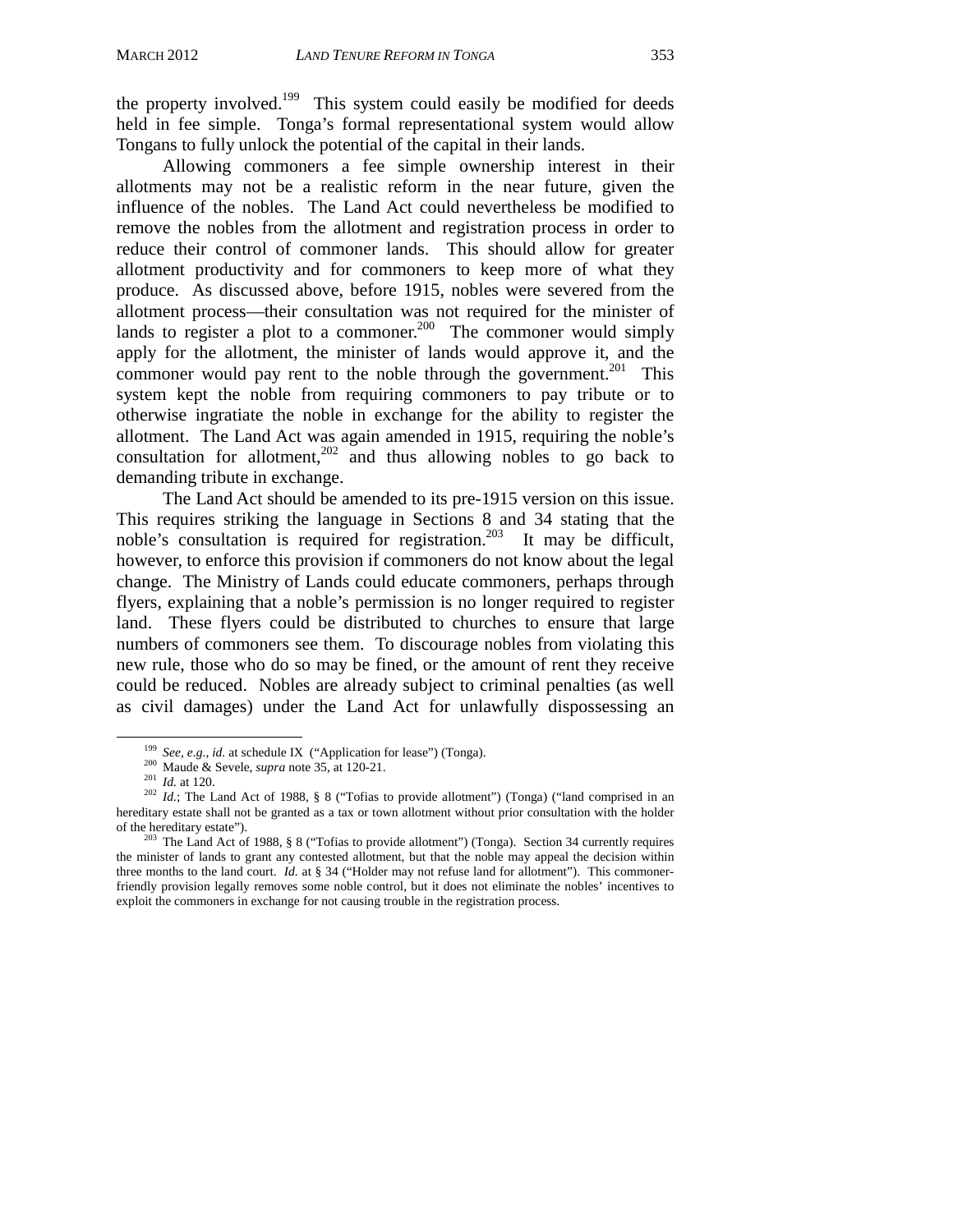allotment holder, $^{204}$  so these proposed penalties for nobles would not be atypical.

 Further, the Land Act should be amended to protect commoners who have already registered allotments. Before 1915, the Land Act required that commoners pay the government their rents in cash, and the government would pay the rent to the noble; this was later amended so that the noble was again paid directly.<sup>205</sup> The government should revert to the pre-1915 Land Act on the issue of allotment rent as well, so that the nobles would find it more difficult to demand other tributes instead of rent. This would require inserting language into Section 31 that mandates that a noble will receive the statutory rent from the government after the commoner has paid the rent, rather than directly from the commoner. The Ministry of Lands should send notices to occupants to ensure this provision is followed, and fines should be imposed on nobles who attempt to extract additional tributes from commoners. Another option would be to allow the nobles to continue receiving rents directly but to subject them to fines if they try to demand tributes instead of the statutory rents. Again, criminal penalties for nobles who try to circumvent this provision could be easily inserted into the Land Act.

A last option would be to eliminate the noble completely and allow the crown to collect and retain the rents. However, such a scheme may make commoner land rights more insecure, as power over land would be concentrated in the crown rather than diffused among the crown and the thirty-three nobles,<sup>206</sup> possibly increasing the chances for abuse. The above reforms are thus more likely to be palatable to both nobles and commoners.

## *2. Tonga Should Amend the Land Act and Change its Land Policies to Increase the Amount of Land Available for Allotment*

 These reforms, however, do not directly address the problem of the ever-increasing number of young men who will not receive land at all, though private property may be the eventual solution to land scarcity. Allowing current commoner occupants to own their allotments in a feesimple interest could eventually move many Tongans away from a subsistence lifestyle, alleviating some land scarcity. For example, a Tongan

<sup>&</sup>lt;sup>204</sup> *Id.* at § 32 ("Holder may not dispossess allotment holder").<br><sup>205</sup> *Id.* at § 31 ("Holder's right to rents"); Maude & Sevele, *supra* note 35, at 120.<br><sup>206</sup> *See* David Boaz, *Defining an Ownership Society*, CATO I http://www.cato.org/special/ownership\_society/boaz.html.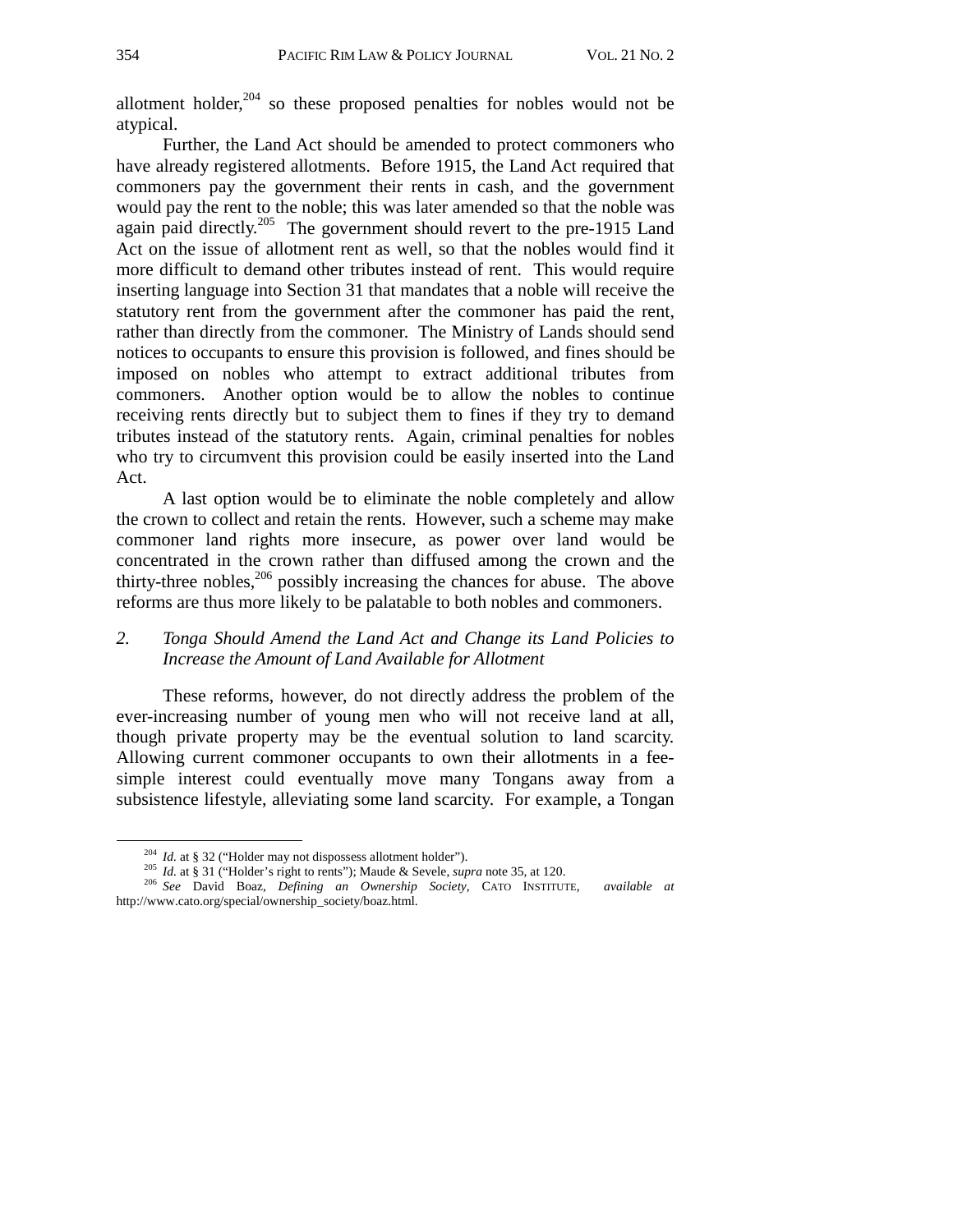man who owns his land may use it more productively and keep more of the fruits of his labors, allowing him enough capital to start a business in the city, and perhaps to sell his allotment. Freeing the potential capital in Tongan lands may solve the land scarcity problem as commoners move into new market sectors and as land is used more efficiently. Instituting a private-property system would also allow women to own land, something that may not be possible without permitting commoners to alienate their lands. It is difficult to see how women could also be entitled to allotments given Tonga's current population pressures.

If Tonga makes only modest reforms and continues to entitle each man to an allotment, land scarcity will be a more pressing problem. This problem could be addressed by reducing the maximum size of allotments in the Land Act.<sup>207</sup> In Section 7 ("Right to allotment"), the Land Act entitles each man to up to 3.3387 hectares as a tax allotment, as well as a smaller town allotment for his house.208 The Legislative Assembly could amend the Land Act, reducing the maximum amount a man is entitled to. The viability of this reform may depend on whether smaller allotments would be adequately productive, a question that would require scientific study.

Further, there may be more land available for allotment than is currently assumed. Tonga has performed cadastral surveys before, most notably in 1962, and has redrawn allotment boundaries,<sup>209</sup> but an updated survey will accommodate the changes of the past few decades. The Land Act allows the minister of lands to conduct boundary surveys;  $^{210}$  nobles, however, have tended to resist surveys, as they are concerned about control over their estates.<sup>211</sup> Past surveys came at the crown's urging,<sup>212</sup> so it seems likely that a new one would have to come at the king's behest. This would show where new allotments could be drawn.

There may also be more open land in outer islands and other rural areas, but this land may not be as desirable because of problems such as poorer disaster preparedness.<sup>213</sup> Recently, the Asia Development Bank, in conjunction with Australia's AusAID, gave Tonga over 12 million U.S.

<sup>&</sup>lt;sup>207</sup> This change has been suggested before in Maude & Sevele, *supra* note 35, at 138.<br><sup>208</sup> The Land Act of 1988, § 7 ("Right to allotment") (Tonga).<br><sup>209</sup> See James, *supra* note 30, at 182.<br><sup>210</sup> The Land Act of 1988, TRUST, http://www.tcdt.to/dpcc.html (last visited Feb. 10, 2012).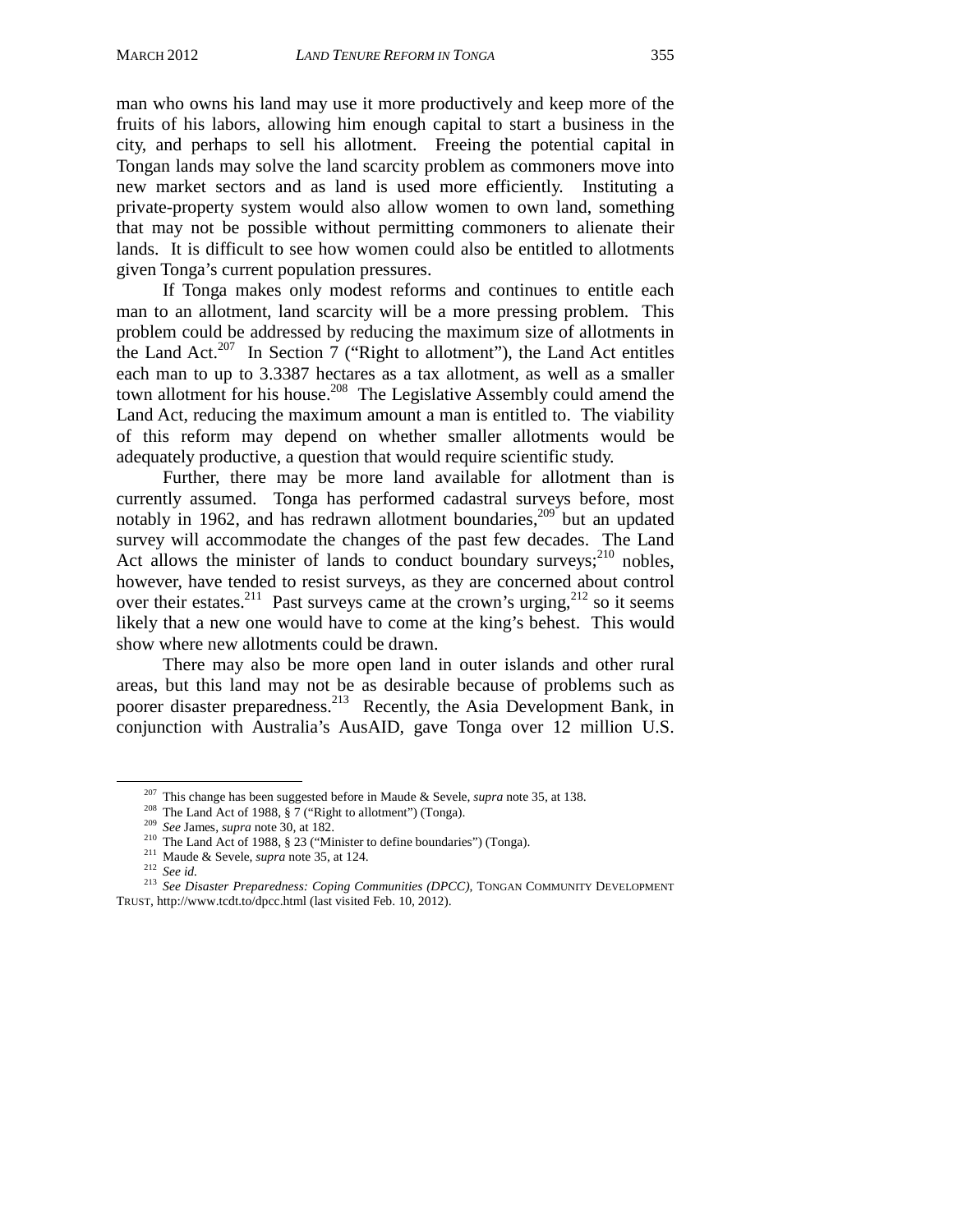dollars for infrastructure developments in Nuku'alofa.<sup>214</sup> But life in Nuku'alofa is already desirable and relatively functional as its burgeoning population shows—perhaps a better plan would be to use some aid to develop less inhabited areas of Tonga in preparation for further allotments. A new cadastral survey could show whether there is productive land for allotment that would benefit from new infrastructure.

Lastly, to increase the availability of land, the government could heavily tax or revoke allotments from Tongans living abroad who are not productively using their land. This reform was proposed before, and commoners did not receive it well, $^{215}$  perhaps because relatives of those living abroad use that unoccupied land. The problem of inefficiently-used allotments highlights the difficulties that come with legally entitling people to property, though they do not necessarily deserve to appropriate land from nature. Commoners who hold allotments but do not use them certainly seem to violate the Lockean proviso.<sup>216</sup> The nobles cannot, therefore, be blamed for all of Tonga's land issues, as this particular problem stems from Baker's reforms—the Land Act does not require commoners to use their allotments productively, except for a provision that mandates that each allotment-holder plant 200 coconut trees or face a fine of up to fifty Tongan dollars (about twenty U.S. dollars). $217$ 

To be fair to those who are using abandoned allotments productively, they could potentially apply for the allotment to be re-registered in their name. The Land Court has stated that "ownership" of allotments can mean something more than simply a name on a deed, and thus the court may consider the labor that occupants have invested.<sup>218</sup> This broader definition of ownership could inform possible statutory changes permitting those who are using the land to have the deed re-registered in their name. This change should also lead to better environmental outcomes because commoners who use their relatives' allotments may not have an incentive to use the land sustainably if they know their tenure is limited. $2^{19}$ 

<sup>&</sup>lt;sup>214</sup> *Infrastructure Development in Tonga's Capital to Get International Help*, RADIO N.Z. INT'L.,<br>Nov. 5, 2011, http://www.rnzi.com/pages/news.php/index.php?op=read&id=63823.

<sup>&</sup>lt;sup>215</sup> Maude & Sevele, *supra* note 35, at 140.<br><sup>216</sup> "Nor was this appropriation of any parcel of Land, by improving it, any prejudice to any other Man, since there was still enough, and as good left; and more than the yet unprovided could use. So that in effect, there was never the less left for others because of his inclosure for himself." JOHN LOCKE, TWO TREATISES OF GOVERNMENT 291 (Peter Laslett ed., Cambridge University Press 1988) (1698). For more on the just acquisition of property, see ROBERT NOZICK, ANARCHY, STATE, AND UTOPIA 174-82 (1974).<br><sup>217</sup> The Land Act of 1988, § 74 ("Allotment holder's duty to plant, etc.") (Tonga).<br><sup>218</sup> *See* James, *supra* note 30, at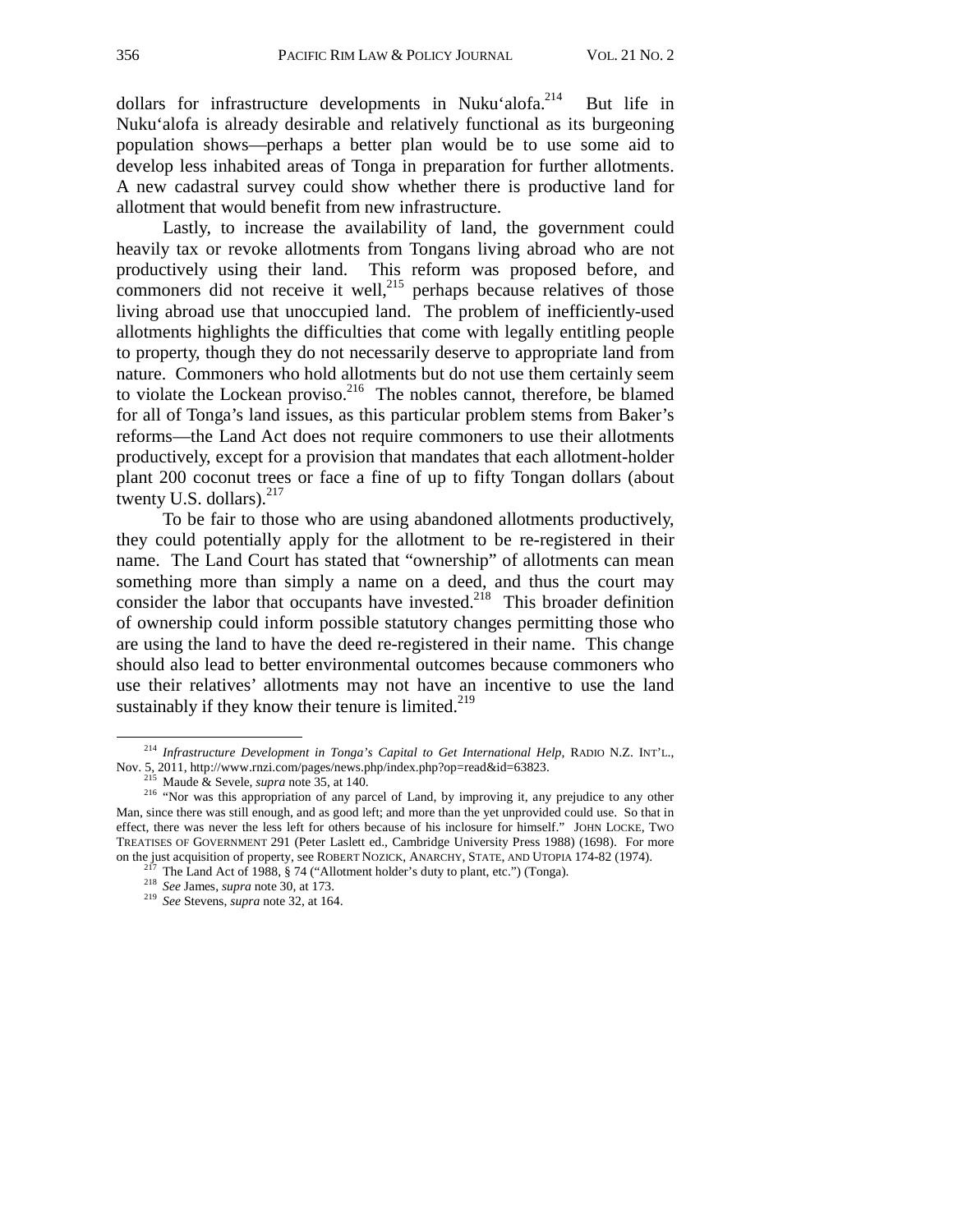## *3. Tonga Should Create Land Laws and Policies that Allow Commoners to Capture the Capital Available in Their Lands*

 As noted above, better security in land rights should improve allotment productivity, and creating more allotments will appease more commoners who may be inclined to act out violently. But the government could make other improvements by further amending the Land Act and the Constitution, as well as by encouraging changes in aid policies. These changes would allow commoners to use their lands more productively.

Whether or not Tonga becomes a freehold system, modifying the system of leases and mortgages will help commoners harness the capital in their allotments. Commoners should be allowed to lease or mortgage both their tax and town allotments for whatever duration they see fit, without having to go through the government to do so. Mortgages should also be allowed for the duration that commoners and the banks desire, without interference or need for approval from the government. This will ensure that commoners can use their assets efficiently, improving life for commoners and reducing the likelihood of violent behavior.

Any Constitutional or statutory provisions relating to leases and mortgages should be eliminated. Two Constitutional provisions must be struck: first, Clause 105 ("Terms of leases"), which requires cabinet approval for leases and restricts their length, and second, Clause 114 ("No lease etc. without consent"), which also requires cabinet or Privy Council approval for leases.<sup>220</sup>

The Land Act regulates leases and mortgages extensively. Section 56 further restricts allotment leases to twenty years<sup>221</sup> and should be removed. Further, Section 89 ("Consent of Cabinet") reiterates the requirement of consent of the cabinet and should also be removed.<sup>222</sup> Section 100 ("Conditions of mortgage by allotment holder") requires the minister of land's approval for mortgages and limits the mortgage period to thirty years.223 This provision should be removed—as noted in Part II, banks are reluctant to make mortgages in which they may only foreclose on the

 <sup>220</sup> THE ACT OF CONSTITUTION OF TONGA (1988), cl. 105 ("Terms of leases"), cl. 114 ("No lease etc. without consent"). The status of these clauses is unclear after other 2010 Constitutional amendments related to executive power. See CEC FINAL REPORT, supra note 8, at  $108$ .

<sup>&</sup>lt;sup>221</sup> The Land Act of 1988, § 56 ("Tax or town allotment may be leased") (Tonga). Note that Section 57 ensures that the registered allotment holder remains liable to the noble for the yearly rent. *Id.* at § 57

<sup>&</sup>lt;sup>222</sup> *Id.* at § 89 ("Consent of Cabinet").<br><sup>223</sup> *Id.* at § 100 ("Conditions of mortgage by allotment holder").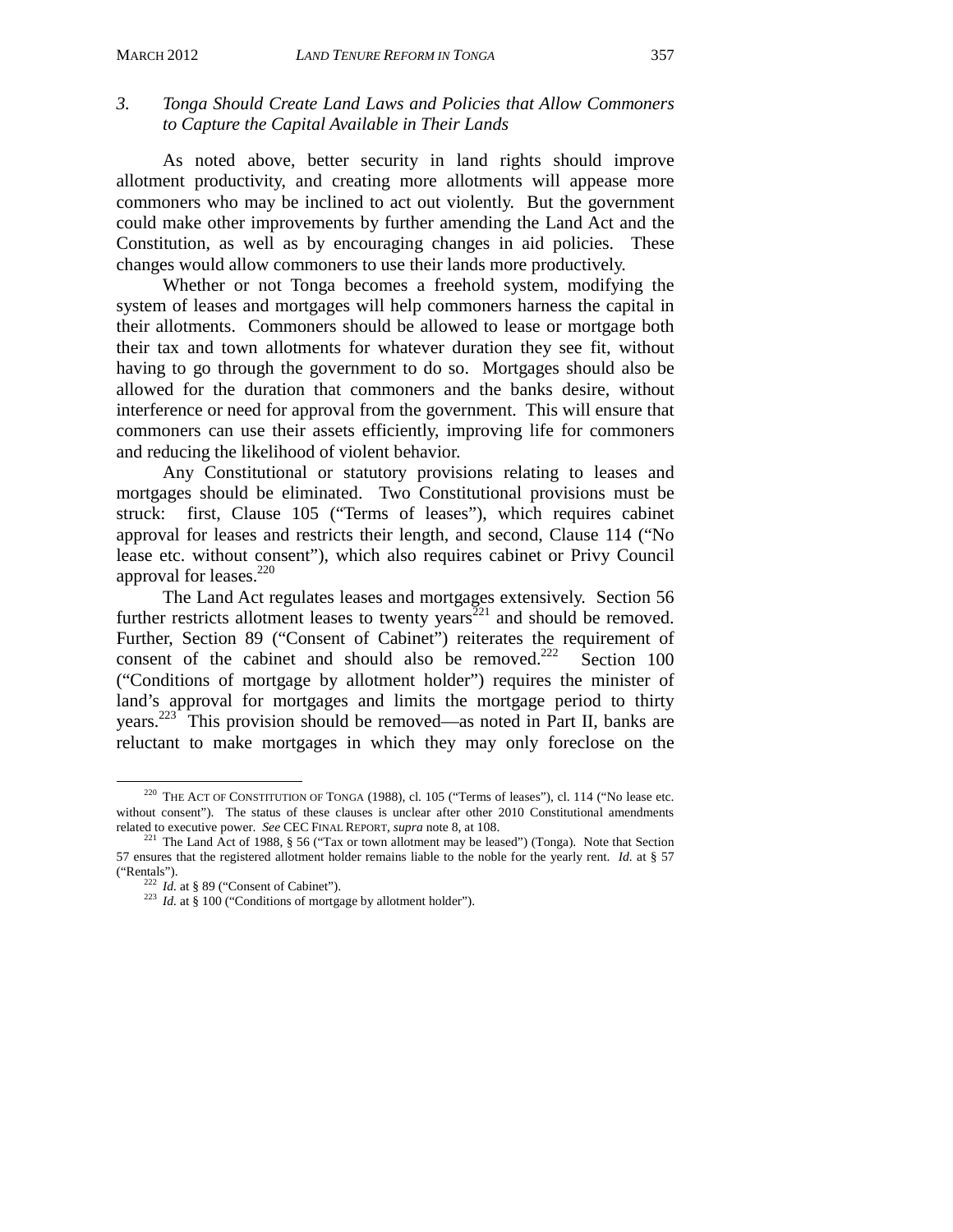allotment for the balance of the thirty years. Eliminating these restrictions will allow commoners to lease and mortgage their lands in their own best interests. Interestingly, rents were previously determined by executive order, but later "His Majesty in Council ordered that the rental be such as is agreed between the parties."<sup>224</sup> Allowing the parties to set their rates indicates that the Privy Council may not be averse to allowing them to decide the length of their leases and mortgages as well.

The above reforms on mortgages may not be effective if banks remain leery of loaning to commoners. Tonga should encourage its many international development donors to provide credit to individual parties to improve their allotments, rather than to the Tongan government. This approach requires that Tonga seriously consider the negative impact that foreign aid may be having on its economy. Traditional development banking has been at its worst harmful to economic development, and at its best, inconsequential.<sup>225</sup> As noted above, development aid could possibly be better used in preparing unoccupied areas of Tonga for allotment. But a sounder approach may be to encourage foreign governments, such as Australia, to switch from development banking to community development banking ("CDB"). CDB focuses on loaning to individuals, placed in small community or family groups, rather than to governments.<sup>226</sup> It has not been successful everywhere, but success stories, including the famous Bangladeshi Grameen banks and banks in other communities "with relatively homogeneous and geographically immobile populations,"<sup>227</sup> provide some evidence that CDB would work in Tonga. Successful CDB banking schemes share some common themes: 1) each loan is relatively small, 2) the villages participating are small, so monitoring of CDB members is easier, 3) family ties of participants are strong, and 4) rural laborers are not able to substitute their labor for urban work, thereby decreasing the chances for default.<sup>228</sup> In Tonga, family ties are strong,<sup>229</sup> and people are generally rural laborers who may have little possibility of labor

<sup>&</sup>lt;sup>224</sup> *Id.* at § 57 ("Rentals").<br><sup>225</sup> *See generally* WILLIAM EASTERLY, THE WHITE MAN'S BURDEN: WHY THE WEST'S EFFORTS TO<br>AID THE REST HAVE DONE SO MUCH ILL AND SO LITTLE GOOD (2006).

<sup>&</sup>lt;sup>226</sup> Ralph Chami & Jeffrey H. Fischer, *Community Banking, Monitoring, and the Clinton Plan,* 14 THE CATO J. 493, 493 (1995), *available at* www.cato.org/pubs/journal/cj14n3-7.html. 227 *Id.* at 493-94. 228 *Id.* <sup>229</sup>*See* MARCUS, *supra* note 11, at 15-16.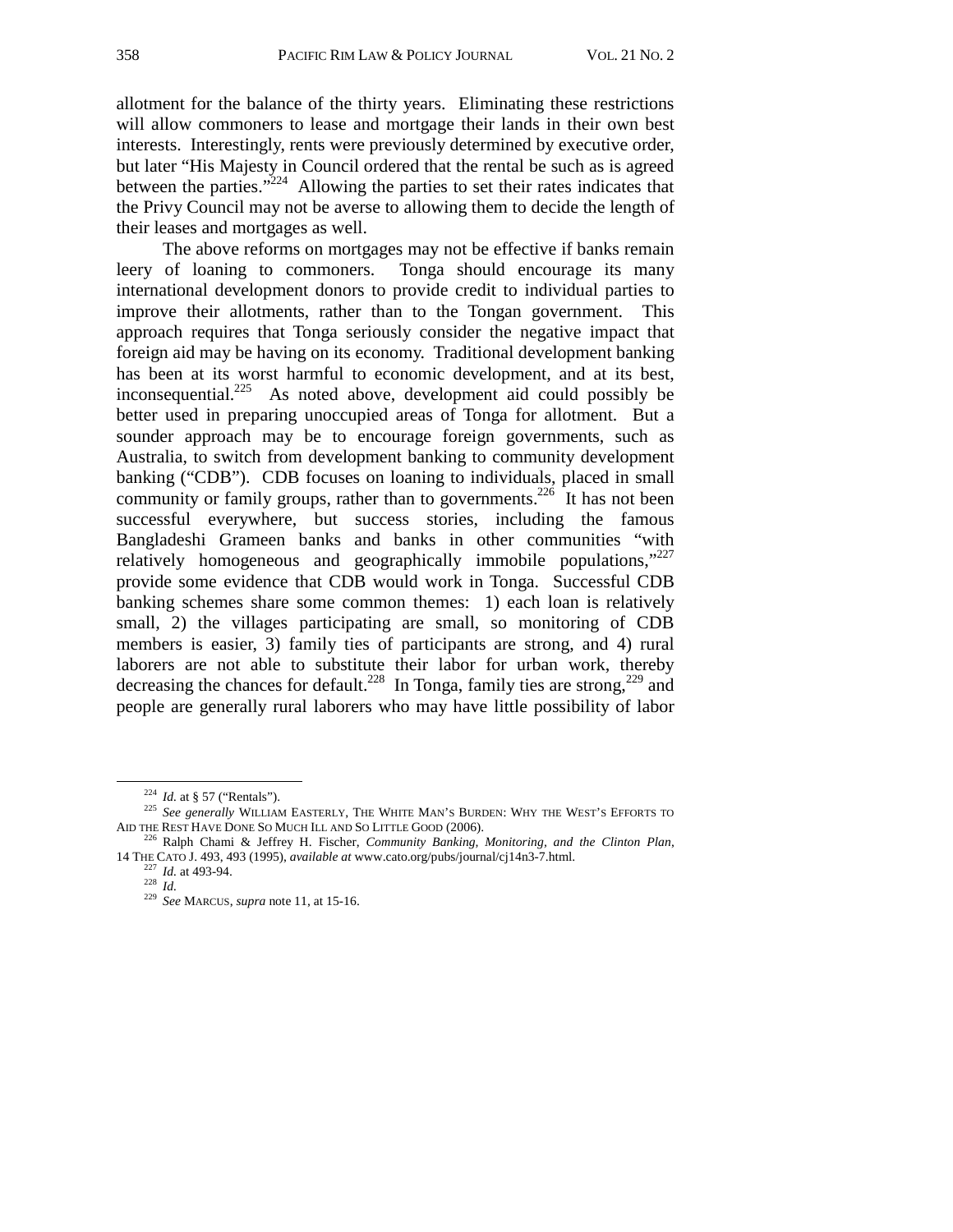substitution.<sup>230</sup> Migration from Tonga could create default problems, but the decreasing ability of Tongans to migrate would make this less likely. Tonga seems an ideal place to try CDB. Donors really have nothing to lose—the Tongan government recently misplaced hundreds of thousands of dollars in New Zealand aid, a mishap that was later found to be an accounting error.<sup>231</sup>

Other opportunities for change include reforming the inheritance system to allow allotment holders more freedom in deciding to whom to divest their allotment. For example, women have no inheritance rights unless no male heir exists, and when there are no legally-prescribed heirs at all, the plot of land escheats to the noble estate-holder or to the government.232 Allowing the commoners more freedom in disposing of their allotments may encourage them to invest more in their land and to use more environmentally-sound agricultural practices for the benefit of their desired heirs.<sup>233</sup>

## *4. Extensive Changes in the Tongan Political Structure May Be Necessary to Achieve Land Reforms*

The current government is unlikely to make changes in the land tenure system, but it would serve them well to do so. In the past, land disputes were decided with war, and the possibility of large-scale commoner violence may no longer be so remote. Without some change, commoners will be likely to act aggressively and may endanger nobles and their property.

However, some kind of further political change is probably necessary to reform the land tenure system.<sup>234</sup> Currently, commoners are calling for a Constitutional amendment that would allow them to elect the noble members as well as the people's members.<sup>235</sup> This may be a good compromise position for now—nobles would still hold power, but would have to compete to garner commoner support.

<sup>&</sup>lt;sup>230</sup> Labor substitution is probably the factor most likely to undermine community development banking in Tonga, as there has been a general trend of internal migration toward urban areas. James, *supra* 

note 30, at 181.<br><sup>231</sup> *Audit of Tongan Aid Money Finds No Fraud*, RADIO N.Z, Dec. 4, 2011,<br>http://www.radionz.co.nz/news/political/92753/audit-of-tongan-aid-money-finds-no-fraud.

<sup>&</sup>lt;sup>232</sup> THE ACT OF CONSTITUTION OF TONGA (1988), cl. 111 ("Law of sucession"), cl. 112 ("Estate without heirs to revert to the crown").

<sup>&</sup>lt;sup>233</sup> *See* Stevens, *supra* note 32, at 164. 234 *See* Powles, *supra* note 117, at 124 (arguing that changes to the Constitution relating to noble estates will be difficult under current political conditions).

<sup>&</sup>lt;sup>235</sup> Push to Further Extend Democracy in Tonga, RADIO N.Z. INT'L, Oct. 24, 2011, http://www.rnzi.com/pages/news.php?op=read&id=63930.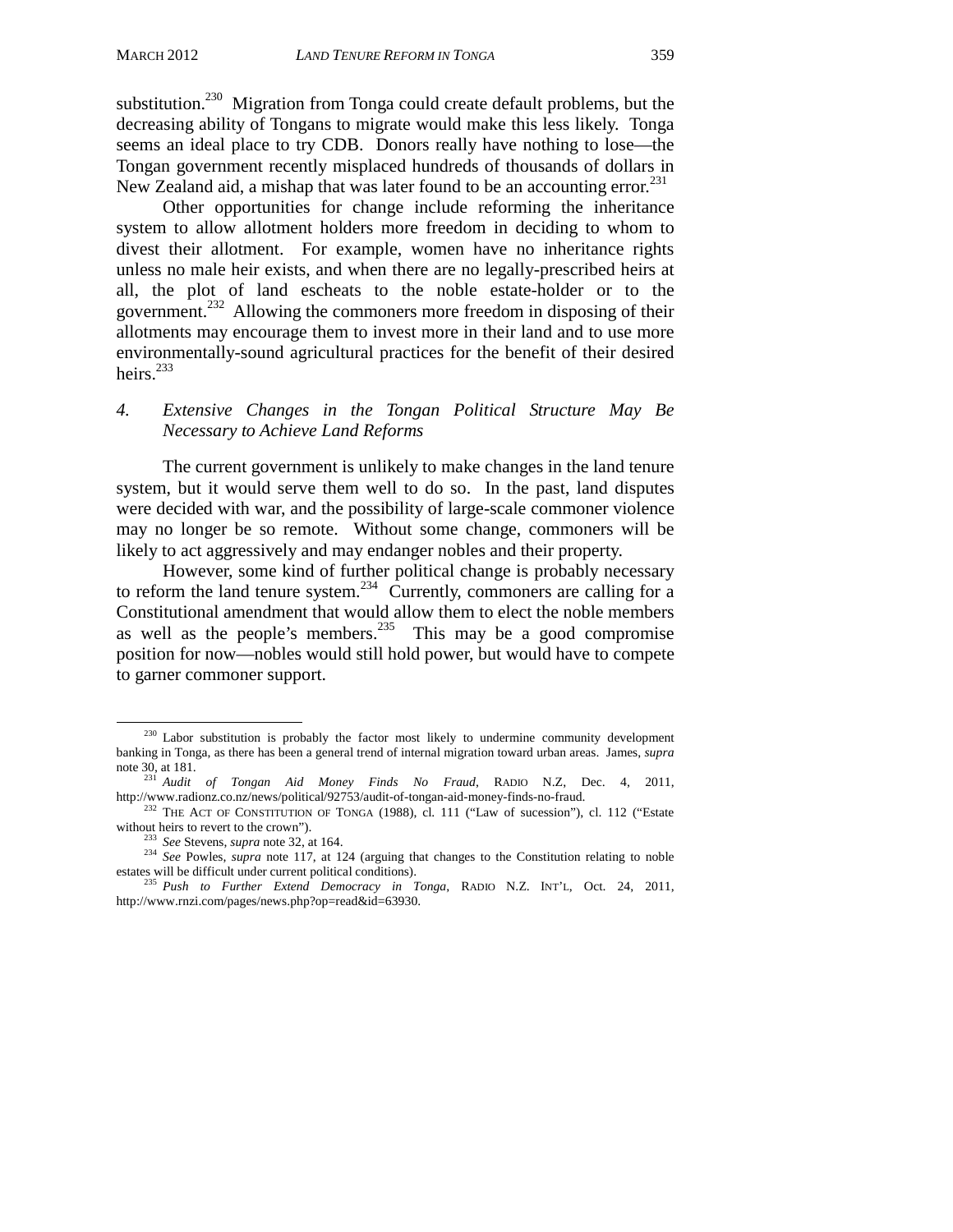More political representation may help commoners pass amendments related to land. The Constitution can be amended according to Clause 79, which allows the Legislative Assembly to discuss amendments not related to succession of the throne and the estates and titles of nobles. $236$  The Legislative Assembly must pass the amendment three times, and the Privy Council and cabinet must be unanimously in favor of the amendment, at which point the king can assent to the amendment and sign it into  $law$ <sup>237</sup> While Clause 79 seems to give commoner representatives a lot of hoops to jump through, the Privy Council and cabinet did agree to the recent amendments with public pressure. As noted above, however, any amendments related to land tenure may be much more difficult to  $pass<sub>1</sub><sup>238</sup>$ and whether Clause 79 would outlaw discussion of the proposed Constitutional amendments is another issue. Clause 79 may effectively constrain land tenure reform to the bounds of the Land Act.

Though Constitutional or statutory reforms are necessary to secure commoner land rights, they are not sufficient. To ensure commoners can enforce their rights, the court system must be modified. The Land Court, made up of judges and assessors appointed by the king, and the Privy Council, which hears appeals,  $239$  may not be sympathetic to the claims of commoners. To remedy this, the Land Court should include commoners, or at the very least, its decisions should be appealable only to the supreme court and court of appeal, which have recently handed down quite pro-commoner decisions.<sup>240</sup> Unfortunately, the king has recently taken steps to regain control of the judiciary by controlling appointments, which an independent commission had previously made, $241$  so it is unclear how pro-commoner the supreme court and court of appeal will remain.

<sup>&</sup>lt;sup>236</sup> THE ACT OF CONSTITUTION OF TONGA (1988), cl. 79 ("Amendments to Constitution").<br><sup>237</sup> Id.<br><sup>238</sup> Powles, *supra* note 117, at 124.<br><sup>239</sup> THE ACT OF CONSTITUTION OF TONGA amend. (No. 3) (2010), § 10 ("Clause 86A inser Court"); The Land Act of 1988, § 146 ("Powers of Judge and Assessor"), § 147 ("Appointment of Judge"), § 162 ("Appeal lies to the Privy Council within 60 days") (Tonga).

<sup>§ 162 (&</sup>quot;Appeal lies to the Privy Council within 60 days") (Tonga). 240 *See Lali Media Group, Ltd. v. Lavaka Ata*, [2003] TOSC 27, and *Utoikamanu v. Lali Media Group, Ltd.* [2003] TOCA 6, for two cases in which the supreme court and court of appeal protected the free speech rights of Tonga's commoner-owned Lali Media Group. 241 *Tonga King Announces Changes to the Judicial System*, RADIO N.Z. INT'L., June 2, 2011,

http://www.rnzi.com/pages/news.php?op=read&id=60965.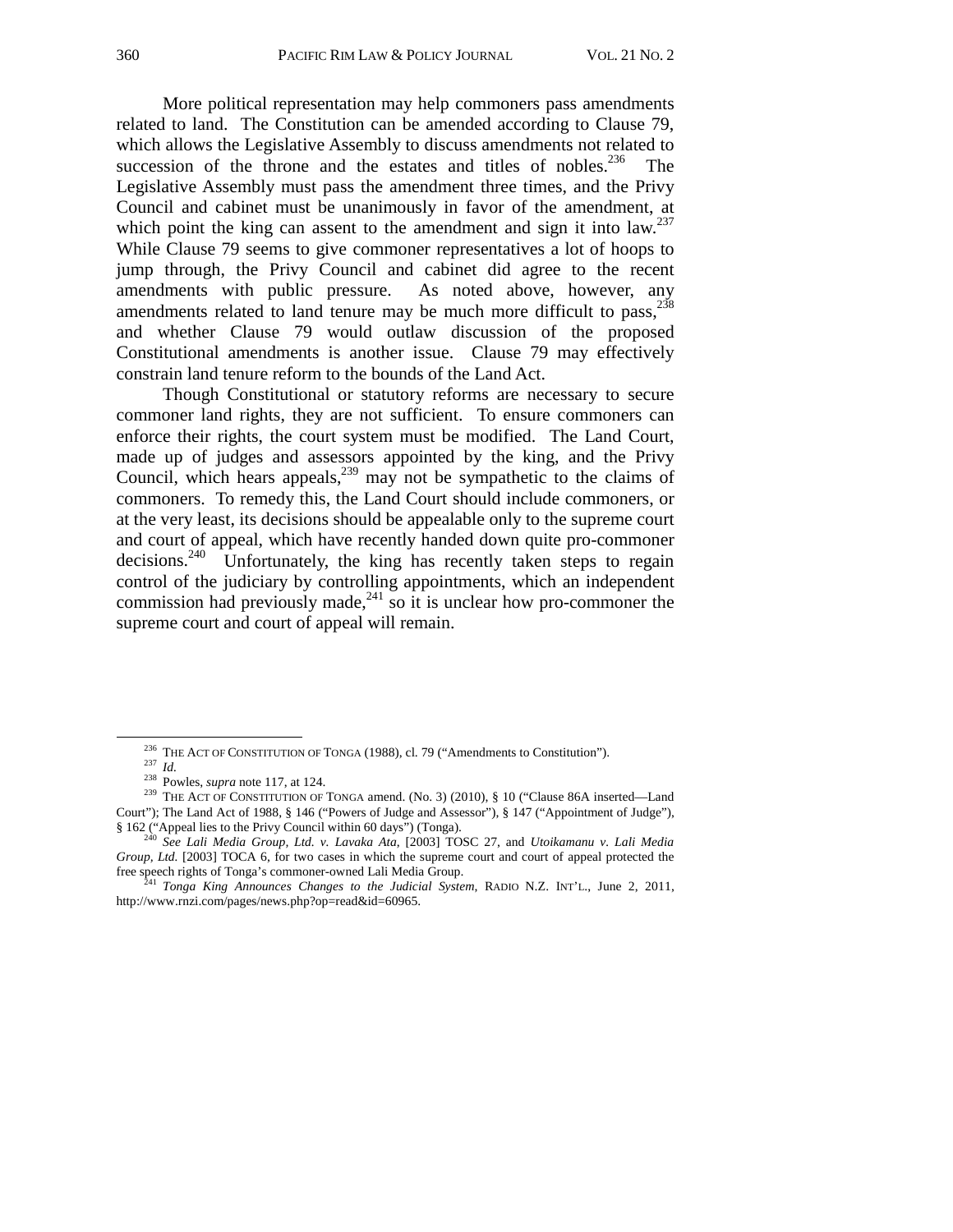#### *5. "Culture" Should Not Come Before Commoner Rights and National Stability*

 A common counterargument to significant land reform in Tonga is that the land tenure system, including the traditional role of the nobles, is an essential part of Tongan culture and must be protected. There are indications that commoners are angry with the king and the nobles, and that they find the "cultural" requirement to defer to them to be burdensome or unsavory. On an internet discussion forum called the "Kavabowl," Tongans discuss political issues in their country and are free to comment on the social hierarchy that exists there.<sup>242</sup> One Tongan commented: "values and moralities are being exploited, in political terms, by the authorities to maintain the status quo in the name of a monster so called 'Tradition' (the idyllic and romanticized past)."<sup>243</sup> In another post, a member wrote a poem that concluded: "It was not the nobles with their greedy and grand old ploys/Who gave us freedom that our little island now enjoys."  $244$  Such displays of commoner disrespect toward nobles are not rare.<sup>245</sup> In any case, if such a cultural norm does exist, Tongans must still decide if it is worth more than equality.

 One anthropologist noted the tension between the commoners' obligations to culture and the pursuit of their freedoms:

I concluded that the demand had originated from the noble himself . . . . The feast demand occurred when commoner parliament members were spearheading a movement for democratization . . . . Coincidentally, in another village close to where I worked, commoners had recently refused to use their own resources to provide their noble with a demanded feast.<sup>246</sup>

Commoners must decide whether it is worth enduring these demands in the name of culture. The pro-democracy movement, the 2006 riots, and the recent Constitutional amendments indicate that commoners are beginning to place their rights and freedoms ahead of culture. This comment suggests legal and policy strategies for formally prioritizing individual liberties over tradition.

 <sup>242</sup> Morton, *supra* note 43, at 51. 243 *Id.* at 52. 244 *Id.* <sup>245</sup>*See* Stevens, *supra* note 32, at 158-60. 246 *Id.* at 157.